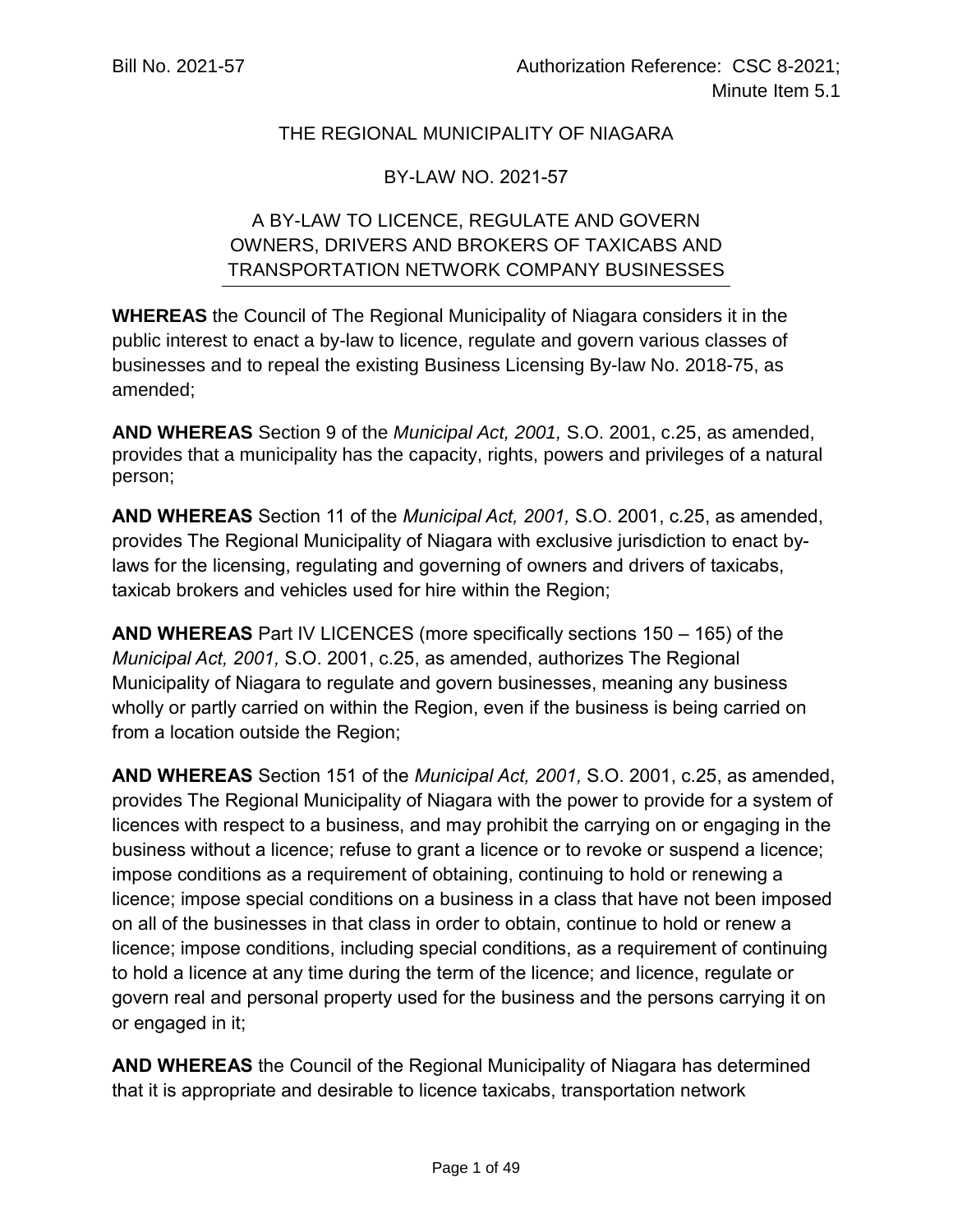companies and taxicab brokers for the purposes of ensuring the health and safety of both passengers and drivers, for the protection of persons and property, to ensure consumer protection, and to ensure that efficient taxicab and transportation vehicle network services are available to all persons within the Region;

**NOW THEREFORE** the Council of The Regional Municipality of Niagara enacts as follows:

## **PART I DEFINITIONS**

1. In this By-law, unless context otherwise requires:

**"Accessible Taxicab"** means a passenger vehicle, other than a school bus, that is designed or modified to be used for the purpose of transporting Persons with disabilities and is used for that purpose, in accordance with Ontario Regulation 629 of the *Highway Traffic Act*, R.S.O. 1990, c. H. 8, as amended, and the Standards Council of Canada Standard D409-M84, as amended, and is licenced as a Taxicab by a municipality;

**"Accessible Taxicab Service"** means the dispatching and use of an Accessible Taxicab for the conveyance of one (1) or more Passengers with disabilities;

"**Applicant**" means any Person who has applied for a Permit and/or Licence under this By-law;

"**Broker**" means any person who operates, controls or accepts calls in any manner for the dispatch of either Taxicab Services or TNC Services;

"*Controlled Drugs and Substances Act*" means the *Controlled Drugs and Substances Act*, S.C. 1996, c. 19, as amended, or any successor legislation;

"**Council**" means the Council of The Regional Municipality of Niagara;

"**Criminal Code**" means the *Criminal Code*, R.S.C. 1985, c. C-46, as amended, or any successor legislation;

"**Dispatch"** means the act or service of sending or directing a Taxicab or TNC Vehicle, by electronic or any other means, to a Person or Persons who have requested Taxicab Services or TNC Services, but does not include a request made directly to a Taxicab Driver, and "Dispatched" and "Dispatching" shall have corresponding meaning;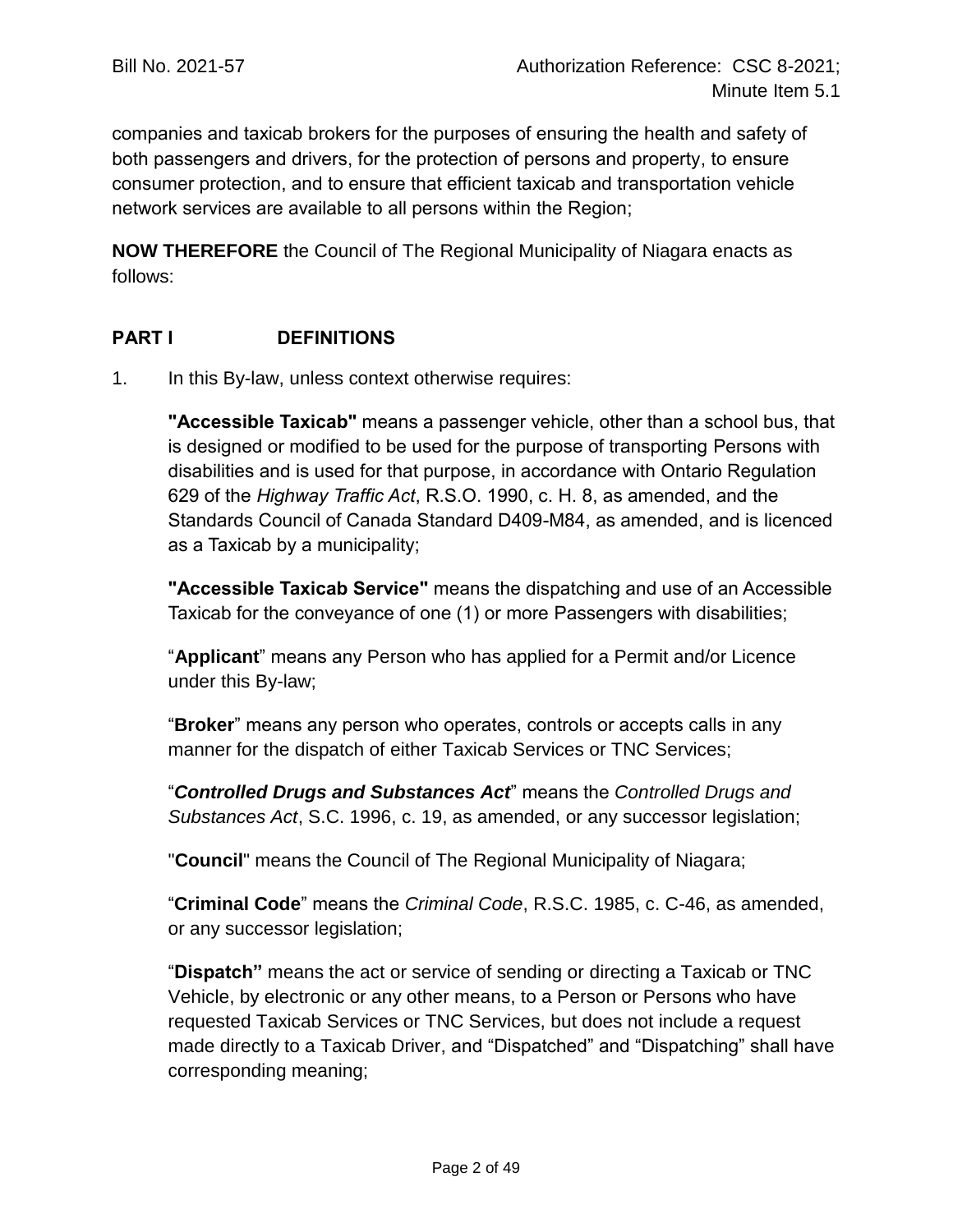"**Driver**" means the Person licenced under this By-law who drives and has care and control of a Taxicab or TNC Vehicle licenced under this By-law;

"**Fees and Charges By-law**" means a by-law passed by Council of The Regional Municipality of Niagara pursuant to section 391 of the *Municipal Act, 2001*, establishing fees and charges for services and activities provided by the Region and for the use of its property, as amended, and replaced from time to time.

"**GPS**" or "**Global Positioning System**" means a global navigation system that provides the geographic location, velocity and time synchronization of a Person or thing using signals from satellites;

"**Highway**" means a highway as defined in the *Highway Traffic Act*, R.S.O. 1990, c. H. 8;

"*Highway Traffic Act*" means the *Highway Traffic Act*, R.S.O. 1990, c. H. 8, as amended, or any successor legislation;

"*Human Rights Code*" means the *Human Rights Code*, R.S.O. 1990, c. H-19, as amended, or any successor legislation;

"**Licence**" means an authorization issued under this By-law to carry on a business specified therein and the document, certificate or card issued shall provide evidence of such authority as the content may allow;

"**Licensee**" means a Person holding a Licence in accordance with this By-law;

"**Licensing Appeals Committee**" or **"Committee**" means the all citizen tribunal appointed by Council to conduct hearings under this by-law;

"**Licensing Officer**" means the Manager of Business Licensing for The Regional Municipality of Niagara or their designate;

"**Ministry of Transportation**" means the Ministry of Transportation of Ontario or any successor ministry, department or other government body;

"**Motor Vehicle**" means a motor vehicle as defined in the *Highway Traffic Act*;

"*Municipal Act, 2001*" means the *Municipal Act, 2001,* S.O. 2001, c.25, as amended from time to time;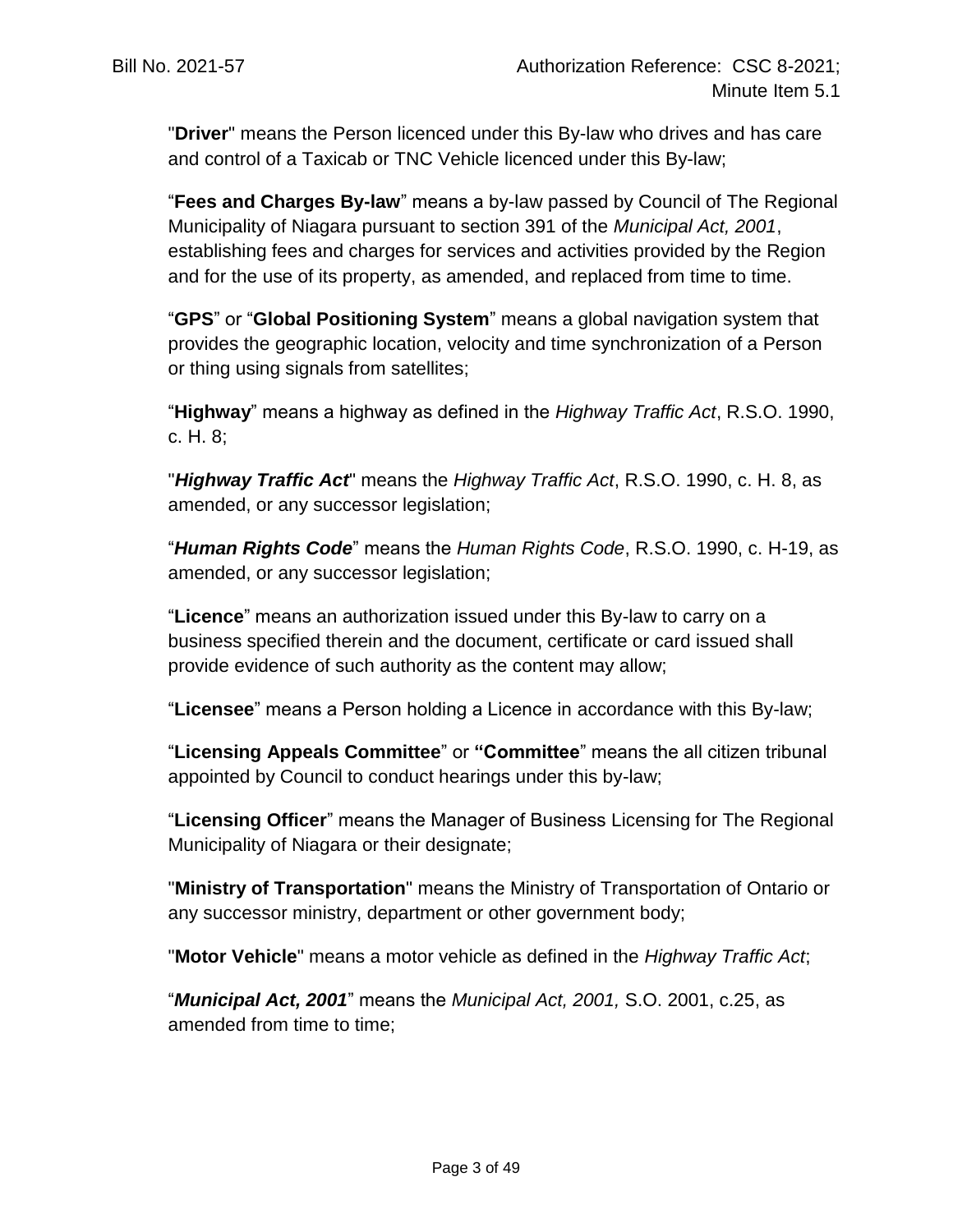"**Municipal Law Enforcement Officer**" means a municipal law enforcement officer appointed by Council, or an officer, employee or agent of the Region whose responsibilities include the enforcement of this By-law;

"**Officer**" means a Municipal Law Enforcement Officer, Licensing Officer, or Police Officer;

"**Passenge**r" means any individual travelling in a Taxicab or TNC Vehicle other than the Driver;

**"Permit"** means a temporary authorization issued under this By-law to carry on a business specified therein and the document, certificate or card issued shall provide evidence of such authority as the content may allow;

**"Person**" includes an individual, partnership, or corporation;

"**Police Officer**" means a police officer as defined by the *Police Services Act*, R.S.O. 1990, c. P.15;

**"Provincial Licence"** means any form of licence or certification required to be held by the Licensee pursuant to applicable Provincial laws in order to carry on a business of a Taxicab Service or TNC Service;

"*Public Vehicles Act*" means the *Public Vehicles Act*, R.S.O. 1990, c. P. 54, as amended, or any successor legislation;

"**Region**" means The Regional Municipality of Niagara, as a municipal corporation and, where the context requires, its geographic area;

"**Spare Vehicle**" means a Motor Vehicle owned by a Licensee that has been authorized by the Licensing Officer for temporary use in the place of and instead of a Taxicab or TNC Vehicle licenced under this By-law;

"**Statutory Holiday**" means New Year's Day, Family Day, Good Friday, Easter Sunday, Victoria Day, Canada Day, August Civic Holiday, Labour Day, Thanksgiving Day, Christmas Day, Boxing Day, and any other day fixed as a public holiday by the Federal Government or Ontario Provincial Government;

"**Taxicab**" means a Motor Vehicle used for transportation of Passengers from place to place, that has a Taxicab Meter;

"**Taxicab Meter"** means a mechanical or electronic device used to measure time and distance for the purpose of calculating a fare;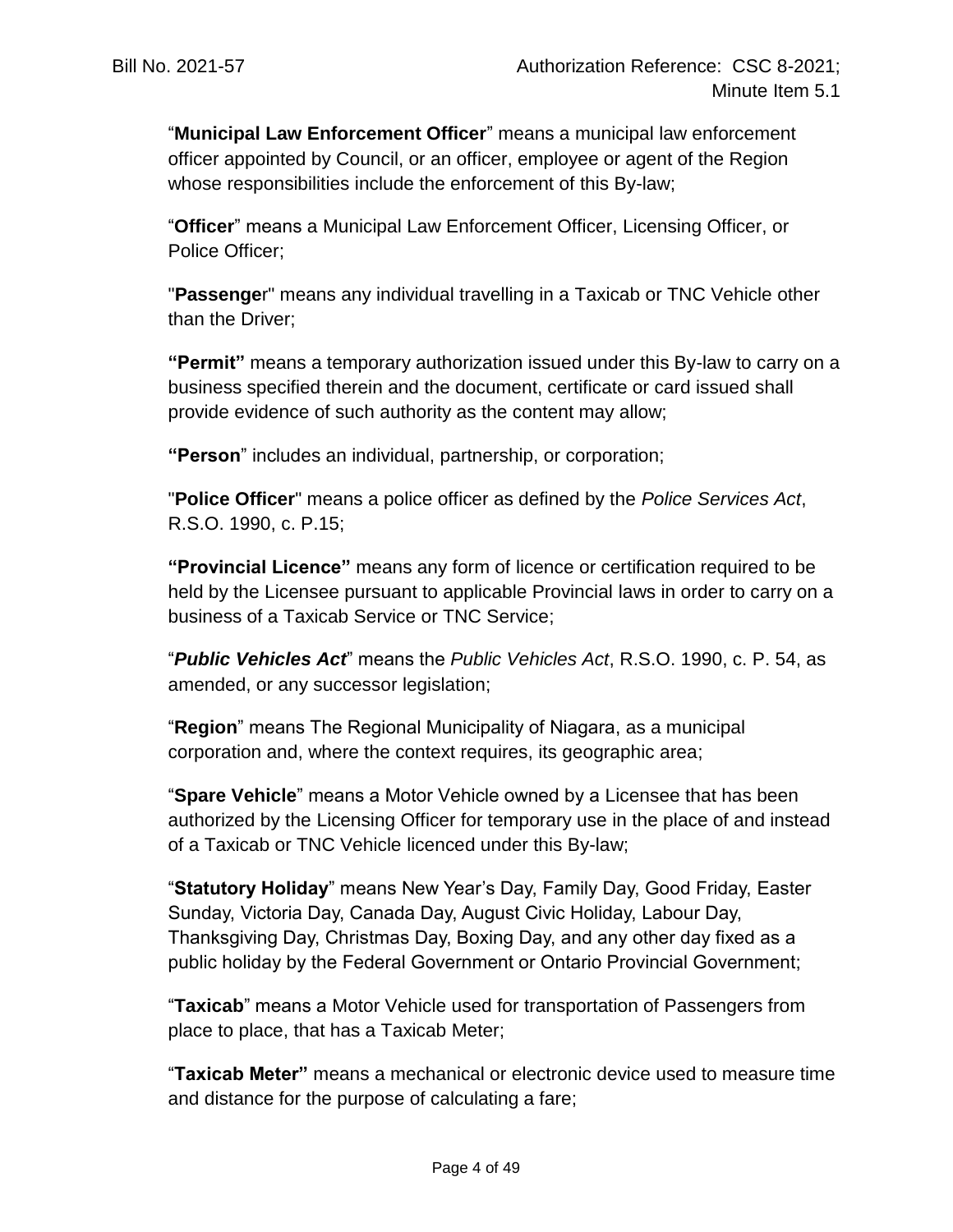"**Taxicab Plate**" means the Taxicab Licence Plate that is issued by the Licensing Officer under this By-law, and includes the following subclasses of Taxicab Plates: (1) Standard; (2) Accessible; and (3) Spare Vehicle;

"**Taxicab Service"** means the use or operation of a Taxicab licenced under this By-law for the conveyance of one or more Passengers in exchange for a fee or other consideration, and may include an Accessible Taxicab Service;

"**Transportation Network Company**" or "**TNC**" means any person who offers, operates, or facilitates pre-arranged transportation services for compensation using any software or application or telecommunications platform to communicate with Passengers, but does not include a Taxicab Owner;

"**TNC Vehicle**" means a Motor Vehicle that is used for the provision of a TNC Service;

"**TNC Service**" means the use of a Motor Vehicle licenced under this By-law for the conveyance of one or more Passengers in exchange for a fee or other consideration through a Transportation Network Company;

# **PART II LICENCE CLASSES**

- <span id="page-4-0"></span>2. (1) The Licensing Officer shall issue Licences for the following classes:
	- i. Taxicab Broker;
	- ii. Taxicab Plate;
	- iii. Taxicab Vehicle;
	- iv. Taxicab Driver;
	- v. TNC Broker;
	- vi. TNC Vehicle; and,
	- vii. TNC Driver;
	- (2) The Licensing Officer shall issue Licences for the following sub-classes:
		- i. Taxicab Spare Vehicle;
		- ii. Spare Vehicle Taxicab Plate;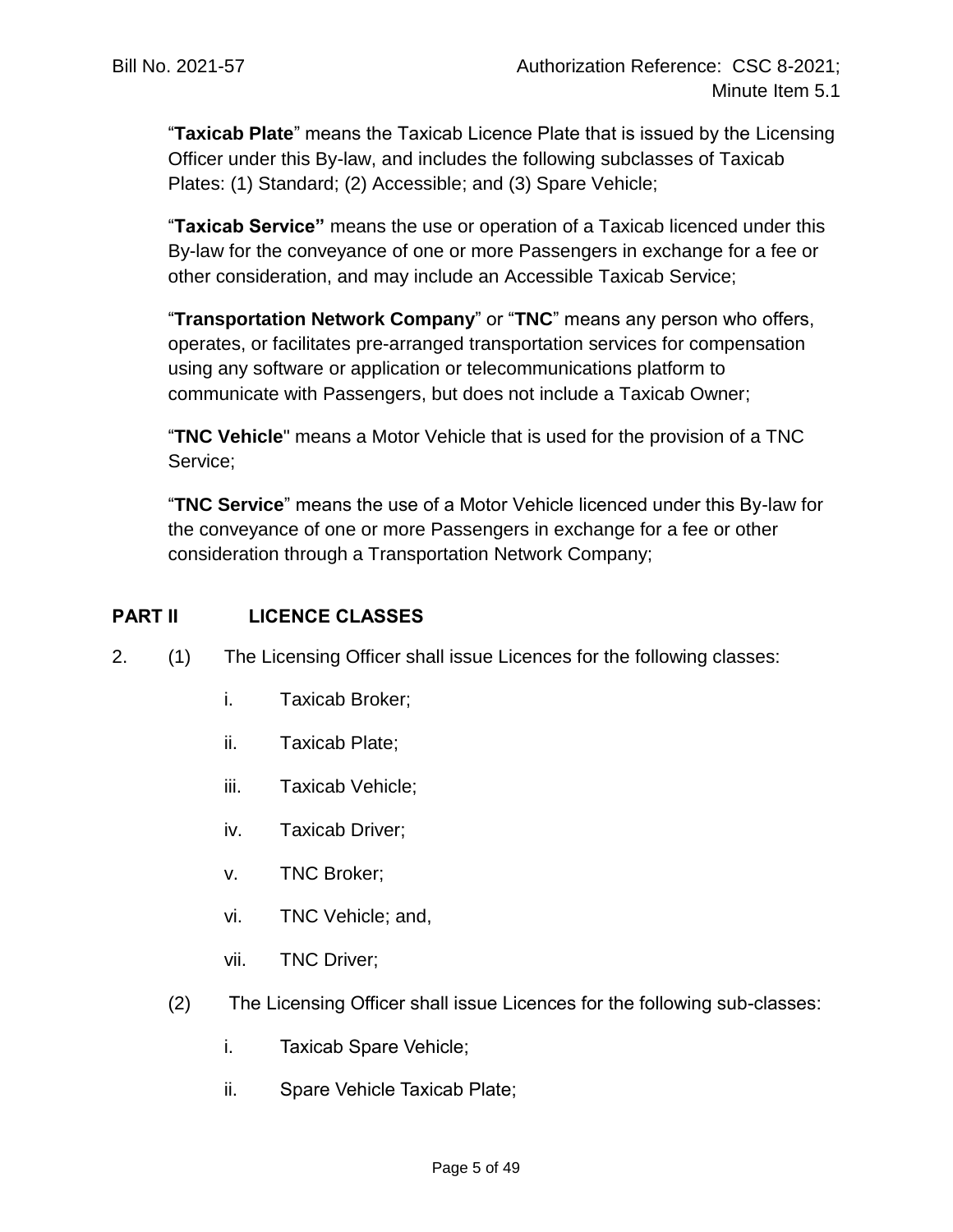- iii. Standard Taxicab Plate; and,
- iv. Accessible Taxicab Plate.
- 3. (1) No Person shall carry on or engage in the provision of a Taxicab or TNC Service in the Region unless that Person holds a valid and current Licence permitting them to do so.
	- (2) All Licences are valid for a twelve (12) month period from the date of issuance. For Licence renewals only, if deemed necessary for administrative purposes by the Licensing Officer, the term of a Licence may be adjusted, for example, to align with the term of other Provincial Licences held by the Licensee for the Business, and the Licence fee may be pro-rated accordingly.
	- (3) Unless otherwise provided for in this By-law, all Licences issued under this By-law are personal to the Licensee, are only transferrable upon approval by the Licensing Officer, and remain the property of the Region.

## **PART III TAXICAB BROKER LICENCE**

#### **Prohibitions**

4. No Person shall dispatch a Taxicab for the provision of Taxicab Services without first having obtained a Taxicab Broker Licence in accordance with this By-law.

## **Taxicab Broker Licence Application**

- 5. Every application for a Taxicab Broker Licence or renewal of such a Licence shall be made to the Licensing Officer in a form provided by the Licensing Officer. Without limitation, every application shall include the following:
	- (1) The full legal name, municipal address, email address and telephone number of each Applicant;
	- (2) If the Applicant is a partnership, the full legal name, address, email address and telephone number of each partner;
	- (3) If the Applicant is a corporation, all current articles of incorporation for the corporation;
	- (4) All current legal documents showing the registered business name of the Applicant, if applicable;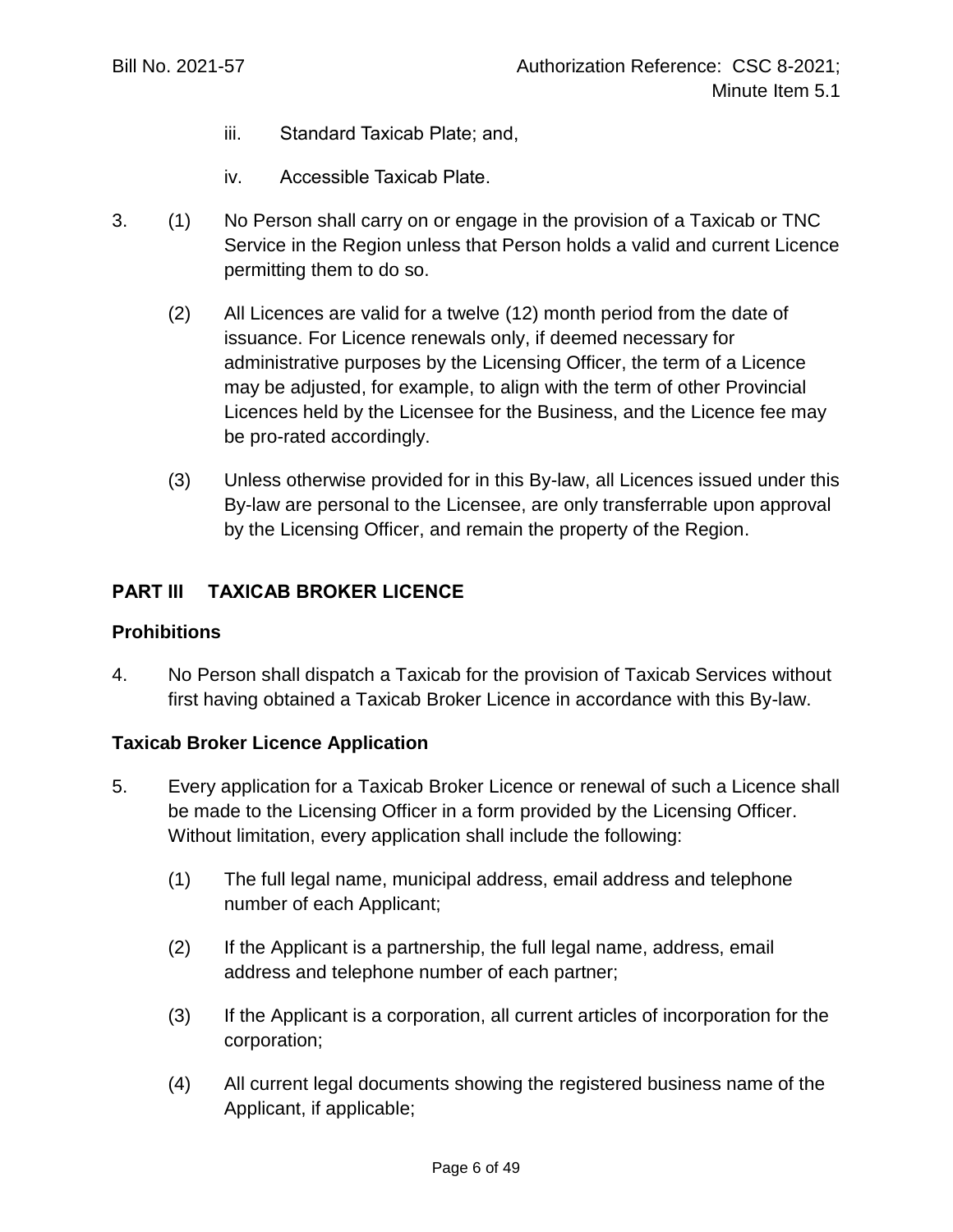- (5) The full legal names, addresses and dates of birth for all officers and directors of the Applicant, if applicable;
- (6) The full legal names and signatures of all Persons having signing authority for the Applicant corporation, if applicable, including a letter outlining the number of signatures required for financial and administrative functions;
- (7) The full legal names of all Taxicab Vehicle Licensees and Taxicab Driver Licensees who currently use or will use the Applicant as their Taxicab Broker;
- (8) A Certificate of Insurance identifying and confirming the following minimum insurance requirements:

## Commercial General Liability Insurance ("CGL")

CGL insurance for all services and operations to a limit of not less than FIVE MILLION DOLLARS (\$5,000,000) per occurrence.

The policy will be extended to include:

- a. bodily injury, death and property damage;
- b. cross liability and severability of interest;
- c. blanket contractual;
- d. premises and operations;
- e. personal and advertising injury;
- f. products and completed operations;
- g. owner's and contractors protective;
- h. non-owned Automobile to a limit of not less than TWO MILLION DOLLARS (\$2,000,000).

The policy shall be endorsed to:

a. include The Regional Municipality of Niagara as an Additional Insured; and,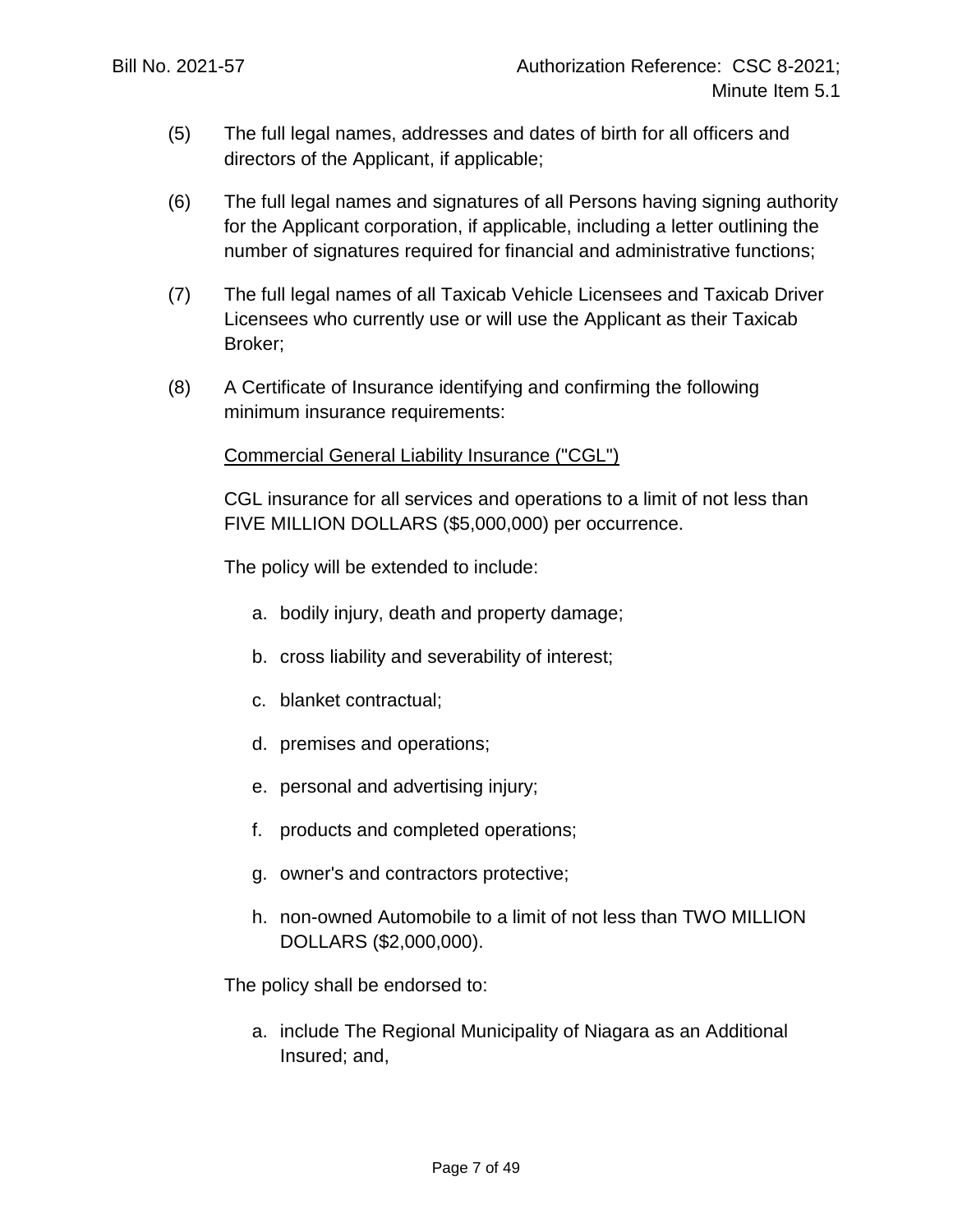b. contain an undertaking by the insurers to give thirty (30) days prior written notice in the event that there is a material change in the foregoing policies or coverage affecting the additional insured(s) or cancellation of coverage before the expiration date of any of the foregoing policies.

## Policy Requirements

All policies of insurance shall:

- a) be written with an insurer licensed to do business in Ontario;
- b) be non-contributing with, and will apply only as primary and not excess to any other insurance or self-insurance available to Niagara Region.

#### Certificates of Insurance

Certificates of insurance originally signed by authorized insurance representatives shall be delivered to the Region prior to issuance of the Licence, on a form of Certificate of Insurance which is acceptable to the Region. The Certificate of Insurance must comply with these insurance requirements and must be on the Region's form of Certificate of Insurance, which can be found on the Region's website – [www.niagararegion.ca/business/fpr/cert-insurance.aspx.](http://www.niagararegion.ca/business/fpr/cert-insurance.aspx) If the Certificate of Insurance is provided in a non-original form (e.g. a facsimile, photocopy or scanned electronic copy), the Applicant acknowledges and agrees that the Region is fully entitled to treat any such Certificate as an original and that the Applicant will be responsible for the accuracy and validity of the information contained therein. All subsequent policy renewals and certificates of insurance thereafter, during the time that the Licence is in force, shall be forwarded to the Region within fifteen (15) days of their renewal date.

(9) Information on whether the Applicant, or any officer or director of the Applicant, has had a licence in regard to the provision of Taxicab Services suspended or revoked in the Region or in any other municipality within Canada;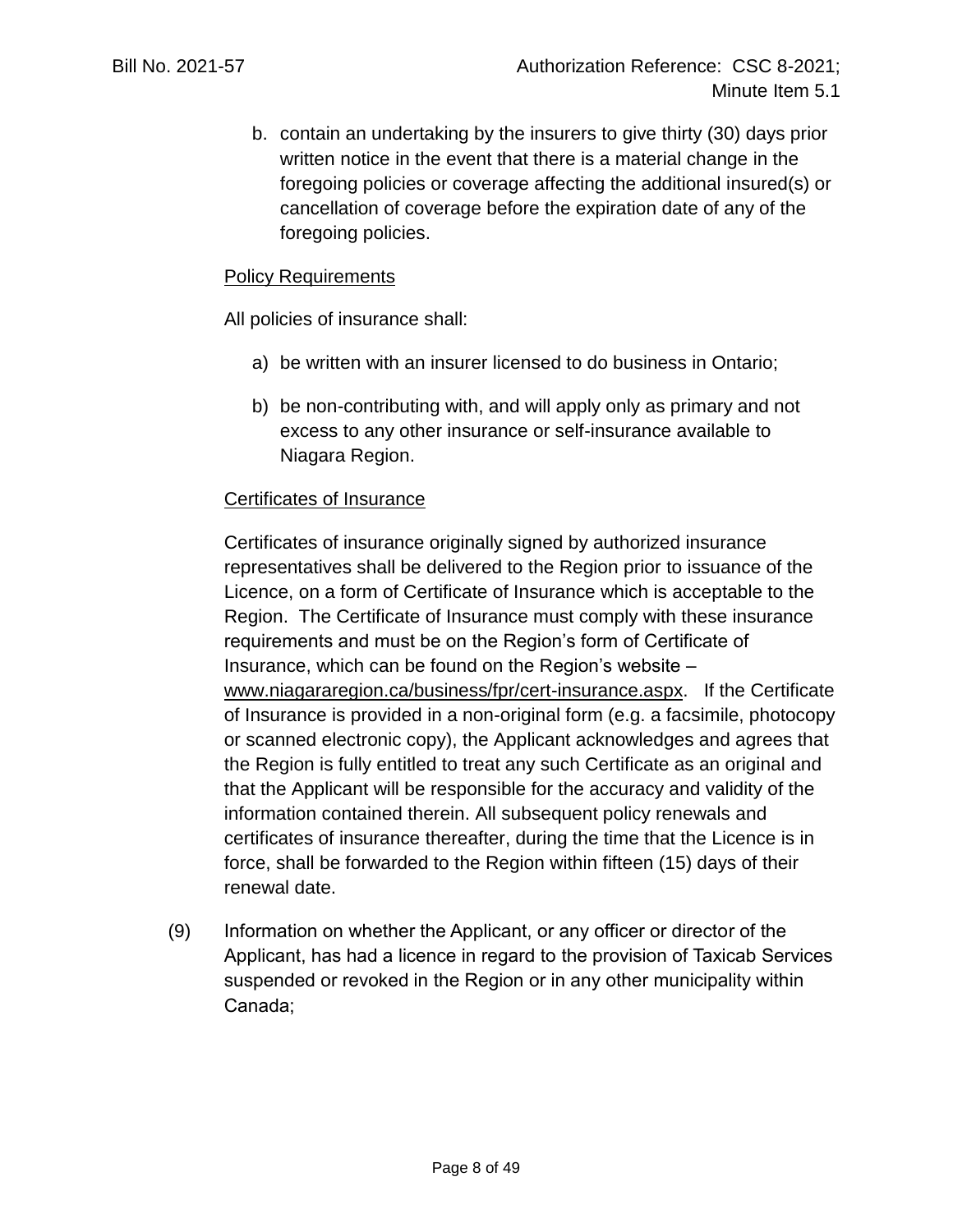- (10) Information on whether the Applicant, or any officer or director of the Applicant, has been convicted of an offence under any previously repealed by-law of the Region or any other municipality within Canada governing the licensing of Taxicab Services;
- (11) A Criminal Record and Judicial Matters check for the Applicant or any officer or director of the Applicant, obtained within sixty (60) days from the date of application, which shall be reviewed in accordance with the criteria in Schedule "A" to this By-law; and,
- (12) Payment in full of the prescribed fee in accordance with the Fees and Charges By-law.

#### **Taxicab Broker Licence Requirements**

- 6. Every Taxicab Broker licenced under this By-law shall:
	- (1) Have a physical business premises and telephone number associated with the Taxicab Broker for the benefit of customers who wish to make contact with the Taxicab Broker;
	- (2) Have a digital dispatch system and GPS that allows the Taxicab Broker to communicate with and locate a Taxicab that operates through the Taxicab Broker;
	- (3) Maintain a written or electronic record for a period of twelve (12) months for each Taxicab trip that is dispatched by the Taxicab Broker;
	- (4) Have a minimum of one (1) Taxicab licenced under this By-law, associated or affiliated exclusively with the Taxicab Broker;
	- (5) Ensure that each Person holding a Taxicab Vehicle Licence or Taxicab Driver Licence who operates in association with the Taxicab Broker Licensee is trained in regard to the proper operation of a Taxicab and the provisions of this By-law;
	- (6) Ensure that each Person holding a Taxicab Driver Licence who operates in association with the Taxicab Broker Licensee has completed driver and sensitivity training that includes the following topics:
		- i. The safe operation of a Motor Vehicle including safe operation during inclement weather;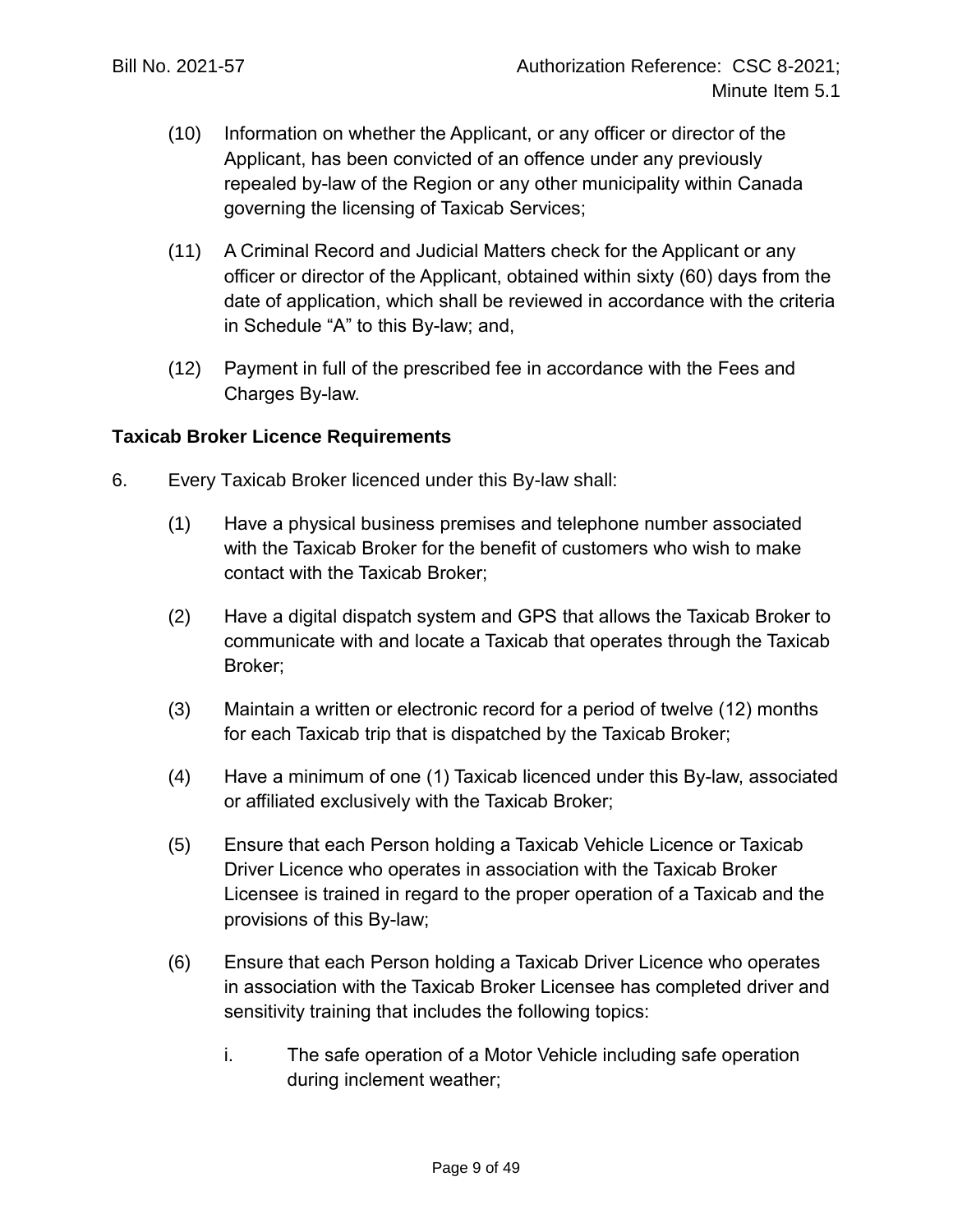- ii. The proper operation of Taxicab equipment and devices which may include a Taxicab meter, dispatch system and credit card/debit card machine, as applicable;
- iii. The proper response to an emergency situation which includes passenger illness and Motor Vehicle accidents;
- iv. The provision of Taxicab Services in a manner that respects the dignity and independence of persons with disabilities; and,
- v. The provision of Taxicab Services in a manner that is free of discrimination and is in compliance with the *Human Rights Code*;
- (7) Ensure that each Taxicab Driver Licensee with an Accessible Taxicab Plate, who operates in association with the Taxicab Broker Licensee, has completed the accessibility training as designated by the Licensing Officer;
- (8) Take all reasonable steps to ensure that all Taxicab Vehicle Licensees and or Taxicab Driver Licensees who operate in association with the Taxicab Broker Licensee comply with the requirements of this By-law;
- (9) Give priority to persons with disabilities when dispatching Accessible Taxicabs;
- (10) Not charge a surcharge or charges exceeding those contained within the Taxicab Meter tariff rates, as established by the Licensing Officer from time to time to be posted on the Region's website, to Persons with disabilities;
- (11) Report to the Licensing Officer, within twenty-four (24) hours, any known contravention of this By-law by a Taxicab Vehicle Licensee or Taxicab Driver Licensee who is associated with the Taxicab Broker Licensee;
- (12) Report to the Licensing Officer, within twenty-four (24) hours, any known:
	- i. Investigation, charge or conviction pursuant to the *Criminal Code*, *Controlled Drugs and Substances Act or Highway Traffic Act*; or
	- ii. Ontario driver's licence suspension;
	- iii. Expiry, suspension, revocation or conditions imposed on a Provincial Licence of a Taxicab Driver Licensee who is associated with the Taxicab Broker Licensee;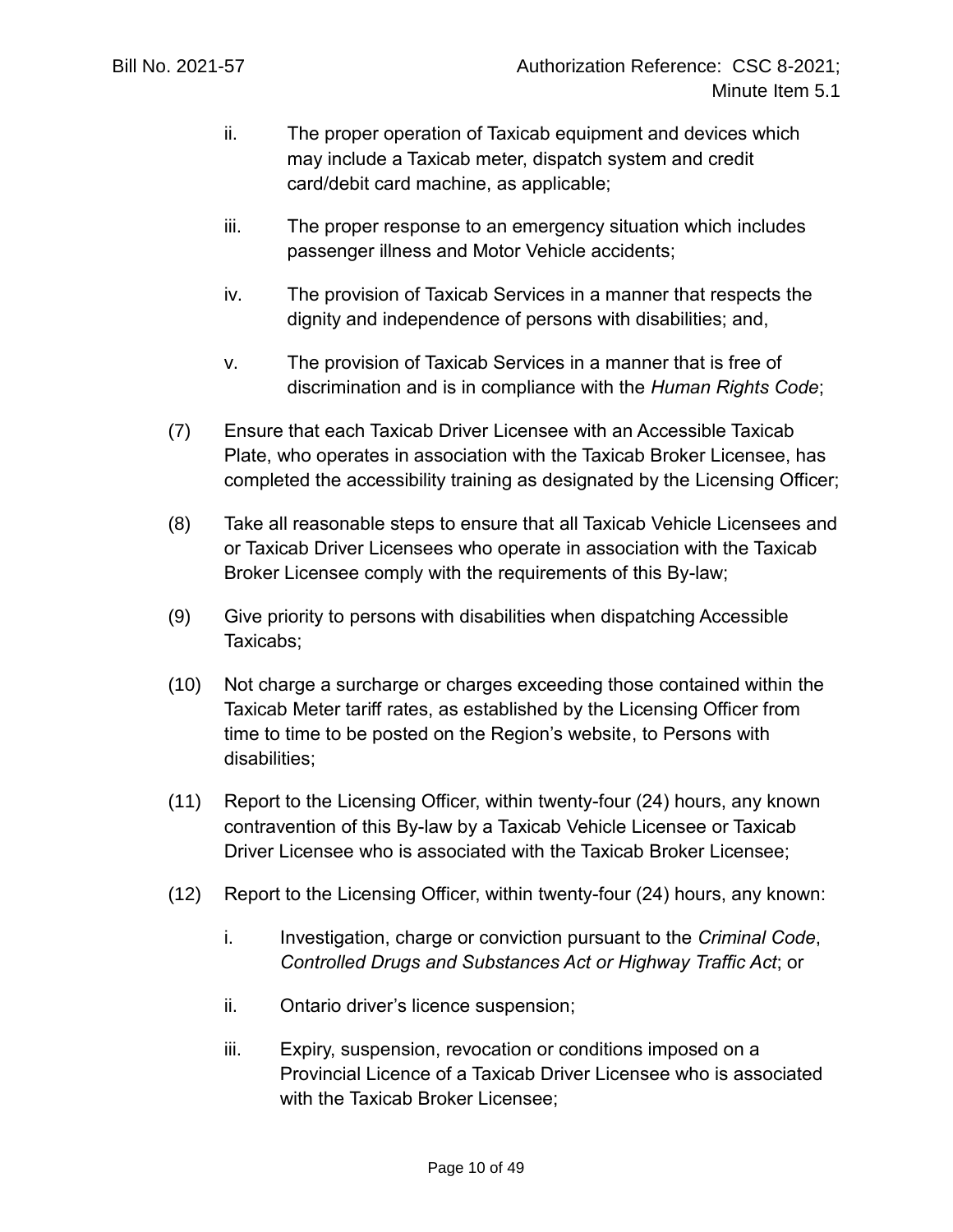- (13) Report to the Licensing Officer, within twenty-four (24) hours:
	- i. Any known motor vehicle accident that is reportable pursuant to section 199 of the *Highway Traffic Act* or any successor provision; or
	- ii. Personal injury; or
	- iii. Cancellation of insurance

involving a Taxicab that is associated with the Taxicab Broker Licensee;

- (14) Report within twenty-four (24) hours, to the Licensing Officer if the Taxicab Broker has terminated any Taxicab Vehicle Licensees or Taxicab Driver Licensees that are associated with the Taxicab Broker Licensee; and
- (15) Provide the Licensing Officer, by the fifteenth  $(15<sup>th</sup>)$  day of every month, the following statistical information for the preceding month in relation to Taxicab Services provided through the Taxicab Broker Licensee:
	- i. The total number of Taxicab trips provided and Passengers conveyed;

The total number of Accessible Taxicab trips and Standard Taxicab trips for each Accessible Taxicab, if applicable; and,

ii. For those Taxicab Brokers that provides a pre-arranged Taxicab Service through an on-line enabled application, website or telephone, a written or electronic record showing that the passenger accepted the fare or rate to be charged prior to the commencement of the pre-arranged Taxicab Service.

## **Taxicab Broker Licence Transfer**

- 7. The Licensing Officer may approve the transfer of a Taxicab Broker Licence from one Person to another upon the parties providing to the Licensing Officer:
	- (1) A completed transfer application;
	- (2) The transfer application fee as prescribed in the Fees and Charges Bylaw; and,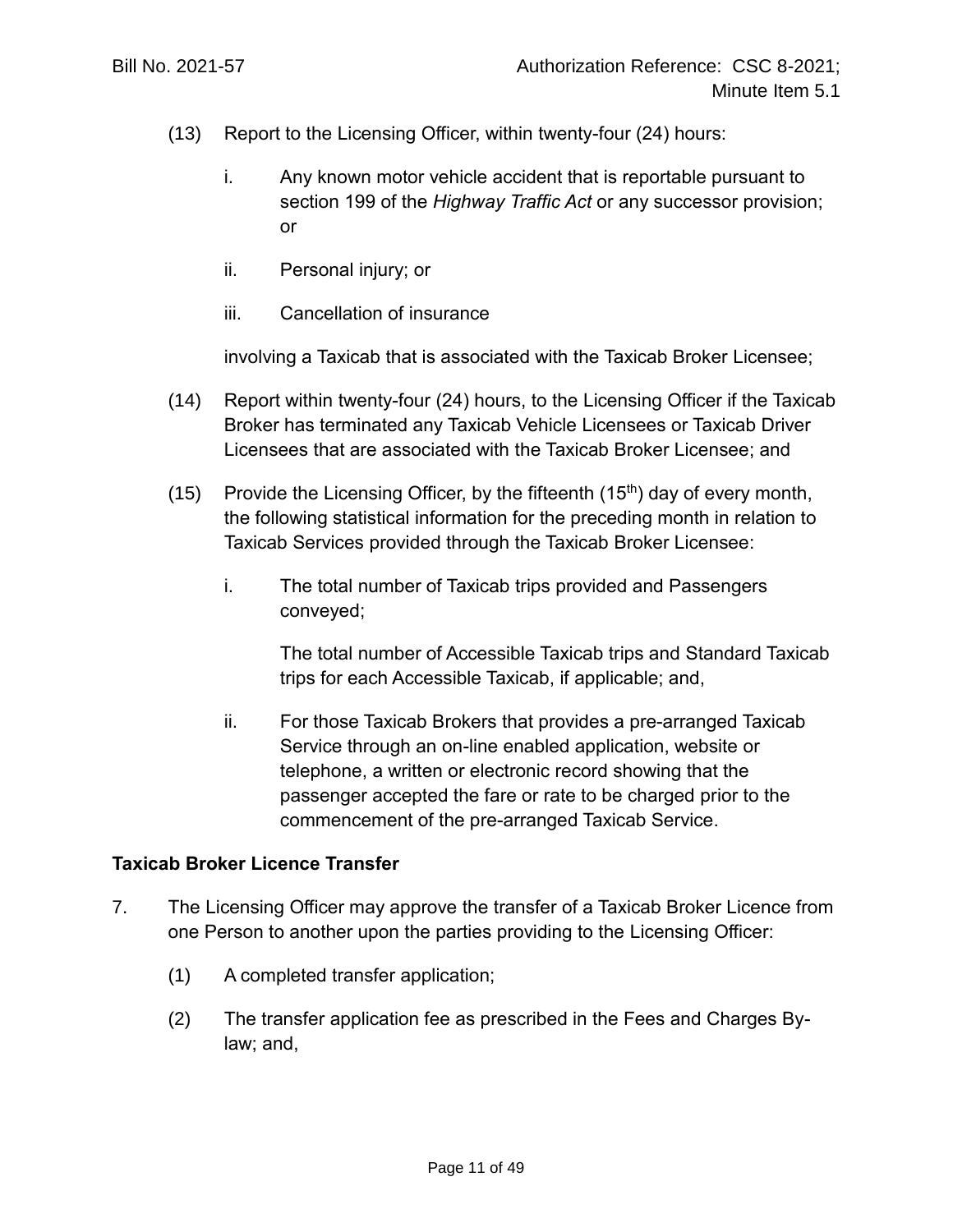(3) Confirmation that the new Applicant meets the application requirements for a Taxicab Broker Licence, as set out in Part III of this By-law.

## **PART IV TAXICAB VEHICLE LICENCE AND TAXICAB PLATE**

#### **Prohibition**

- 8. (1) No Person shall provide Taxicab Services without first having obtained a:
	- i. Taxicab Vehicle Licence for the Motor Vehicle used for the provision of such services; and
	- ii. Taxicab Plate to be affixed to the Motor Vehicle used for the provision of such services;
	- (2) No Person shall allow or permit another Person to provide or attempt to provide a Taxicab Service using a Motor Vehicle licenced as a Taxicab under this By-law unless such Person holds a valid Taxicab Driver Licence and the Taxicab Plate is affixed to the Motor Vehicle in compliance with this By-law.
- 9. No Licensee shall affix or permit any other Person to affix their Taxicab Plate to another Motor Vehicle other than the Taxicab for which the Taxicab Plate was issued under this By-Law.

## **Licence Application**

- <span id="page-11-0"></span>10. Every application for a Taxicab Vehicle and/or Taxicab Plate Licence and renewal Licence shall be made to the Licensing Officer in a form provided by the Licensing Officer. Without limitation, every application for a Taxicab Vehicle Licence and Taxicab Plate Licence, or a renewal of either Licence shall include the following:
	- (1) The full legal name, municipal address, email address and telephone number of each Applicant;
	- (2) If the Applicant is a partnership, the full legal name, address, email address and telephone number of each partner;
	- (3) If the Applicant is a corporation, all current articles of incorporation for the corporation;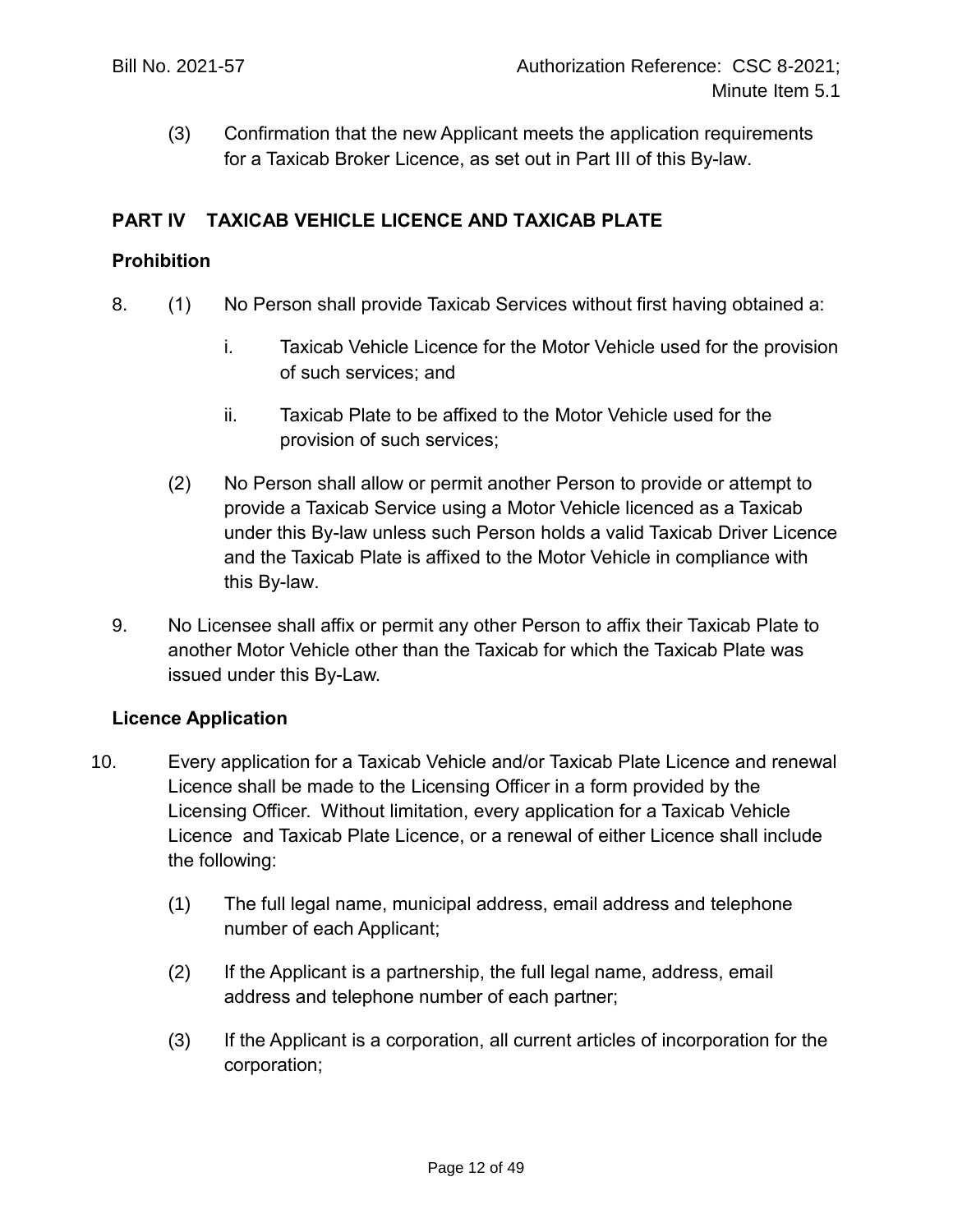- (4) All current legal documents showing the registered business name of the Applicant, if applicable;
- (5) The full legal names, addresses and dates of birth for all officers and directors of the Applicant, if applicable;
- (6) The full legal names and signatures of all Persons having signing authority for the Applicant corporation, if applicable, including a letter outlining the number of signatures required for financial and administrative functions;
- (7) The make, model, fuel type, vehicle identification number, production year and Ontario licence plate number for the Applicant's Taxicab;
- (8) A valid Motor Vehicle permit in the Applicant's full legal name for the Taxicab as issued by the Ministry of Transportation;
- (9) If leased from a leasing company, a copy of the leasing agreement including an authorization for the leased Motor Vehicle to be used as a Taxicab;
- (10) Based on the year appearing on the Motor Vehicle permit or ownership as issued by the Ministry of transportation, if the Taxicab is:
	- i. Less than two (2) years of age and has less than 20,000 kilometers on its odometer, a safety inspection is not required;
	- ii. Between two (2) and seven (7) years of age or has more than 20,000 kilometers on the odometer, a valid Motor Vehicle Inspection Certificate, issued not less than thirty-six (36) days from the date submitted to the Licensing Officer, confirming the Taxicab has passed the applicable safety inspection, is required annually; or,
	- iii. Greater than seven (7) years of age, or has more than 140,000 kilometers on the odometer, a valid Motor Vehicle Inspection Certificate, issued not less than thirty-six (36) days from the date submitted to the Licensing Officer, confirming the Taxicab has passed the applicable safety inspection, is required every six (6) months;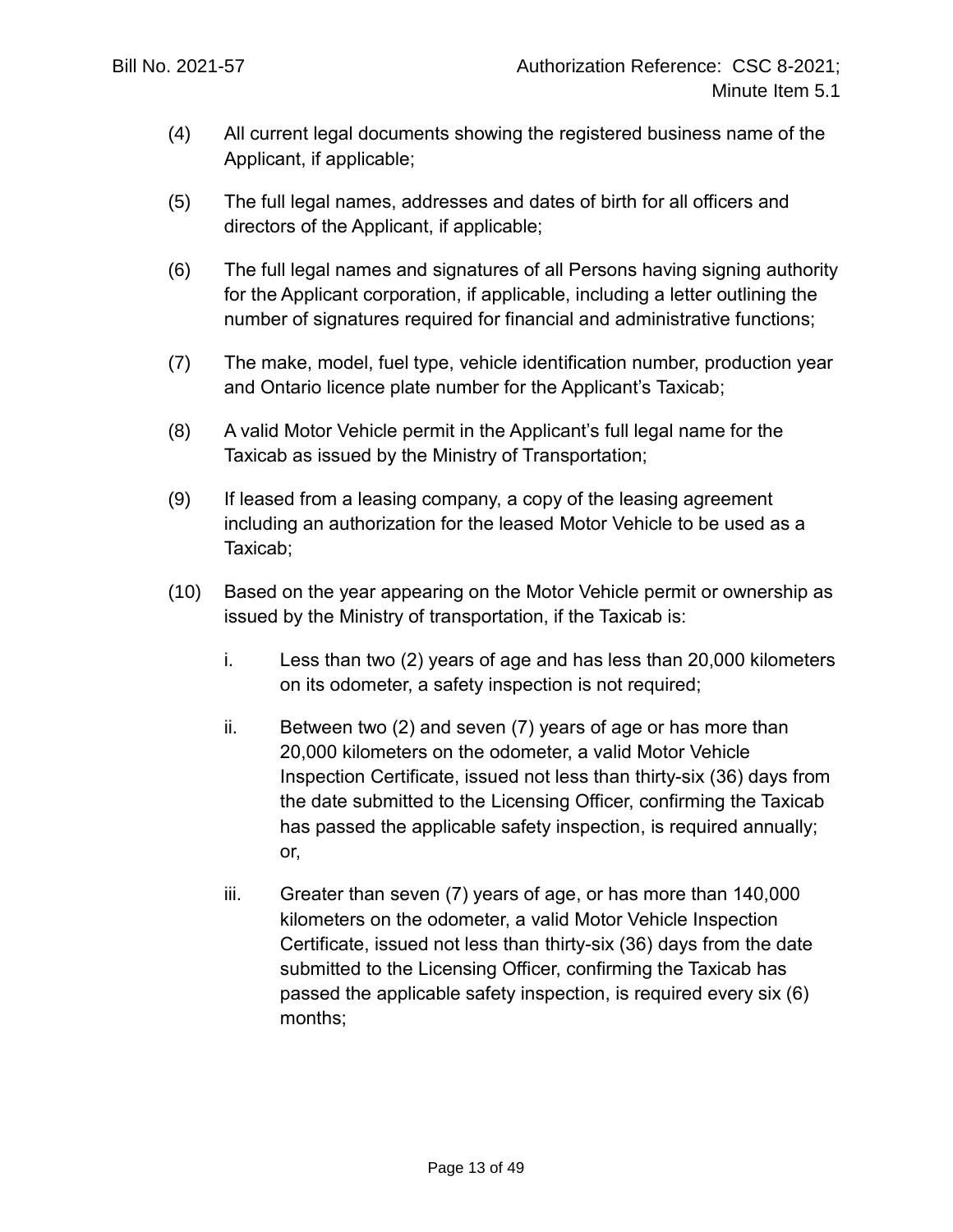- (11) If the Taxicab operates with propane or natural gas as its primary or secondary fuel source, satisfactory evidence that is no older than thirty (30) days from date of the application that the Taxicab has passed all applicable propane and natural gas safety inspections;
- (12) Proof of automobile insurance in accordance with the requirements set out in section [12](#page-14-0) of this By-law;
- (13) A declaration signed by a Taxicab Broker confirming the Applicant's affiliation or employment with that Taxicab Broker. A declaration is required from each Taxicab Broker that the Applicant is affiliated with or employed by;
- (14) Confirmation that the Applicant, or any officer or director of the Applicant, has not had a licence in regard to the ownership of a Taxicab suspended or revoked by the Region or other municipality in Canada within three (3) years of the current application;
- (15) Confirmation the Applicant, or any officer or director of the Applicant, has not been convicted of an offence under any Taxicab by-law of the Region or other municipality in Canada in regard to the ownership of a Taxicab in the three (3) year period prior to the date of the application;
- (16) A Criminal Record and Judicial Matters check for the Applicant or any officer or director of the Applicant, obtained within sixty (60) days from the date of application, which shall be reviewed in accordance with the criteria in Schedule "A" to this By-law; and,
- (17) Payment of the prescribed fee in accordance with the Fees and Charges By-law.
- 11. (1) The Licensing Officer may set a limit or quota on the number of Taxicab Plates that may be issued within the Region.
	- (2) If a quota or limit as referenced in subsection (1) is put in place, there shall be no waiting list maintained. Any new Taxicab Plates to be issued by the Licensing Officer will be offered to Applicants who meet the application requirements for a Taxicab Vehicle Licence set out in section [10](#page-11-0) of this Bylaw, in order of when completed Applications were received.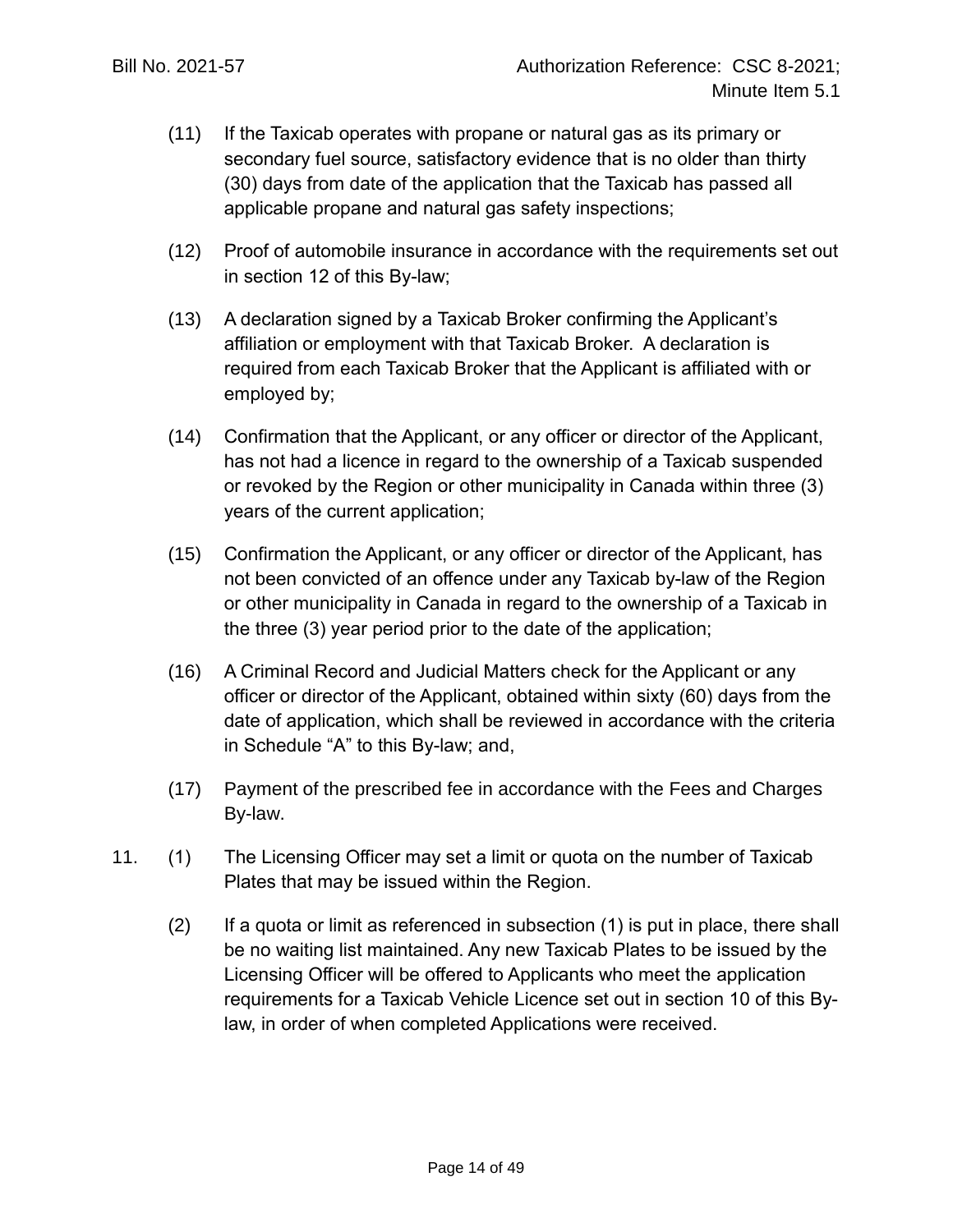(3) Any quotas or limits that may be implemented shall remain in effect according to the time limit as determined by the Licensing Officer, not to exceed three (3) years, after which time the Licensing Officer shall conduct a review to determine whether these quotas or limits should be revised.

#### **Taxicab Vehicle Licence and Plate Requirements**

- <span id="page-14-0"></span>12. (1) Every Taxicab Vehicle Licensee shall maintain on file with the Region a certificate of insurance for each Taxicab licenced under this By-law, identifying and confirming a minimum limit of liability of TWO MILLION DOLLARS (\$2,000,000.00) per occurrence, exclusive of interest and costs, against liability resulting from bodily injury to or the death of one or more persons, and loss or damage to property; and
	- (2) Evidence of insurance shall be provided annually through a Certificate of Insurance and, in addition to the limits indicated in subsection (1), shall include evidence of an O.E.F. 6A—Permission to Carry Passengers for Compensation Endorsement.
- 13. Every Taxicab licenced under this By-law shall be equipped with an operational:
	- (1) Taxicab Meter that meets the requirements of this By-law;
	- (2) Illuminated top sign on the roof of the Taxicab that is capable of illuminating when the Taxicab is unoccupied by a Passenger:
	- (3) GPS that sets out and records the location of the Taxicab; and,
	- (4) Dispatch system that allows communication between the Driver and Taxicab Broker.
- 14. Every Person that holds a Taxicab Plate shall display:
	- (1) The Taxicab Plate on the rear of the licensed Taxicab; and
	- (2) Two (2) decals that are a minimum of 200 square centimeters each in area in visible locations on the exterior of the licensed Taxicab that visibly displays in large print the name or trademark of their Taxicab Broker.
- 15. Every Taxicab Vehicle Licensee shall ensure that their Licence is kept within the Taxicab and is available for inspection upon request by Passengers or Persons authorized to enforce this By-law.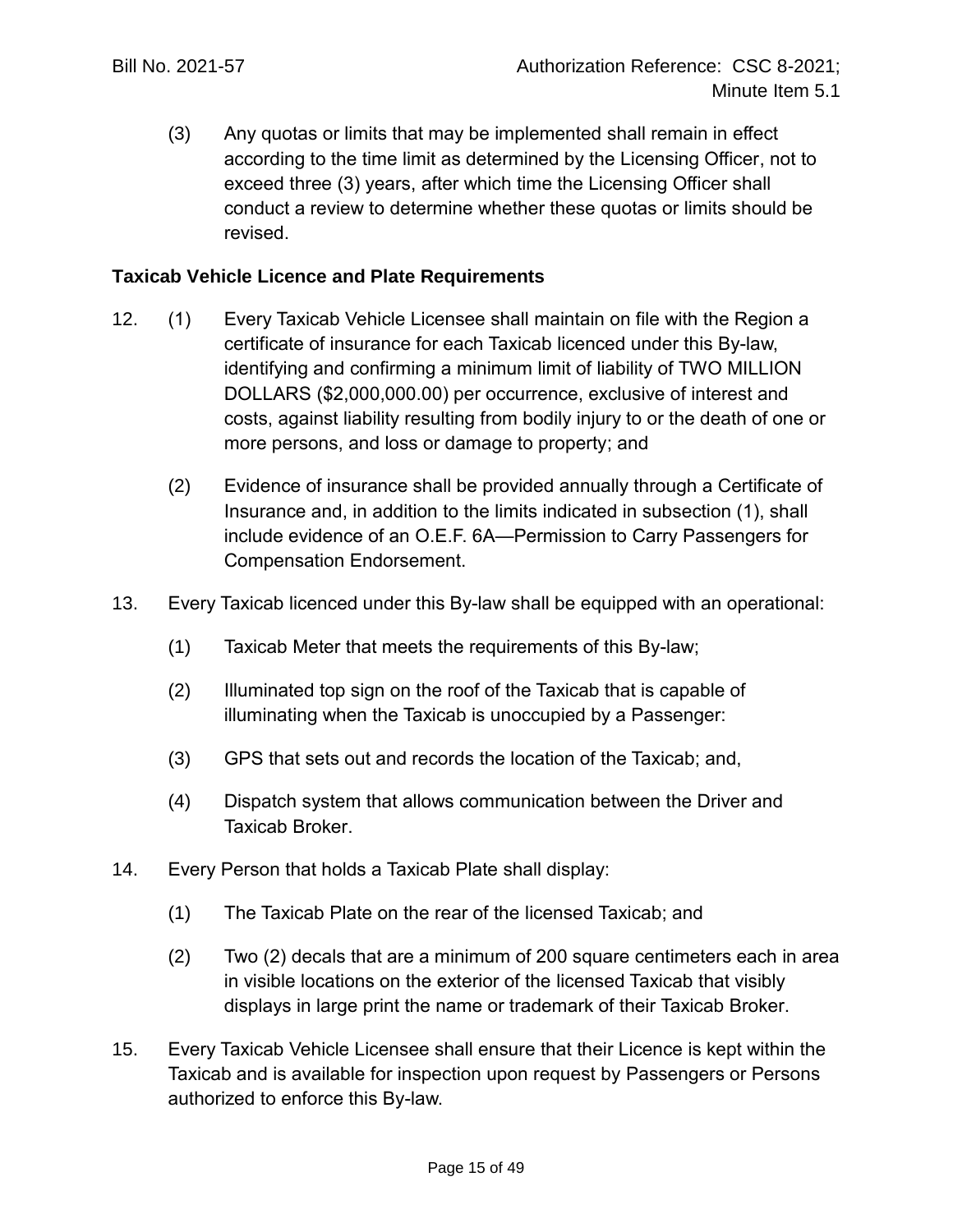- 16. A Taxicab Vehicle Licence is specific to the Taxicab for which it has been issued. When a Taxicab is replaced with another Taxicab, the Taxicab Plate that is associated with the previous Taxicab may be transferred to the replacement Taxicab, provided:
	- (1) The Licensee applies to the Licensing Officer for a new Taxicab Vehicle Licence and meets the applicable requirements under this By-law for such a Licence;
	- (2) A Taxicab Vehicle Licence is issued for the replacement Taxicab; and,
	- (3) The Licensee pays the transfer fee in accordance with the Fees and Charges By-law.
- 17. A Taxicab Plate may be leased to another Taxicab Vehicle Licensee provided the Taxicab Plate holder first provides the Licensing Officer with the details of the lease arrangement including the term of the lease and confirmation that the Owner of the Taxicab Plate remains responsible for compliance with the requirements of this By-law, and that the lessee meets the requirements for a Taxicab Plate holder as set out in this By-law.
- 18. The Licensing Officer may approve a transfer of ownership of a Taxicab Plate from one Person to another upon the parties providing to the Licensing Officer:
	- (1) A completed transfer application, in a form provided by the Licensing Officer;
	- (2) A transfer application fee as prescribed in the Fees and Charges By-law; and,
	- (3) Confirmation that the new Applicant meets all applicable requirements for the Taxicab Plate under this By-law.
- 19. Notwithstanding any other provision of this By-law, a Licensing Officer may provide approval for the transfer of a Taxicab Plate in the event of the plate holder's death, subject to the completion and approval of the required transfer application within thirty (30) days, failing which, the Taxicab Licence Plate shall be surrendered.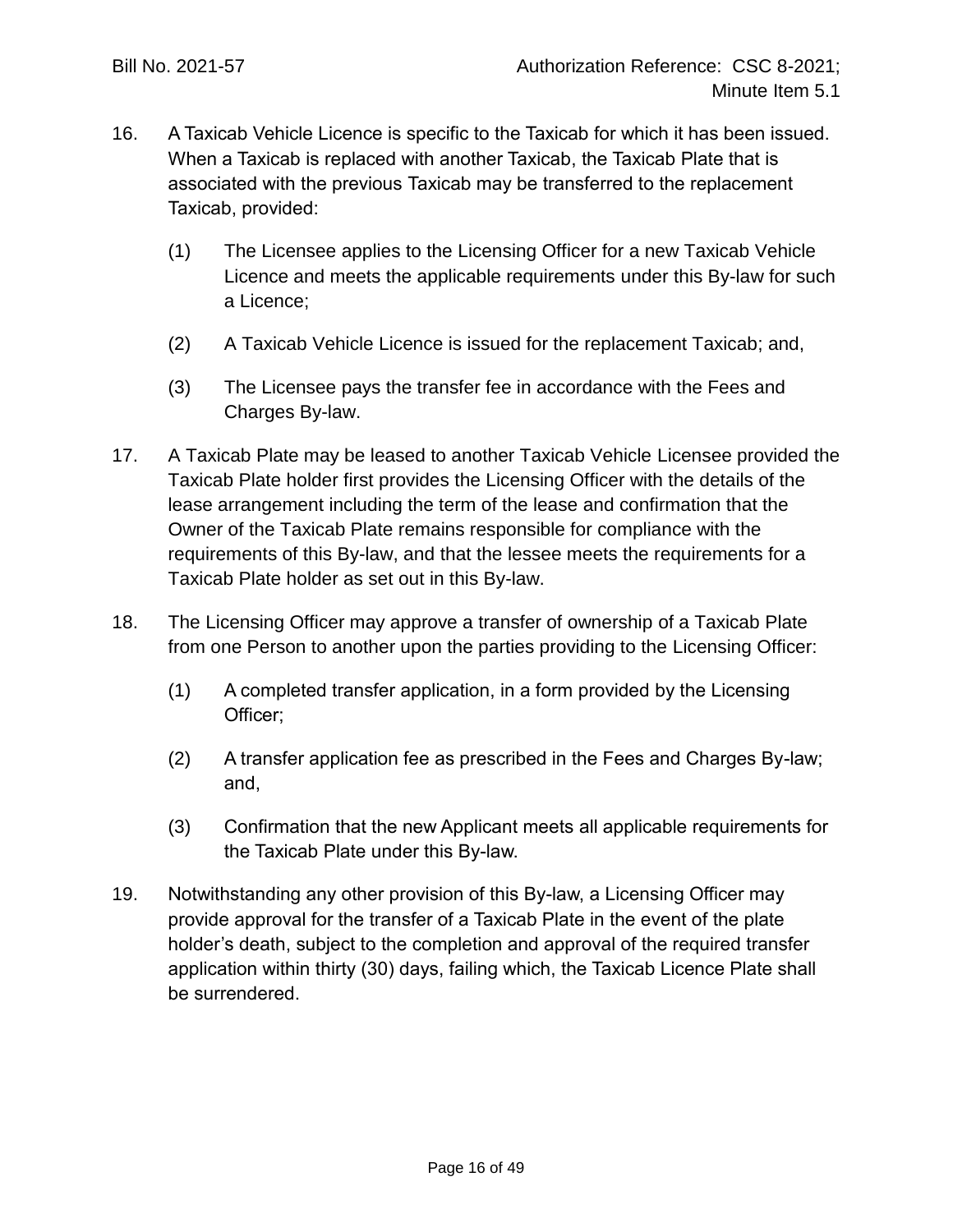- 20. A Taxicab Vehicle Licence and Taxicab Plate shall only be issued to an Applicant who is associated or affiliated with a Taxicab Broker that is licenced under this By-law. A Taxicab Vehicle Licence and Taxicab Plate may not be associated with multiple Taxicab Brokers.
- 21. A Licensee may hold multiple Taxicab Vehicle Licences and/or Taxicab Plates.
- 22. All Taxicab Plates that are expired are deemed revoked by the Licensing Officer and must be returned to the Licensing Officer. A replacement fee shall be charged to the Plate holder if the Taxicab Plate is not returned.
- 23. (1) A Licensee may apply for a non-use status designation of a Taxicab Plate for a period of up to sixty (60) days in a calendar year. This application must be approved by the Licensing Officer and all appropriate fees, in accordance with the Fees and Charges By-law, must be paid.
	- (2) No Person shall operate, or permit to be operated, any Taxicab that bears a Taxicab Plate that has been designated for non-use status.
	- (3) Taxicab Plates that have been designated for non-use status for more than sixty (60) days in a calendar year shall be returned to the Licensing Officer.

## **Spare Vehicle Licence and Spare Vehicle Plates**

- <span id="page-16-0"></span>24. (1) A Taxicab Vehicle Licensee may apply to the Licensing Officer for a Licence for a Spare Vehicle to be used on a temporary basis in place of a Taxicab that is licenced under this By-law, when that Taxicab is, for any reason, unable to be operated.
	- (2) No Taxicab Vehicle Licensee shall use a Spare Vehicle in place of a Taxicab licenced under this By-law unless a Spare Vehicle Licence and Spare Vehicle Plate have been issued by the Licensing Officer.
	- (3) The Licensing Officer may approve a Motor Vehicle for temporary use as a Spare Vehicle upon the Licensee providing to the Licensing Officer:
		- i. A completed Spare Vehicle application;
		- ii. The Spare Vehicle application fee as prescribed in the Fees and Charges By-law; and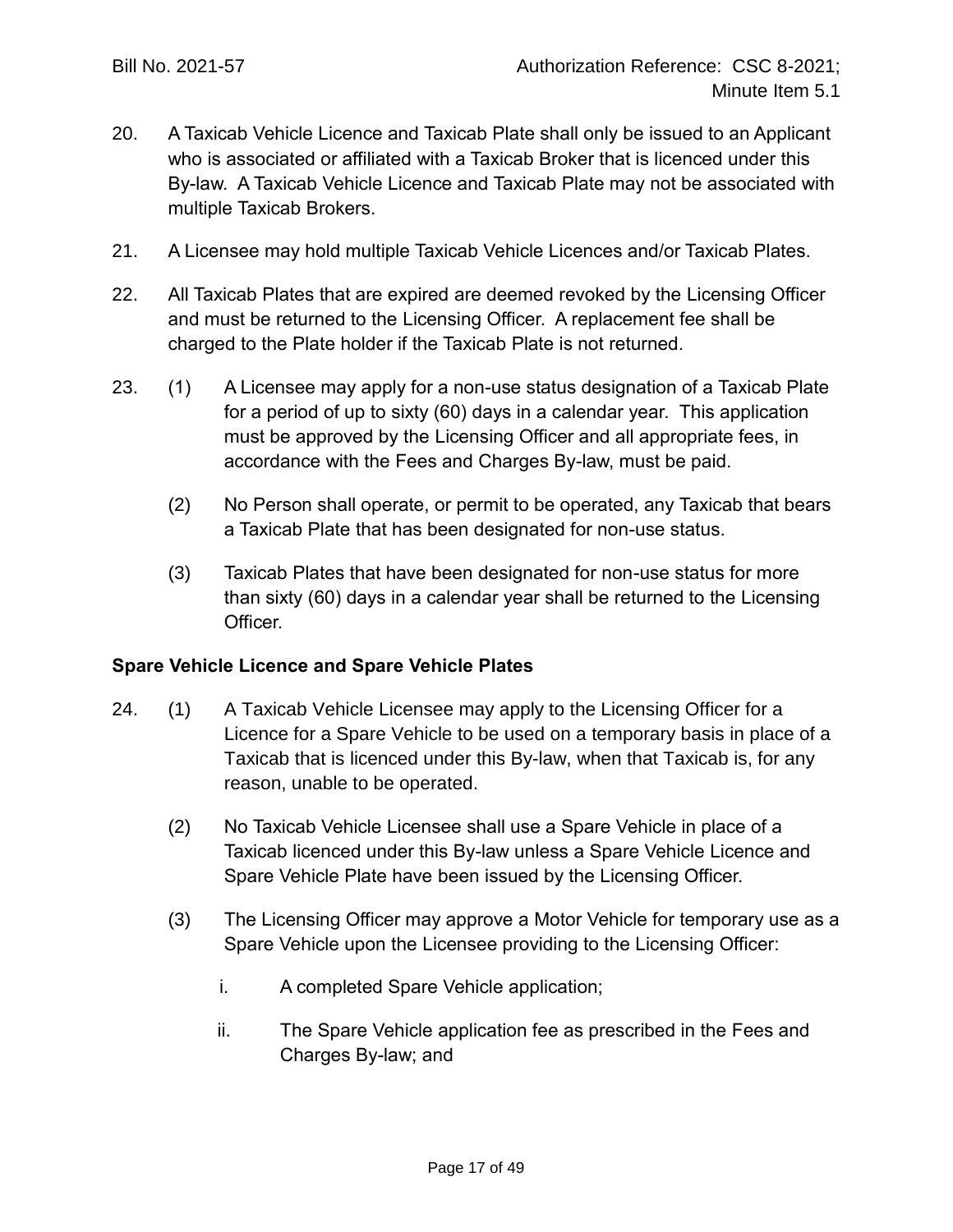- iii. Confirmation the application requirements for a Taxicab Vehicle Licence, as set out in Part IV of this By-law, are met with respect to the proposed Spare Vehicle.
- (4) Upon approval of the application, a Spare Vehicle Licence and a Spare Vehicle Plate, to be affixed to the Spare Vehicle, will be issued to the Applicant.
- (5) The Licensing Officer may renew the Spare Vehicle Licence upon the Licensee submitting to the Licensing Officer all of the documentation and fees set out in subsection (3).
- (6) The Licensee shall notify the Licensing Officer by electronic mail or voicemail within twenty-four (24) hours of the use of the Spare Vehicle in the place of a Taxicab licenced under this By-law.
- (7) The Licensee shall notify the Licensing Officer by electronic mail or voicemail within twenty-four (24) hours of the resumption of the use of the regular licenced Taxicab and cessation of the use of the Spare Vehicle.
- (8) A Motor Vehicle used as a Spare Vehicle must comply with all requirements of a Taxicab licenced under this By-law.
- 25. Despite section [24,](#page-16-0) a Taxicab Vehicle Licensee may apply to the Licensing Officer for temporary use of a Spare Vehicle, in addition to the Licensee's other licenced Taxicabs, for a specified period of time in order to provide increased Taxicab Services, subject to the following conditions:
	- (1) An application for temporary use of a Spare Vehicle shall be presented to the Licensing Officer at least five (5) business days prior to the proposed date for use;
	- (2) The Applicant has submitted the appropriate application and paid the appropriate fees in accordance with the Fees and Charges By-law;
	- (3) The Applicant has identified on the application the times and dates for which the Spare Vehicle will be used; and
	- (4) The Applicant has provided confirmation that all of the application requirements for a Taxicab Vehicle Licence, as set out in section [10](#page-11-0) of this By-law, are met with respect to the proposed Spare Vehicle.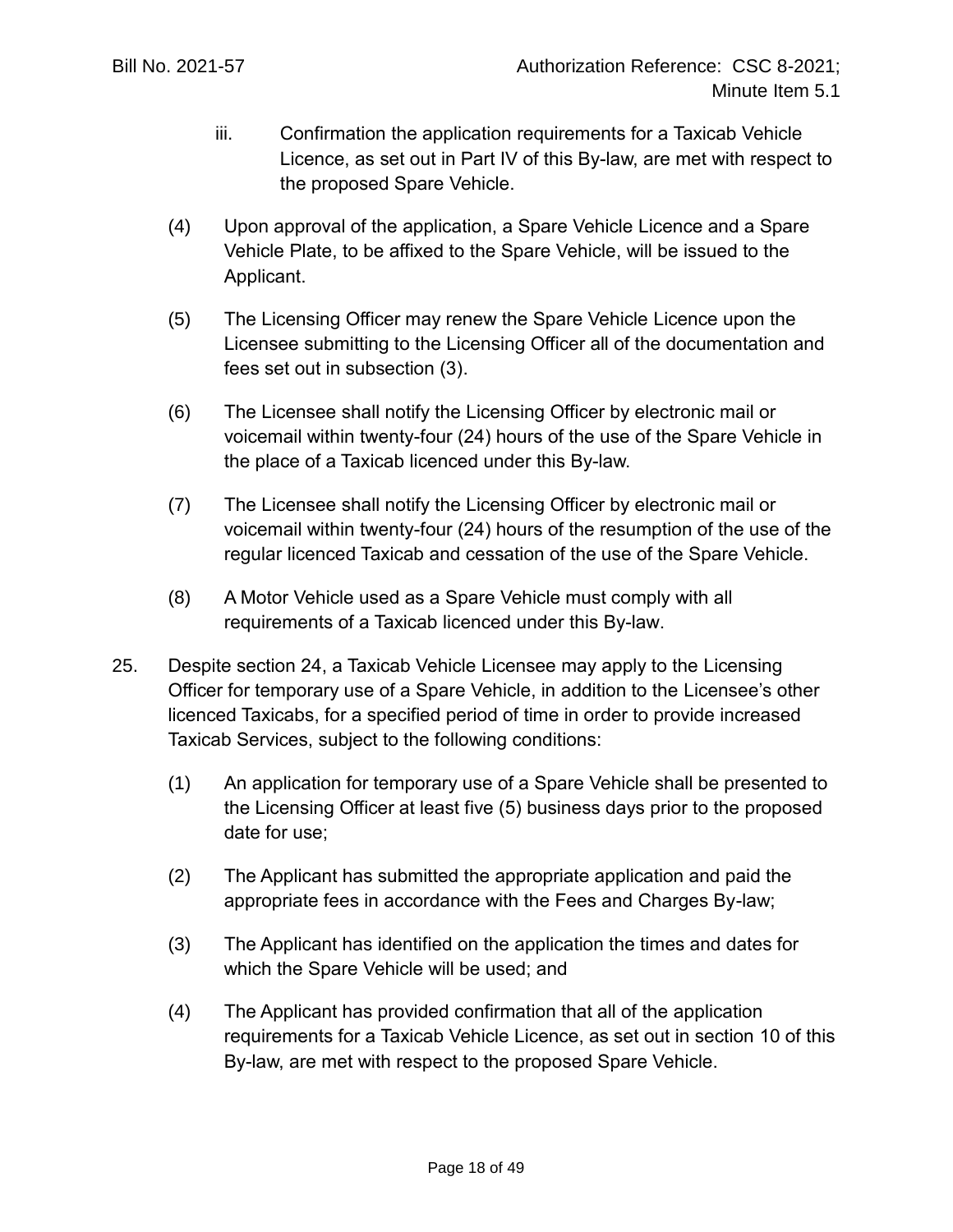26. Upon approval of the request and registration of the Spare Vehicle, the Licensing Officer shall provide to the Licensee temporary approval to use both the main Taxicab Plate and the Spare Vehicle Plate for the approved period of time.

## **PART V TAXICAB DRIVER LICENCE**

#### **Prohibition**

- 27. (1) No Person shall drive or operate a Taxicab for the purpose of providing a Taxicab Service unless that Person is the holder of a current Taxicab Driver Licence.
	- (2) No Driver shall provide or attempt to provide a Taxicab Service unless they are affiliated with a Taxicab Broker.

#### **Licence Application**

- 28. Every application for a Taxicab Driver Licence and renewal Licence shall be made to the Licensing Officer in a form provided by the Licensing Officer. Without limitation, every application for a Taxicab Driver Licence or a renewal shall include the following:
	- (1) The Applicant's full legal name, address, telephone number, email address and date of birth;
	- (2) Proof of a valid, unrestricted, Class G driver's licence issued by the Province of Ontario with at least two (2) years driving experience;
	- (3) Two (2) pieces of government issued identification, one being photo identification;
	- (4) Confirmation that the Applicant is legally eligible to work in Canada;
	- (5) Confirmation that the Applicant has not had a Taxicab Driver Licence revoked, suspended or denied within three (3) years of the date of application;
	- (6) A Criminal Record and Judicial Matters Check for the Applicant obtained within sixty (60) days from the date of application, which shall be reviewed in accordance with the criteria in Schedule "A" of this By-law;
	- (7) A Ministry of Transportation three (3) year driver's abstract;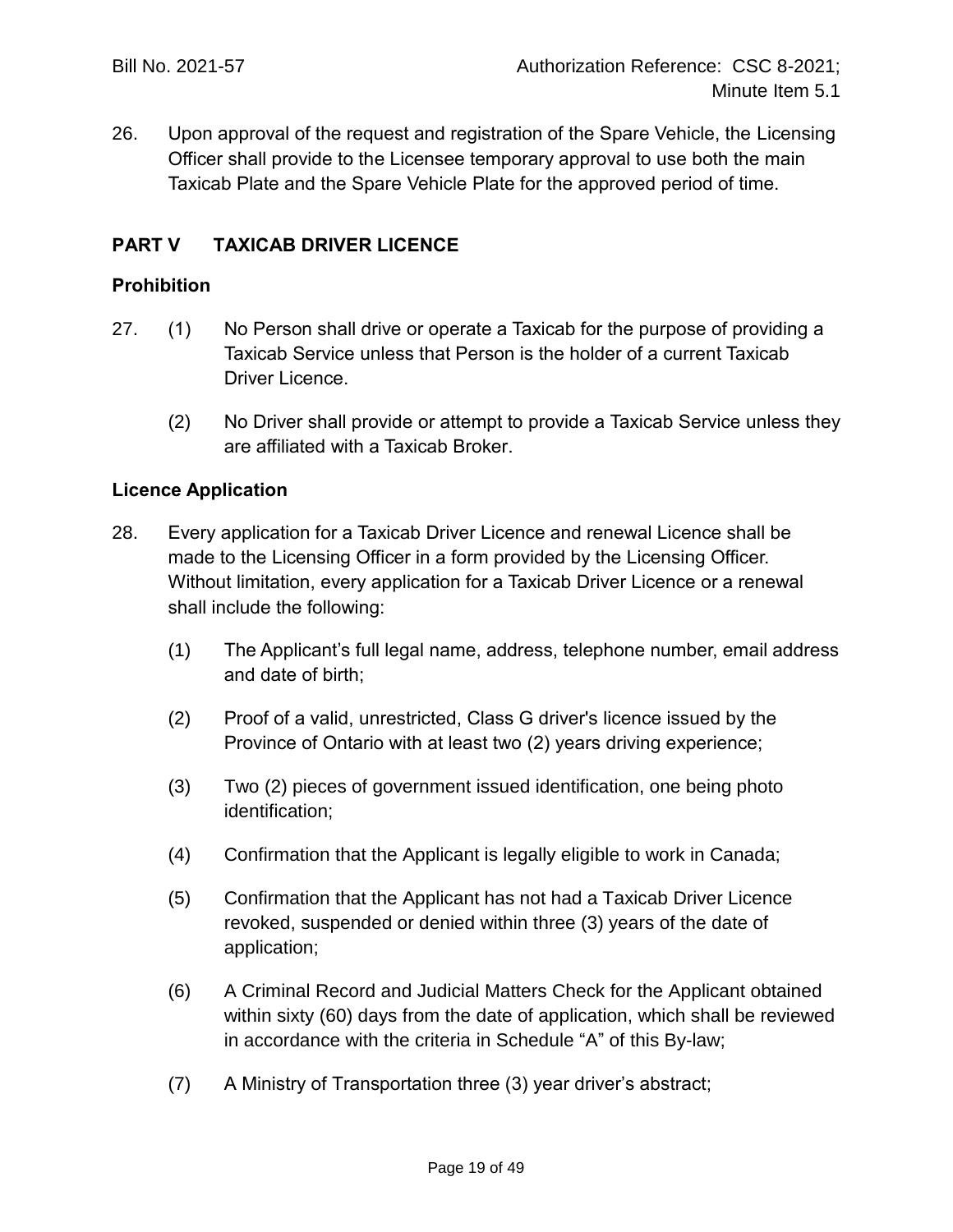- (8) A declaration signed by the Applicant confirming they do not have any current outstanding police investigations, *Highway Traffic Act* or criminal charges or warrants pending before any courts;
- (9) A declaration signed by a Taxicab Broker Licensee confirming the Applicant's affiliation or employment with that Taxicab Broker. A declaration is required from each Taxicab Broker that the Applicant is affiliated with or employed by; and,
- (10) Confirmation from the Applicant's affiliated Taxicab Broker that the Applicant has successfully completed required driver training.
- 29. An Applicant for a Taxicab Driver Licence shall submit to a photograph being taken of them for use on the Taxicab Driver Licence.

## **General Licence Requirements**

- 30. Every Taxicab Driver Licensee, while operating a Taxicab licenced under this Bylaw:
	- (1) Shall display their Licence in a location that is clearly visible to all Passengers and shall verbally advise any Passenger of their Taxicab Driver Licence number upon request;
	- (2) Shall ensure the Taxicab Vehicle Licence is in the Taxicab at all times;
	- (3) Shall display the approved Taxicab Meter tariff rates, as established by the Licencing Officer from time to time and posted on the Region's website, in their Taxicab so that they are clearly visible to all Passengers;
	- (4) Shall verbally advise a Passenger of the approved Taxicab Meter tariff rates, as established by the Licensing Officer from time to time and posted on the Region's website, upon request;
	- (5) Shall ensure the proof of Motor Vehicle insurance slip is in the Taxicab;
	- (6) Shall ensure all proof of Motor Vehicle ownership documentation is in the Taxicab; and,
	- (7) Shall ensure the Taxicab Plate is affixed to the Taxicab as prescribed in this By-law.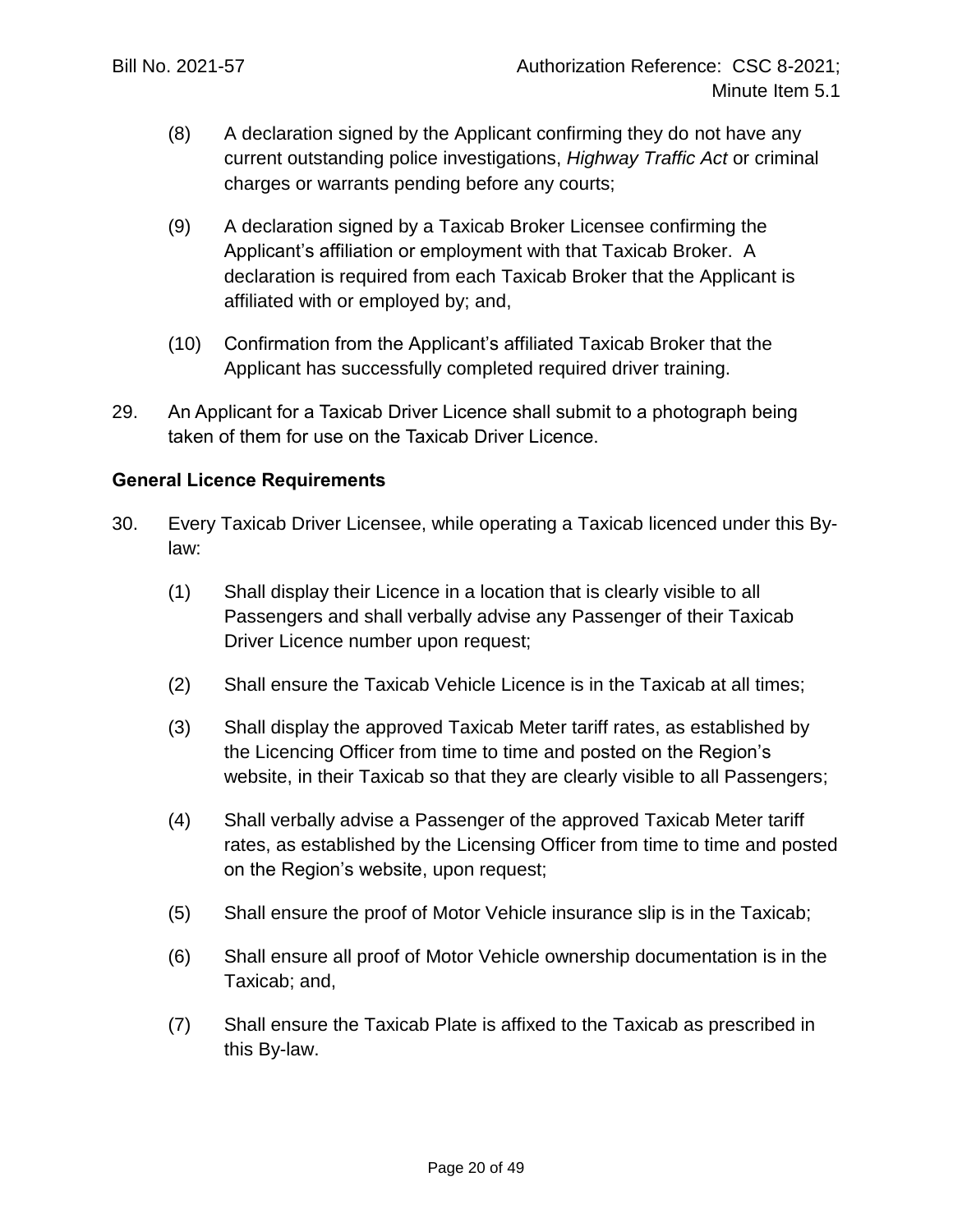- 31. Every Taxicab Driver Licensee, while operating a Taxicab licenced under this Bylaw, shall ensure that the GPS and dispatch system for the Taxicab are operational.
- 32. No Taxicab Driver Licensee shall:
	- (1) Verbally solicit any Person for the purposes of providing a Taxicab Service;
	- (2) Obstruct the use of any sidewalk, access way, street, roadway, driveway or highway with a Taxicab licenced under this By-law;
	- (3) Permit their Taxicab as licenced under this By-law to remain idling:
		- i. For a period that exceeds ten (10) minutes when the outdoor temperature is between ten (10) degrees Celsius and twenty (20) degrees Celsius; or
		- ii. When the Taxicab is not occupied by a Passenger;
	- (4) Permit their Taxicab, as licenced under this By-law, to remain standing on any sidewalk, access way, street, roadway, driveway or highway, other than in designated parking areas, unless for the immediate purpose of:
		- i. Taking on a Passenger or Passengers who have already engaged the Taxicab; or
		- ii. Discharging a Passenger or Passengers from the Taxicab;
	- (5) Carry a number of Passengers during a Taxicab trip that exceeds the manufacturer's rating of seating capacity and available seat belts for the Taxicab;
	- (6) Smoke tobacco or cannabis or permit tobacco or cannabis to be smoked in the Taxicab as licenced under this By-law;
	- (7) Consume or be under the influence of any alcohol while operating a Taxicab licenced under this By-law;
	- (8) Consume, possess or be under the influence of any controlled substance as defined in the *Controlled Drugs and Substances Act* while operating a Taxicab licenced under this By-law;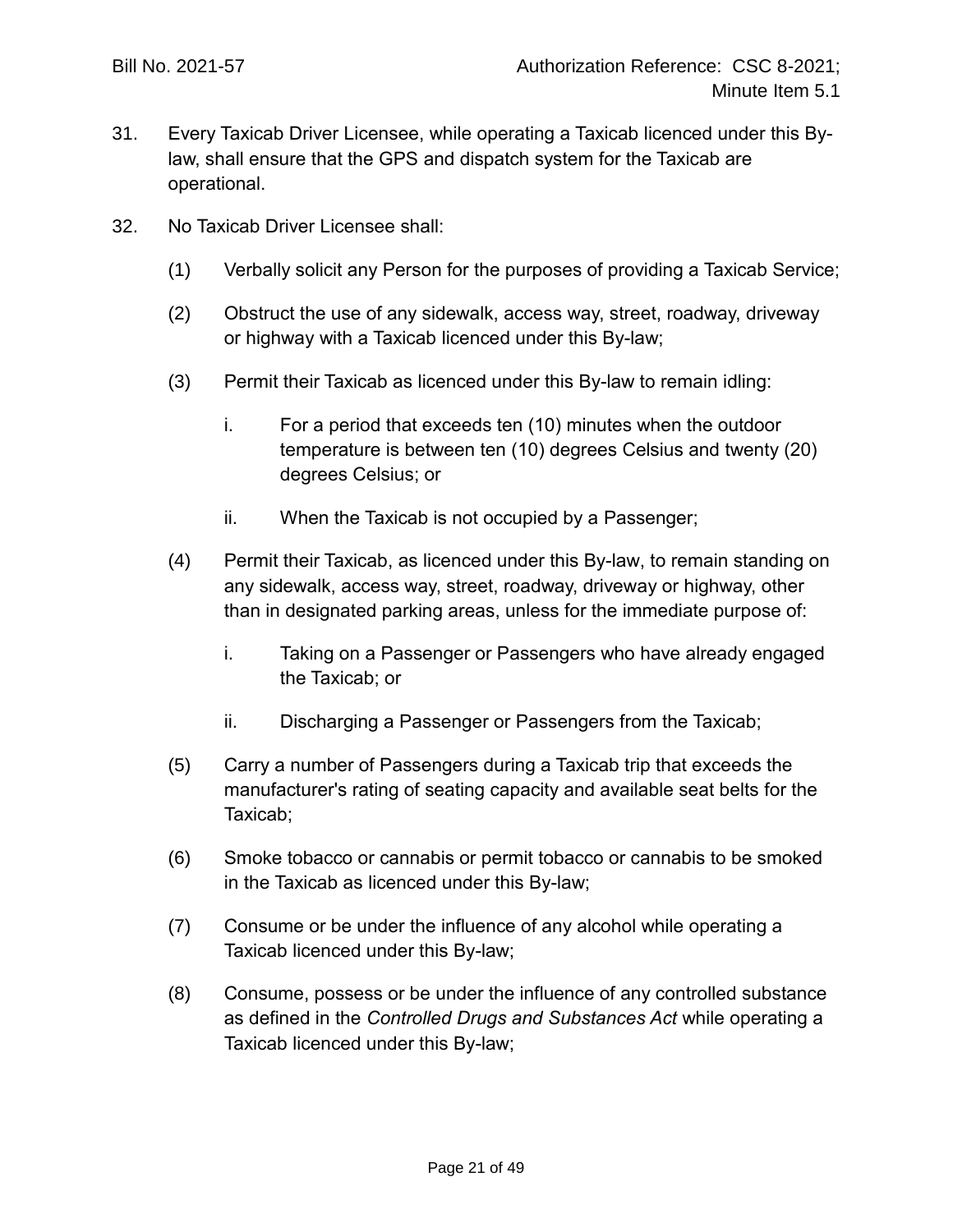- (9) Use an electronic cigarette or permit the use of electronic cigarettes in the Taxicab as licenced under this By-law; or,
- (10) Operate a Taxicab that is not licensed under this By-law.
- 33. Every Taxicab Driver Licensee that is operating an Accessible Taxicab with an Accessible Taxicab Plate shall give priority to Persons with disabilities.
- 34. Every Taxicab Driver Licence holder that is operating an Accessible Taxicab shall securely fasten all mobility devices of any Passengers while the Accessible Taxicab is in motion.
- 35. (1) Every Taxicab Driver Licence holder shall notify the Licensing Officer within twenty-four (24) hours of any charge or conviction they have received that is in contravention of Schedule "A" criteria of this By-law or of any Motor Vehicle accident involving a Taxicab licenced under this Bylaw.
	- (2) Every Taxicab Driver Licence-holder shall notify the Licensing Officer within twenty-four (24) hours of any police investigation, charge or conviction relating to the Licensee pursuant to the *Criminal Code, Highway Traffic Act,* or the *Controlled Drugs and Substances Act* with all particulars relating to the investigation, charge or conviction.
	- (3) If the Licensing Officer has reasonable grounds to believe that any of the information that was provided in the Licensee's application for a Taxicab Driver Licence has changed without the Licensee advising of the change, the Licensing Officer may, upon demand, request the Licensee produce an updated:
		- i. Criminal Record and Judicial Matters check; or
		- ii. A three (3) year Ontario Driver's Abstract.
- 36. Every Person who holds a Taxicab Driver Licence while operating a Taxicab shall turn off the illuminated top sign when the Taxicab is engaged in a Taxicab Service.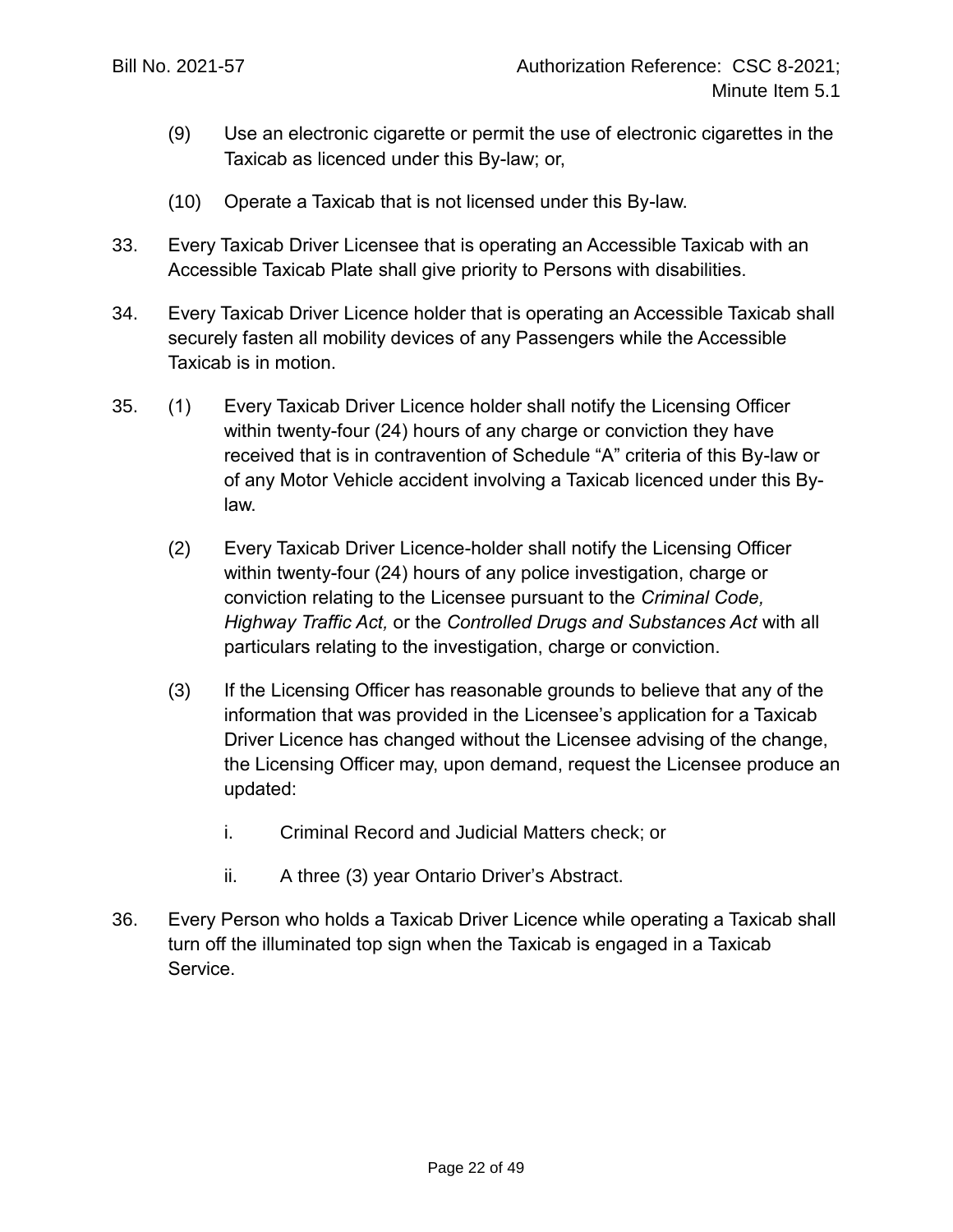- 37. (1) Every Person who holds a Taxicab Driver Licence, while providing a Taxicab Service, shall ensure that:
	- i. Their Taxicab Meter is fully operational and accurate;
	- ii. Their Taxicab Meter is sealed;
	- iii. Their Taxicab Meter conforms to the maximum fees as prescribed in the approved Taxicab Meter tariff rates as established by the Licensing Officer from time to time and posted on the Region's website;
	- iv. Their Taxicab Meter is located where it is visible to all Passengers; and,
	- v. The fee charged to the Passenger or Passengers shall be no greater than the fee appearing on the Meter at the end of the Taxicab Service.
	- $(2)$  Subsection  $(1)(v)$  of the above section shall not apply where the Taxicab Service is being carried out pursuant to:
		- i. An ongoing written contract between the Taxicab Broker and the Passenger or a third party on behalf of the Passenger for repeated Taxicab Services or Accessible Taxicab Services; or
		- ii. A pre-arranged Taxicab Service through an on-line enabled application, website or telephone number provided that a written or electronic record is maintained showing that the Passenger accepted the fare or rate prior to commencement of the prearranged Taxicab Service, and the Passenger is provided a written or electronic receipt at the conclusion of the pre-arranged Taxicab Service that sets out all rates, fees and surcharges charged, total amount paid, date and time of the Taxicab Service, location of the commencement and conclusion of the Taxicab Service, and the total time and distance of the Taxicab Service.
- 38. A Taxicab Driver Licensee shall immediately report to the Licensing Officer any malfunctioning Taxicab Meter or any tampering of the Taxicab Meter's seal, and shall cease to provide any Taxicab Service or Accessible Taxicab Service using that Taxicab.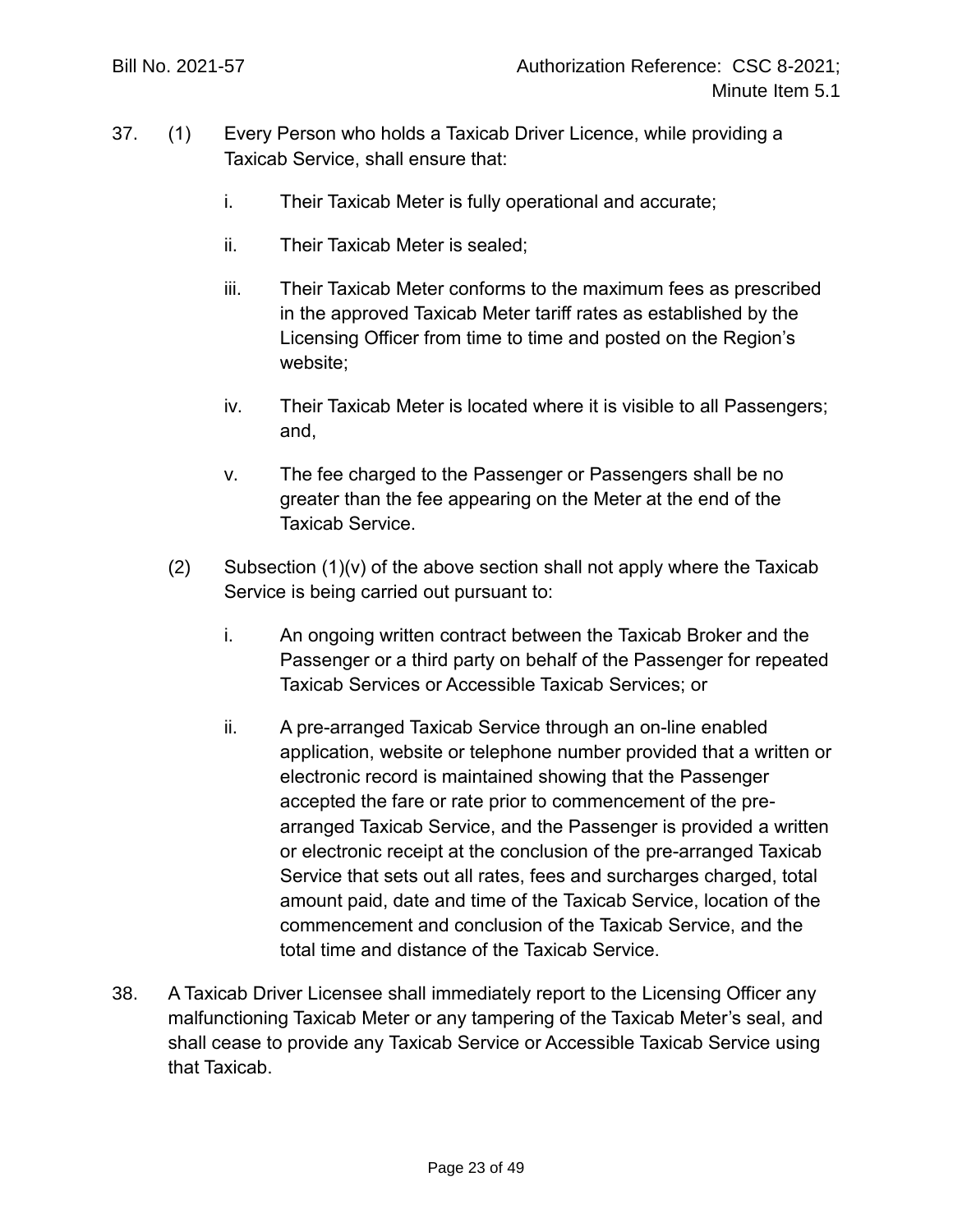- 39. The fee for the testing or retesting of a Taxicab Meter shall be in accordance with the Fees and Charges By-law and shall be payable by the Taxicab Plate holder.
- 40. (1) A Taxicab Driver Licensee who is engaged in providing a Taxicab Service shall not start their Taxicab Meter until after a Passenger's personal property has been placed in the vehicle, if applicable, and the Passenger is seated in the Taxicab.
	- (2) A Taxicab Driver Licensee, who is engaged in providing a Taxicab Service, shall deactivate their Taxicab Meter upon arrival at their Passenger's requested stop. The Taxicab Meter shall not be left running while the Passenger unloads their personal property from the vehicle once at the requested stop.
	- (3) Notwithstanding subsection (1), if a Passenger has requested a Taxicab at a specific location, at a specific time, a Taxicab Driver Licensee may charge the applicable Waiting Time Rate, in accordance with the approved Taxicab Meter Tariff Rates as established by the Licensing Officer from time to time and posted on the Region's website, upon arriving at the requested location at the requested time. The Taxicab Meter may not be engaged until the Passenger is seated in the Taxicab.
	- (4) No Taxicab Driver Licensee shall charge a surcharge or charges exceeding the approved Taxicab Meter Tariff Rates, as established by the Licensing Officer, from time to time, and posted on the Region's website, to a person with a disability.
	- (5) Every Taxicab Driver Licensee shall use the most direct route reasonably possible to the Passenger's requested destination in the circumstances, and in the most efficient manner, unless otherwise directed by the Passenger.

## **PART VI TRANSPORTATION NETWORK COMPANY (TNC) BROKER LICENCE**

## **Prohibition**

41. No Person shall act as a TNC Broker without first having obtained a TNC Broker Licence in accordance with this By-law.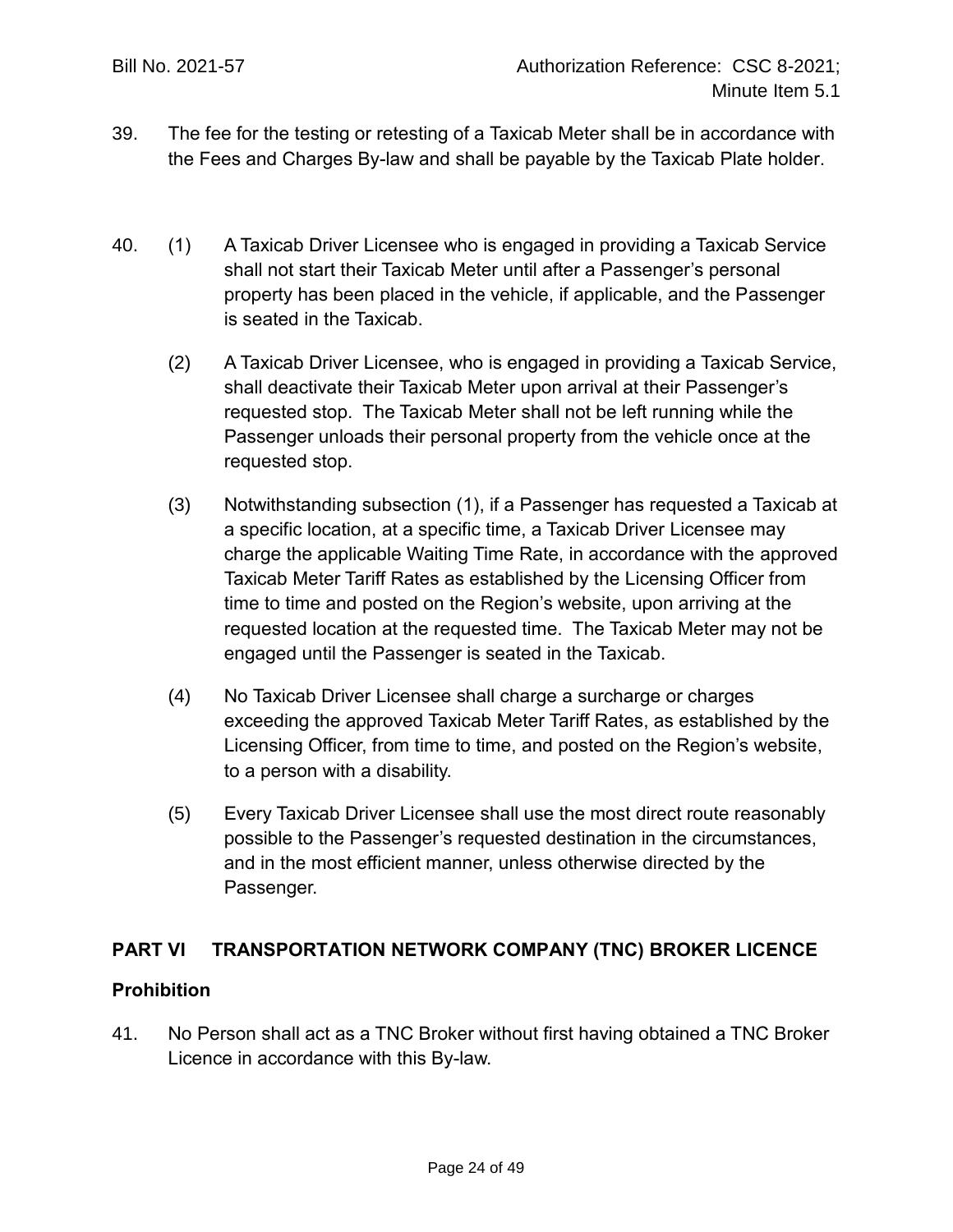## **TNC Broker Licence Application**

- 42. Every application for a TNC Broker Licence or renewal of such a Licence shall be made to the Licensing Officer in a form provided by the Licensing Officer. Without limitation, every application shall include the following:
	- (1) The full legal name, municipal address, email address and telephone number of each Applicant;
	- (2) If the Applicant is a partnership, the name, address, email address and telephone number of each partner;
	- (3) If the Applicant is a corporation, all current articles of incorporation for the corporation;
	- (4) All current legal documents showing the registered business name of the Applicant, if applicable;
	- (5) The full legal names, addresses and dates of birth for all officers and directors of the Applicant, if applicable;
	- (6) The full legal names and signatures of all Persons having signing authority for the Applicant corporation, if applicable, including a letter outlining the number of signatures required for financial and administrative functions;
	- (7) The full legal names, addresses, contact information and driver's licence numbers of all TNC Driver Licensees who currently use or will use the Applicant as their TNC Broker;
	- (8) A Certificate of Insurance identifying and confirming the following minimum insurance requirements:

## Commercial General Liability Insurance ("CGL")

CGL insurance for all services and operations to a limit of not less than FIVE MILLION DOLLARS (\$5,000,000) per occurrence.

The policy will be extended to include:

- a. bodily injury, death and property damage;
- b. cross liability and severability of interest;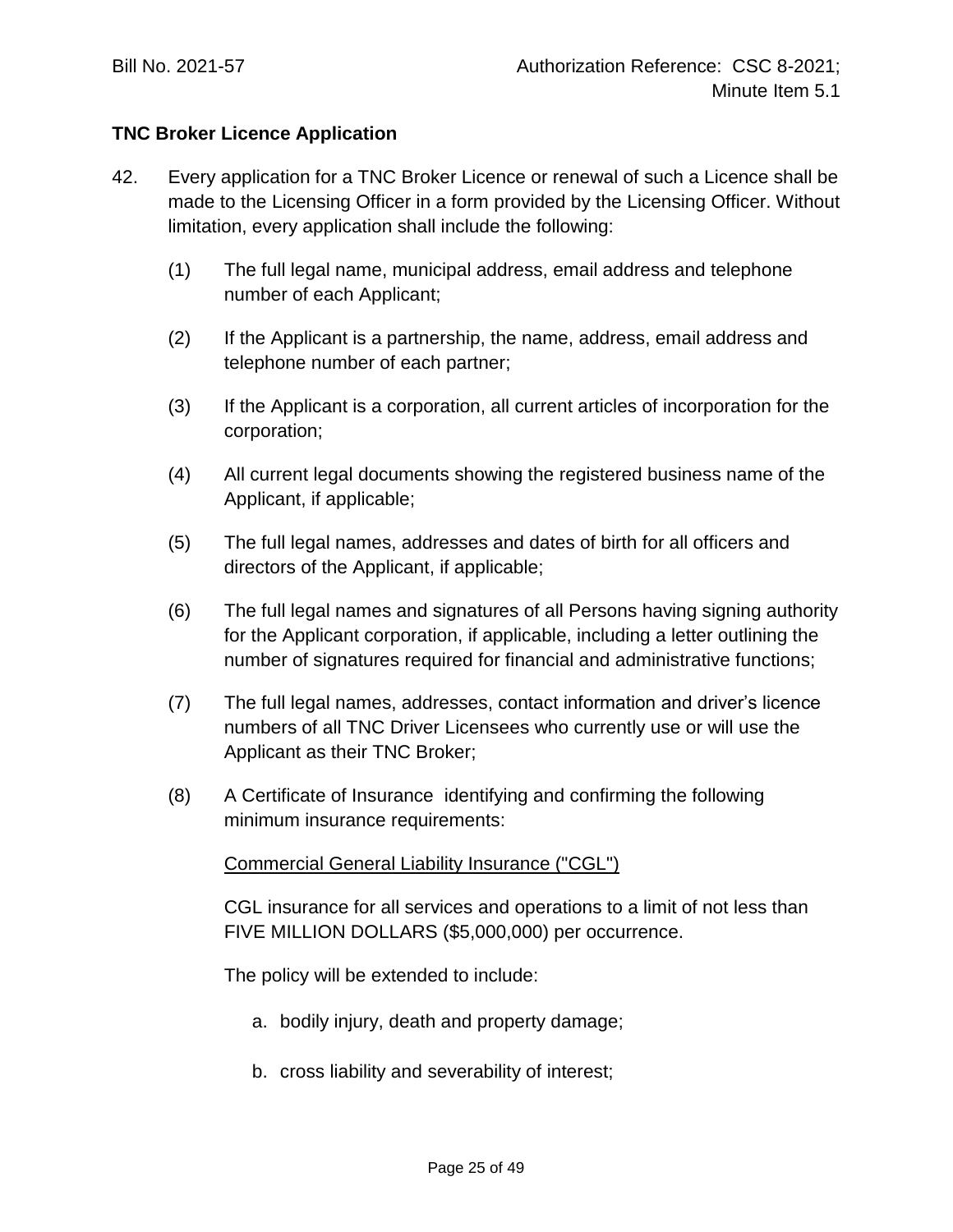- c. blanket contractual;
- d. premises and operations;
- e. personal and advertising injury;
- f. products and completed operations;
- g. owner's and contractors protective;
- h. non-owned Automobile to a limit of not less than TWO MILLION DOLLARS (\$2,000,000).

The policy shall be endorsed to:

- a. include The Regional Municipality of Niagara as an additional insured; and,
- b. contain an undertaking by the insurers to give thirty (30) days prior written notice in the event that there is a material change in the foregoing policies or coverage affecting the Additional Insured(s) or cancellation of coverage before the expiration date of any of the foregoing policies.

#### Policy Requirements

All policies of insurance shall:

- a. be written with an insurer licensed to do business in Ontario;
- b. be non-contributing with, and will apply only as primary and not excess to any other insurance or self-insurance available to Niagara Region;

#### Certificates of Insurance

Certificates of insurance originally signed by authorized insurance representatives shall be delivered to the Region prior to issuance of the Licence, on a form of Certificate of Insurance which is acceptable to the Region. The Certificate of Insurance must comply with these insurance requirements and must be on the Region's form of Certificate of Insurance, which can be found on the Region's website –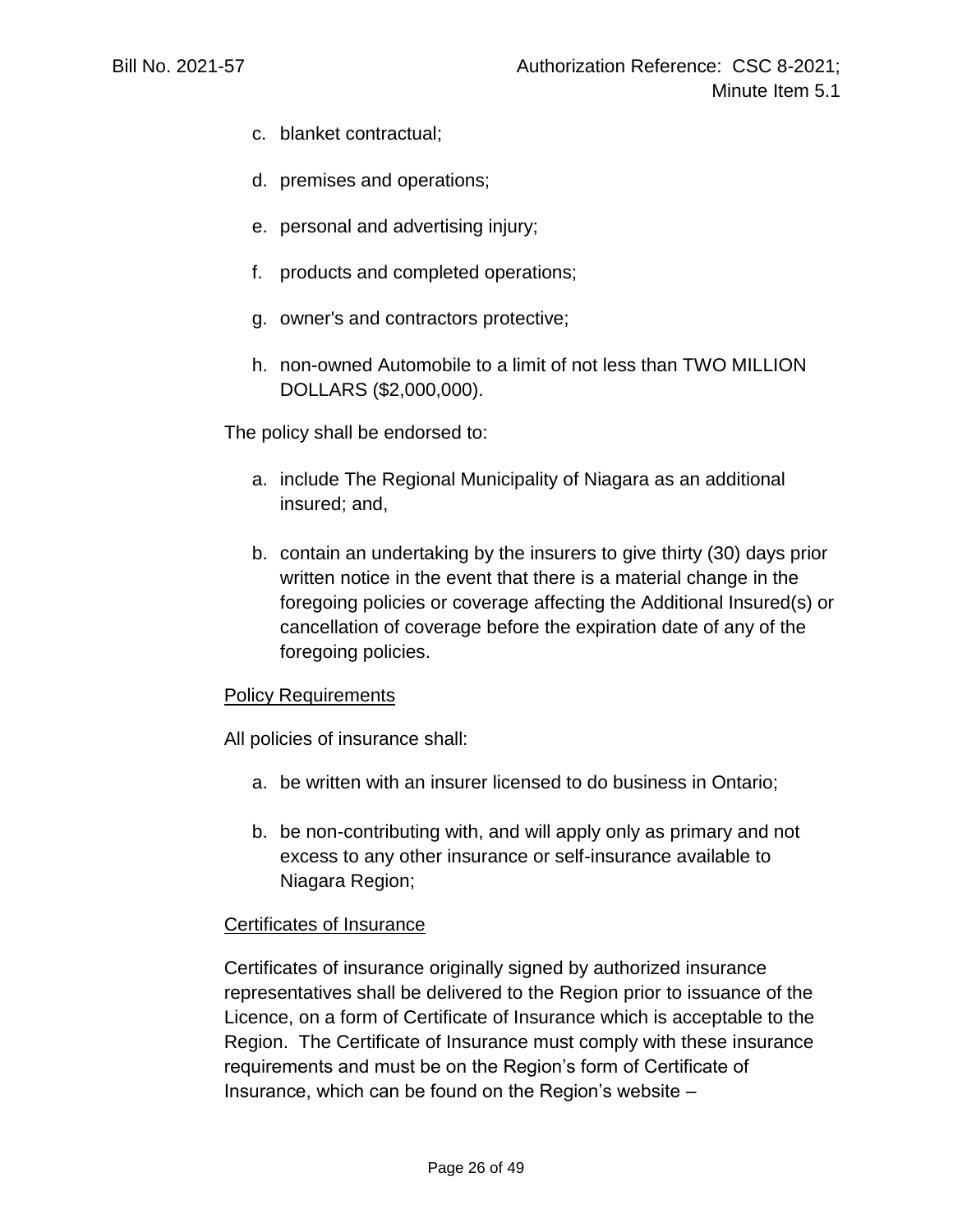[www.niagararegion.ca/business/fpr/cert-insurance.aspx.](http://www.niagararegion.ca/business/fpr/cert-insurance.aspx) If the Certificate of Insurance is provided in a non-original form (e.g. a facsimile, photocopy or scanned electronic copy), the Applicant acknowledges and agrees that the Region is fully entitled to treat any such Certificate as an original and that the Applicant will be responsible for the accuracy and validity of the information contained therein. All subsequent policy renewals and certificates of insurance thereafter, during the time that the Licence is in force, shall be forwarded to the Region within fifteen (15) days of their renewal date.

- (9) Information on whether the Applicant, or any officer or director of the Applicant, has had a licence in regard to the provision of a TNC Service suspended or revoked in the Region or in any other municipality within Canada;
- (10) Information on whether the Applicant, or any officer or director of the Applicant, has been convicted of an offence under any previously repealed by-law of the Region or other municipality within Canada governing the licensing of TNC Services;
- (11) A Criminal Record and Judicial Matters check for the Applicant or any officer or director of the Applicant, obtained within sixty (60) days from the date of application, reviewed in accordance with the criteria in Schedule "A"; and,
- (12) Payment in full of the prescribed fee in accordance with the Fees and Charges By-law.

## **TNC Broker Licence Requirements**

- 43. Every TNC Broker licenced under this By-law shall:
	- (1) Have a telephone number, email address or on-line enabled application associated with the TNC Broker for the benefit of customers who wish to make contact with the TNC Broker;
	- (2) Have an application-based dispatch system which includes a GPS that allows the TNC Broker to communicate with and locate a TNC Vehicle Licensee that operates through the TNC Broker;
	- (3) Have a minimum of one (1) TNC Vehicle licenced under this By-law that operates exclusively through the TNC Broker;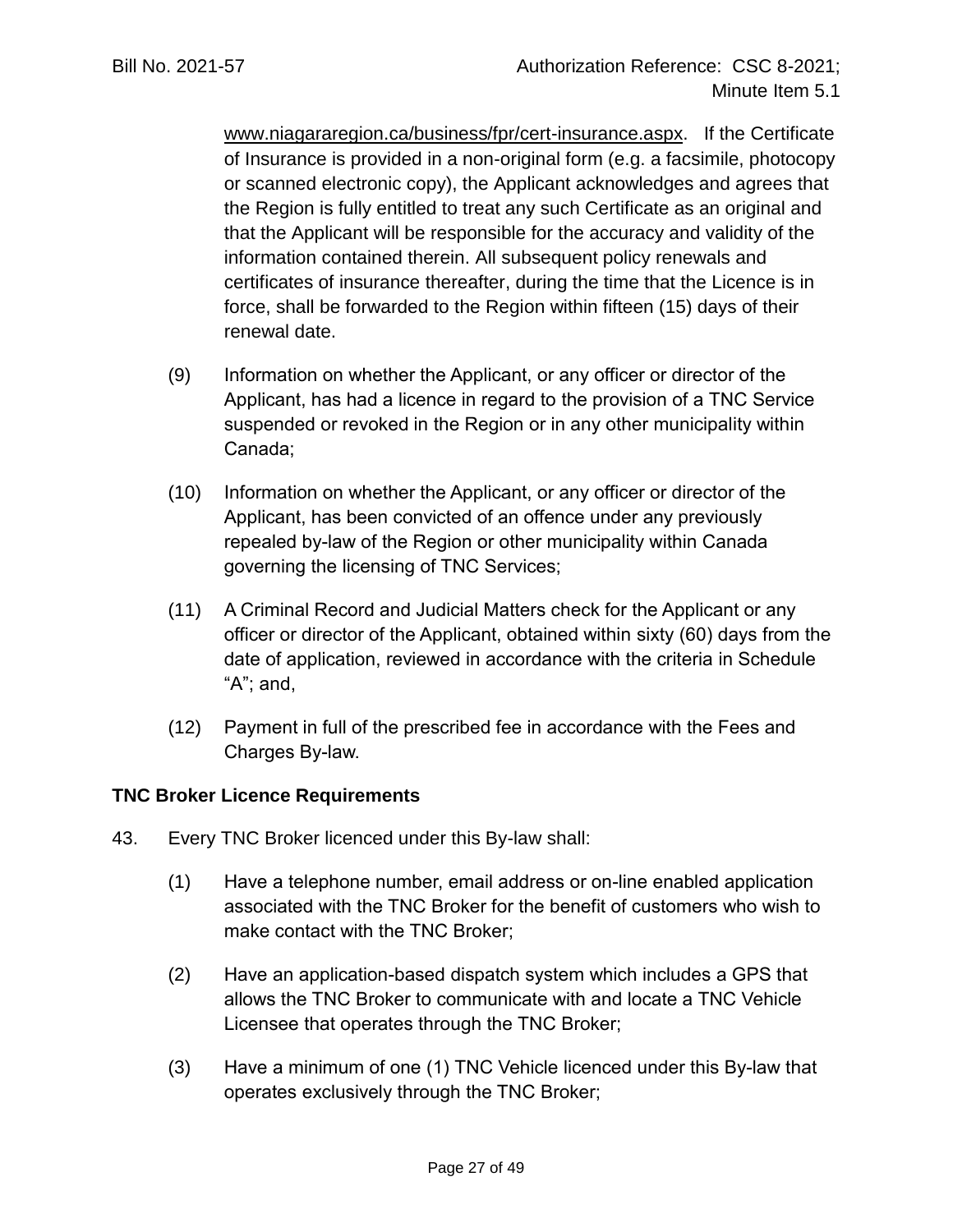- (4) Maintain a written or electronic record for a period of twelve (12) months for each TNC trip that is dispatched by the TNC Broker;
- <span id="page-27-1"></span>(5) Report to the Licensing Officer, by the fifteenth  $(15<sup>th</sup>)$  day of every month, the total number of all TNC trips provided in the previous month, broken down by trips per day. These reports will act as the official record to audit monthly payments as required under subsection [\(6\)](#page-27-0) below;
- <span id="page-27-0"></span>(6) Remit to the Licensing Officer, by the fifteenth  $(15<sup>th</sup>)$  day of every month, the per trip fee payment in accordance with the Fees and Charges By-law, for every trip provided within the Region as reported in subsection [\(5\)](#page-27-1) above;
- (7) Submit an updated list of the full legal names, dates of birth, contact information, driver's licence numbers and TNC Driver Licence number of all TNC Driver Licensees who are affiliated with the TNC Broker;
- (8) Ensure that each TNC Vehicle Licensee or TNC Driver Licensee who operates through the TNC Broker is trained in regard to the proper operation of a TNC Vehicle and the provisions of this By-law;
- (9) Ensure that each TNC Driver Licensee who operates through the TNC Broker has completed driver and sensitivity training that includes the following topics:
	- i. The safe operation of a Motor Vehicle including safe operation during inclement weather;
	- ii. The proper operation of TNC equipment and devices including an online application;
	- iii. The proper response to an emergency situation which includes Passenger illness and Motor Vehicle accidents;
	- iv. The provision of TNC Services in a manner that respects the dignity and independence of persons with disabilities; and,
	- v. The provision of TNC Services in a manner that is free of discrimination and is in compliance with the *Human Rights Code*;
- (10) Take all reasonable steps to ensure that each TNC Vehicle Licensee or TNC Driver Licensee who operates through the TNC Broker complies with the requirements of this By-law;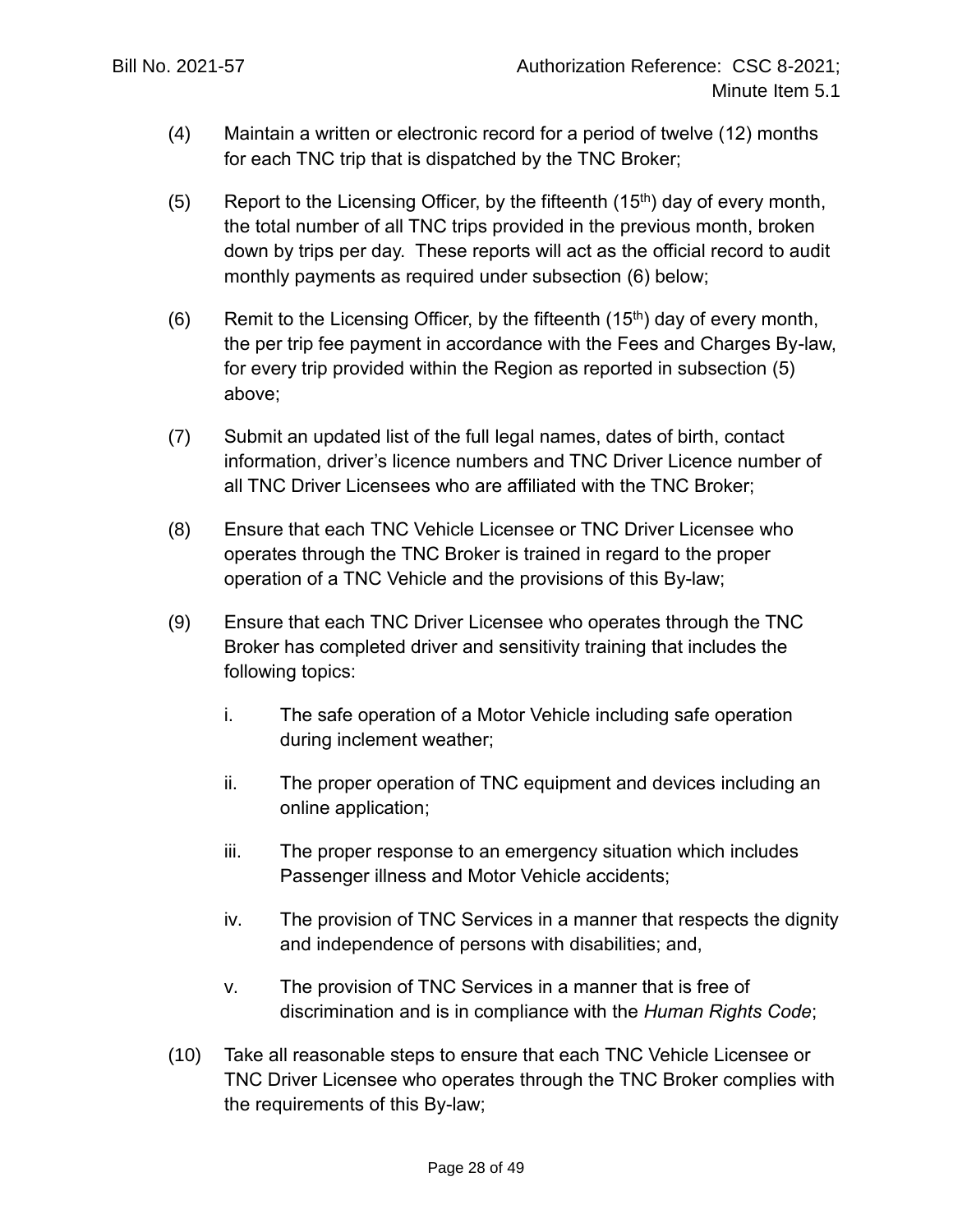- (11) Report to the Licensing Officer, within twenty-four (24) hours, any known contravention of this By-law by a TNC Vehicle Licensee or TNC Driver Licensee who operates through the TNC Broker;
- (12) Report to the Licensing Officer, within twenty-four (24) hours, any known:
	- i. Investigation, charge or conviction pursuant to the *Criminal Code*, *Controlled Drugs and Substances Act* or *Highway Traffic Act*; or
	- ii. Ontario driver's licence suspension; or
	- iii. expiry, suspension, revocation or conditions imposed on a Provincial Licence;

of a TNC Driver Licensee who operates through that TNC Broker;

- (13) Report to the Licensing Officer, within twenty-four (24) hours:
	- i. Any known motor vehicle accident that is reportable pursuant to section 199 of the *Highway Traffic Act* or any successor provision; or
	- ii. Personal injury; or
	- iii. Cancellation of insurance

involving a TNC Vehicle or TNC Driver licenced under this By-law that operates through that TNC Broker.

- (14) Report within twenty-four (24) hours, to the Licensing Officer if the TNC Broker has terminated any TNC Vehicle Licensee or TNC Driver Licensee that operates through the TNC Broker; and
- (15) Provide the Licensing Officer, by the fifteenth  $(15<sup>th</sup>)$  day of every month, the following statistical information for the preceding month in relation to TNC Services provided through the TNC Broker:
	- i. The total number of Passengers conveyed; and,
	- ii. a written or electronic record confirming each Passenger accepted the fare or rate to be charged prior to the commencement of the pre-arranged TNC Service.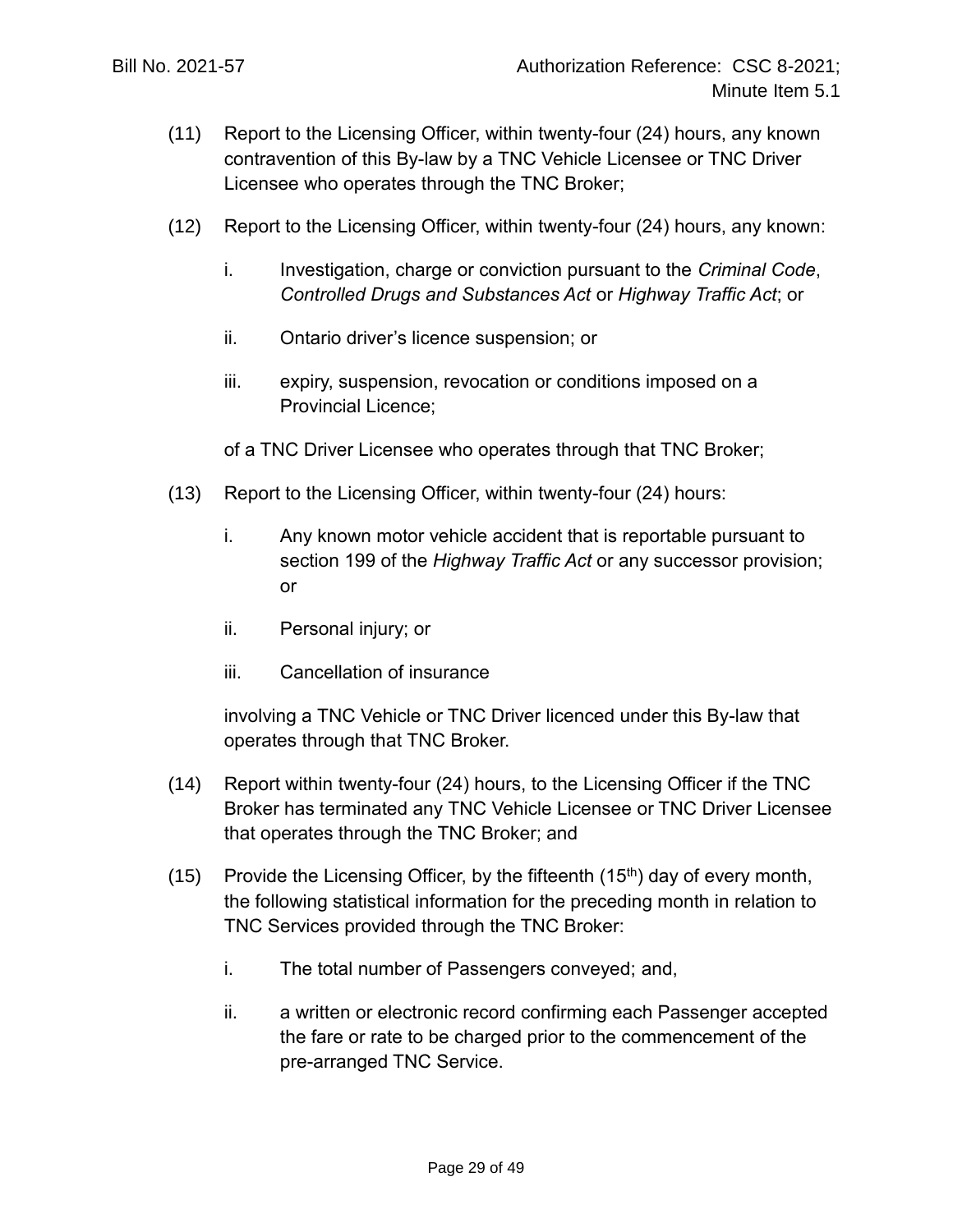- (16) Provide access to their online TNC Service application platform, at no cost, to the Licensing Officer and any Municipal Law Enforcement Officer for the purpose of enforcement of this By-law.
- 44. The Licensing Officer may approve the transfer of a TNC Broker Licence from one Person to another upon the parties providing to the Licensing Officer:
	- i. A completed transfer application;
	- ii. The transfer application fee as prescribed in the Fees and Charges By-law; and,
	- iii. Confirmation that the new Applicant meets the application requirements for a TNC Broker Licence, as set out in Part VI of this By-law.

## **PART VII TRANSPORTATION NETWORK COMPANY VEHICLE LICENCE**

## **Prohibition**

- 45. No Person shall cause or permit a Motor Vehicle to be used for the provision of a TNC Service without first having obtained a TNC Vehicle Licence for that Motor Vehicle.
- 46. No Person shall allow or permit another Person to provide or attempt to provide a TNC Service using a Motor Vehicle that has a TNC Vehicle Licence unless such Person holds a valid TNC Driver Licence.

#### **TNC Vehicle Licence Application**

- 47. Every application for a TNC Vehicle Licence and renewal Licence shall be made to the Licensing Officer in a form provided by the Licensing Officer. Without limitation, every application for a TNC Vehicle Licence or a renewal of such a Licence shall include the following:
	- (1) the full legal name, municipal address, email address and telephone number of each Applicant;
	- (2) If the Applicant is a partnership, the name, address, email address and telephone number of each partner;
	- (3) If the Applicant is a corporation, all current articles of incorporation for the corporation;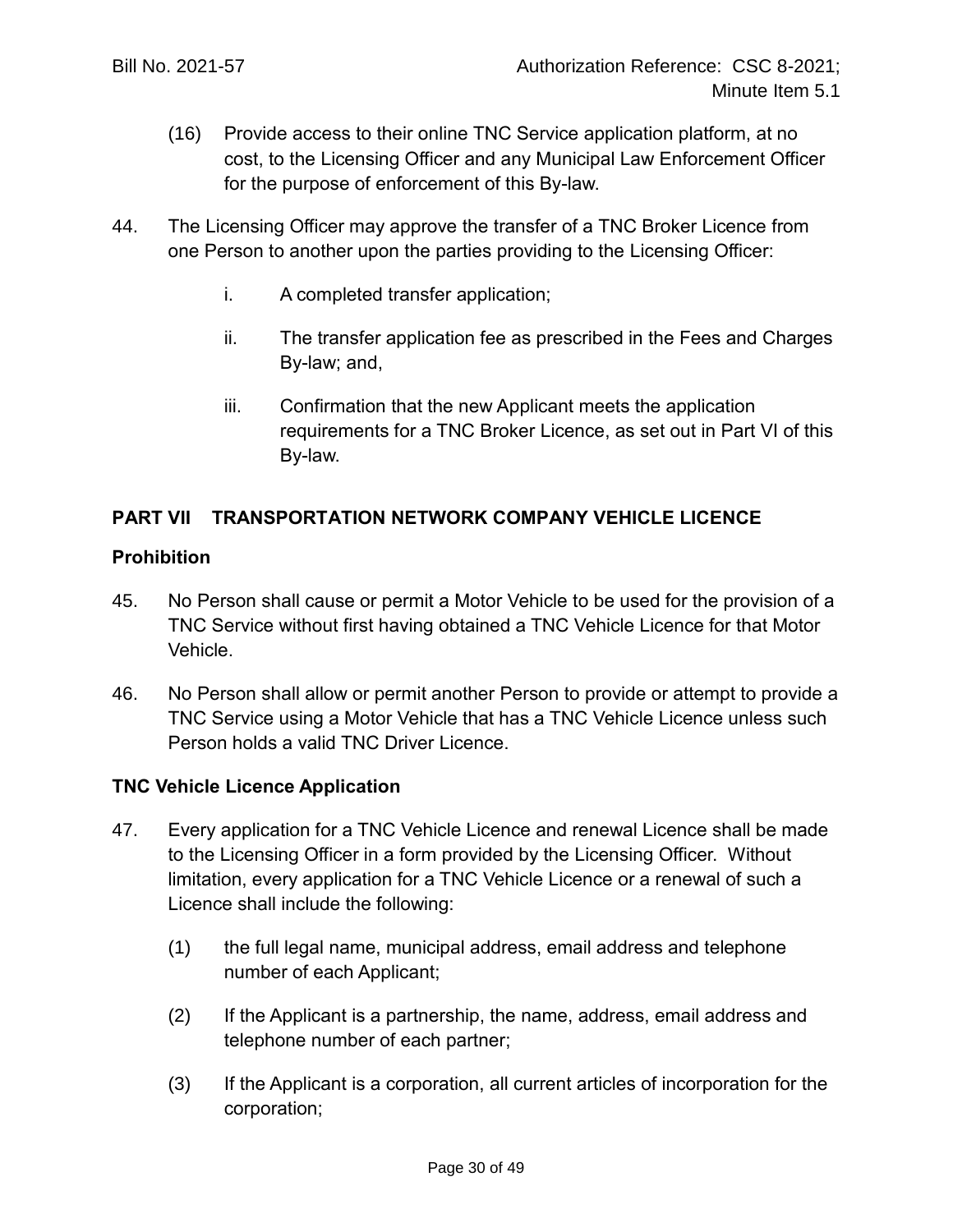- (4) All current legal documents showing the registered business name of the Applicant, if applicable;
- (5) The full legal names, addresses and dates of birth for all officers and directors of the Applicant, if applicable;
- (6) The full legal names and signatures of all Persons having signing authority for the Applicant corporation, if applicable, including a letter outlining the number of signatures required for financial and administrative functions;
- (7) The make, model, fuel type, vehicle identification number, production year and Ontario licence plate number for the Motor Vehicle to be licenced;
- (8) A valid Motor Vehicle permit in the Applicant's full legal name for the Motor Vehicle to be licenced, as issued by the Ministry of Transportation;
- (9) If leased from a leasing company, a copy of the leasing agreement for the Motor Vehicle to be licenced, including an authorization for the leased Motor Vehicle to be used for the provision of a TNC Service;
- (10) If the Applicant is not the owner or Lessee of the Motor Vehicle to be used in the provision of TNC Services, written authorization from the Motor Vehicle's owner or Lessee allowing the Motor Vehicle to be used by the Applicant for the provision of TNC Services;
- (11) Based on the year appearing on the permit or ownership as issued by the Ministry of Transportation for the Motor Vehicle to be licenced, if the Motor Vehicle is:
	- i. less than two (2) years of age and has less than 20,000 kilometers on its odometer, a safety inspection is not required;
	- ii. Between two (2) and seven (7) years of age or has more than 20,000 kilometers on the odometer, a valid Motor Vehicle Inspection Certificate, issued not less than thirty-six (36) days from the date submitted to the Licensing Officer, confirming the Motor Vehicle has passed the applicable safety inspection, is required annually; or,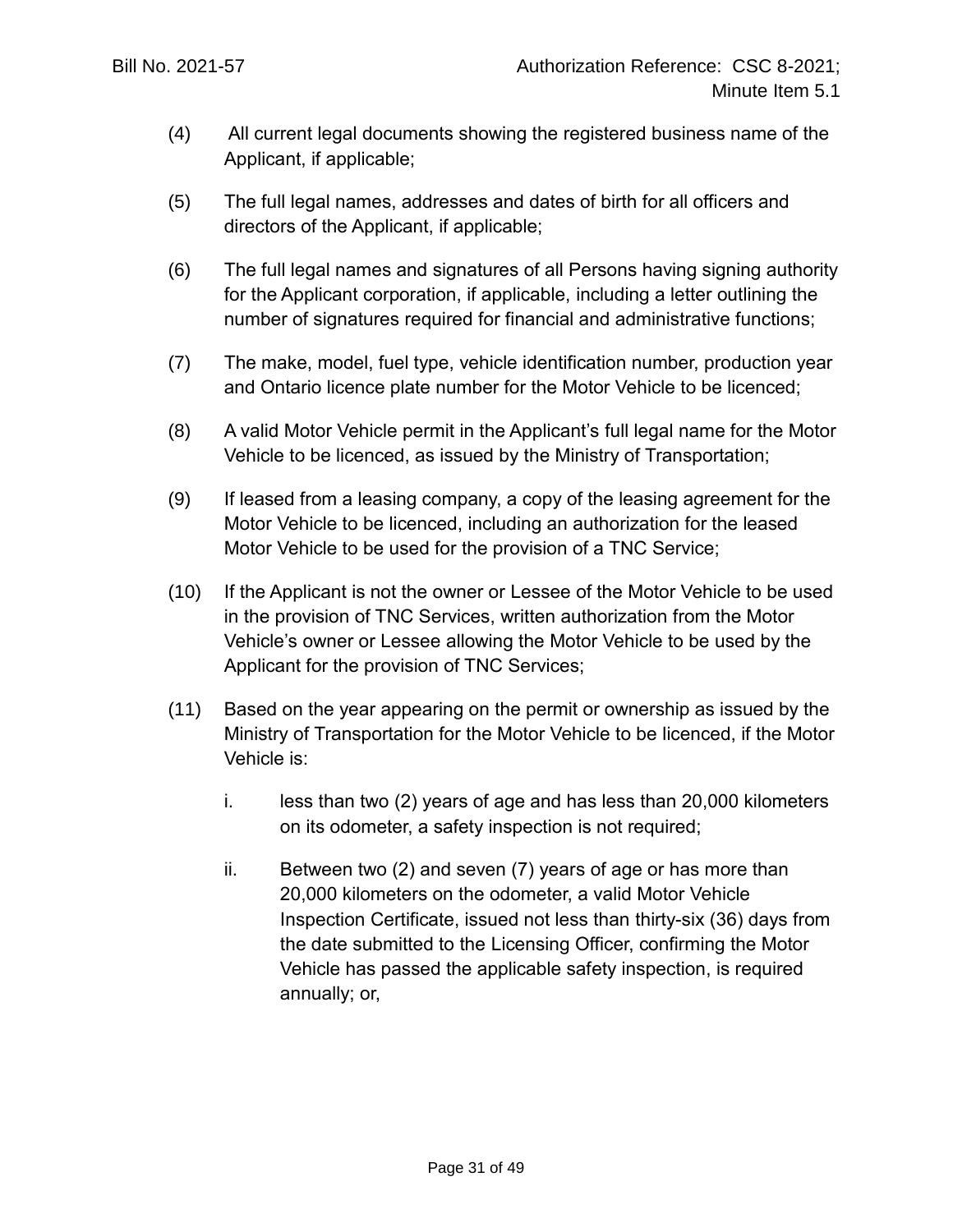- iii. Greater than seven (7) years of age, or has more than 140,000 kilometers on the odometer, a valid Motor Vehicle Inspection Certificate, issued not less than thirty-six (36) days from the date submitted to the Licensing Officer, confirming the Motor Vehicle has passed the applicable safety inspection, is required every six (6) months;
- (12) If the Applicant's Motor Vehicle operates with propane or natural gas as its primary or secondary fuel source, satisfactory evidence that is no older than thirty (30) days from date of the application that the Motor Vehicle has passed all applicable propane and natural gas safety inspections;
- (13) Proof of automobile insurance in accordance with the requirements set out in section [48](#page-32-0) of this By-law;
- (14) A declaration signed by a TNC Broker Licensee confirming the Applicant operates through the TNC Broker Licensee. A declaration is required from each TNC Broker Licensee that the Applicant is affiliated with or employed by;
- (15) Confirmation that the Applicant, or any officer or director of the Applicant, has not had a licence in regard to the ownership of a TNC Vehicle suspended or revoked by the Region or other municipality in Canada within three (3) years of the current application;
- (16) Confirmation the Applicant, or any officer or director of the Applicant, has not been convicted of an offence under any TNC By-law of the Region or other municipality in Canada in regard to the ownership of a TNC Vehicle in the three (3) year period prior to the date of the application;
- (17) A Criminal Record and Judicial Matters check for the Applicant or any officer or director of the Applicant, obtained within sixty (60) days from the date of application, which shall be reviewed in accordance with the criteria in Schedule "A" to this By-law; and,
- (18) Payment of the prescribed fee in accordance with the Fees and Charges By-law.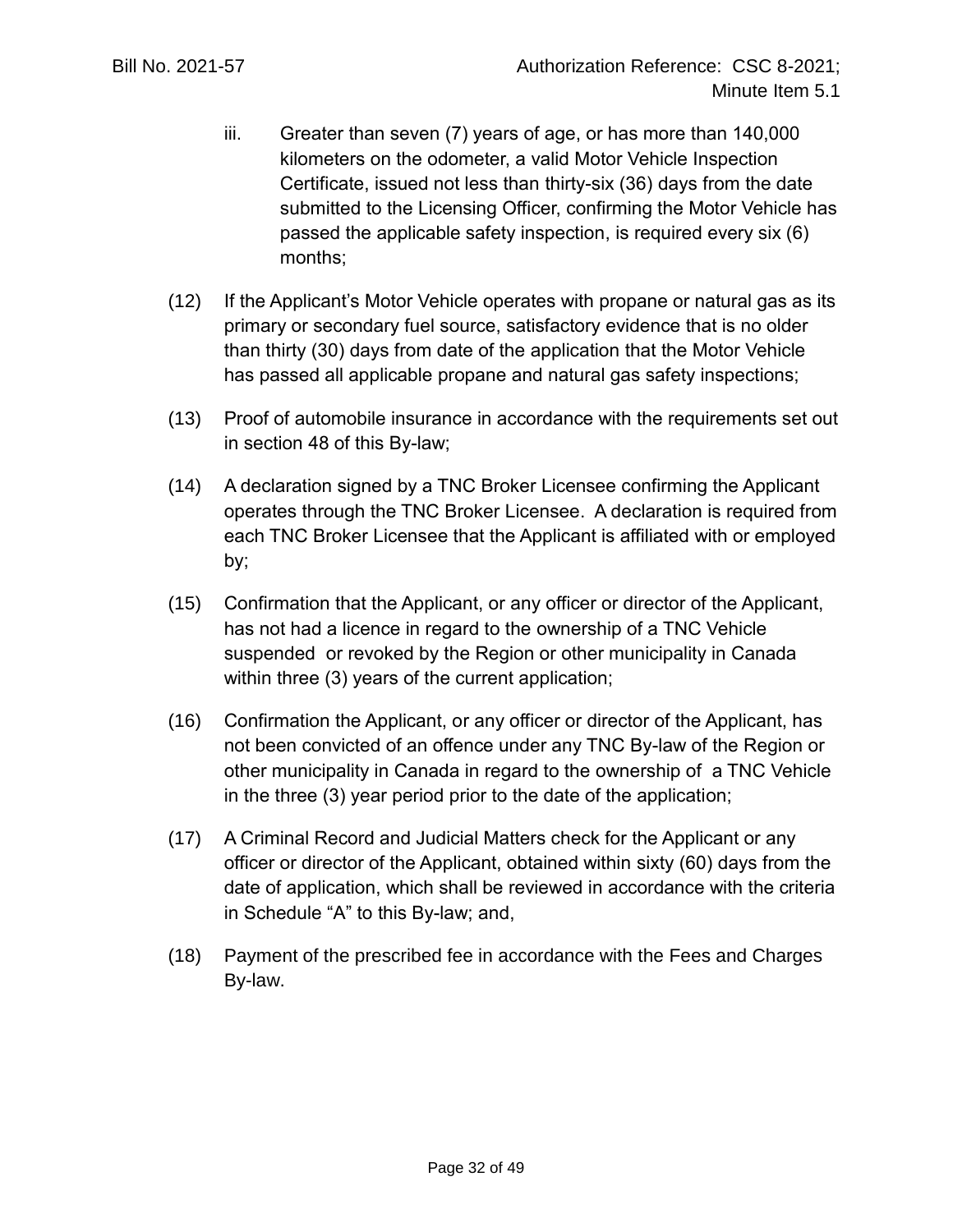## **TNC Vehicle Licence Requirements**

- <span id="page-32-0"></span>48. (1) Every TNC Vehicle Licensee shall maintain on file with the Region a certificate of insurance for each TNC Vehicle licenced under this By-law, identifying and confirming a minimum limit of liability of TWO MILLION DOLLARS (\$2,000,000.00) per occurrence, exclusive of interest and costs, against liability resulting from bodily injury to or the death of one or more persons, and loss or damage to property; and
	- (2) Evidence of insurance shall be provided annually through a Certificate of Insurance and, in addition to the limits indicated in subsection (1), shall include evidence of an O.E.F. 6A—Permission to Carry Passengers for Compensation Endorsement.
- 49. Every TNC Vehicle licenced under this By-law shall be equipped with an operational:
	- (1) GPS or application that sets out and records the location of the Motor Vehicle; and,
	- (2) Dispatch system that allows communication between the TNC Driver and TNC Broker.
- 50. Every TNC Vehicle Licensee shall display a decal for each TNC Broker Licensee that the Licensee operates through, which is a minimum of 125 square centimeters in area, to be placed in the front right windshield to be visible from the exterior of the Motor Vehicle, which displays the logo and/or trademark of the TNC Broker Licensee.
- 51. A TNC Vehicle that is licenced under this By-law and is providing a TNC Service shall not have a top sign attached to the exterior of the TNC Vehicle, nor shall it have an illuminated sign inside, projecting outside the TNC Vehicle.
- 52. A TNC Vehicle that is licenced under this By-law shall not be parked or stopped at a Taxicab stand.
- 53. Every TNC Vehicle Licensee shall ensure that the TNC Vehicle Licence is kept within the TNC Vehicle and is available for inspection upon request by Passengers or Persons authorized to enforce this By-law.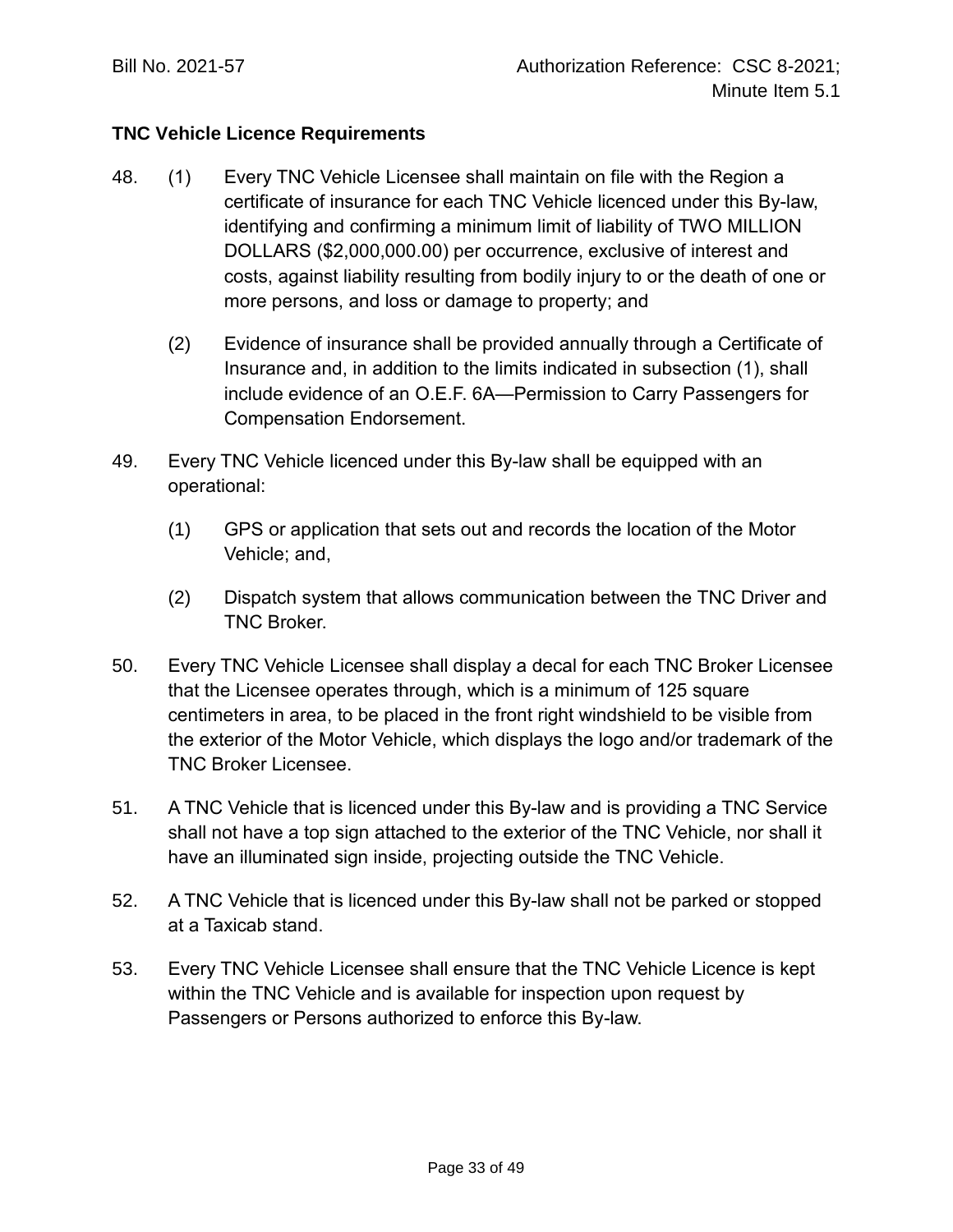- 54. A TNC Vehicle Licence is specific to the TNC Vehicle for which it has been issued. When a Licensee replaces a TNC Vehicle, the Licensee shall apply to the Licensing Officer for a new TNC Vehicle Licence. A TNC Vehicle Licence shall be issued for the replacement TNC Vehicle provided:
	- (1) The replacement TNC Vehicle meets the applicable requirements for a TNC Vehicle Licence under this By-law; and,
	- (2) The Licensee pays the applicable fee in accordance with the Fees and Charges By-law.
- 55. A TNC Vehicle Licence shall only be issued to an Applicant who provides a TNC Service through a TNC Broker that is licenced under this By-law. A TNC Vehicle Licence may be affiliated with multiple TNC Brokers licenced under this By-law.
- 56. A Licensee may hold multiple TNC Vehicle Licences.

## **PART VIII TRANSPORTATION NETWORK COMPANY (TNC) DRIVER LICENCE**

## **Prohibition**

- 57. (1) No Person shall provide or attempt to provide a TNC Service unless that Person is the holder of a TNC Driver Licence.
	- (2) No Person shall provide or attempt to provide a TNC Service unless they are affiliated with a TNC Broker.

## **TNC Driver Licence Application**

- 58. Every application for a TNC Driver Licence and renewal Licence shall be made to the Licensing Officer in a form provided by the Licensing Officer. Without limitation, every application for a TNC Driver Licence or a renewal shall include the following:
	- (1) The Applicant's full legal name, address, telephone number, email address and date of birth;
	- (2) Proof of a valid, unrestricted, Class G Province of Ontario driver's licence and at least two (2) years driving experience;
	- (3) Two (2) pieces of government issued identification, one being photo identification;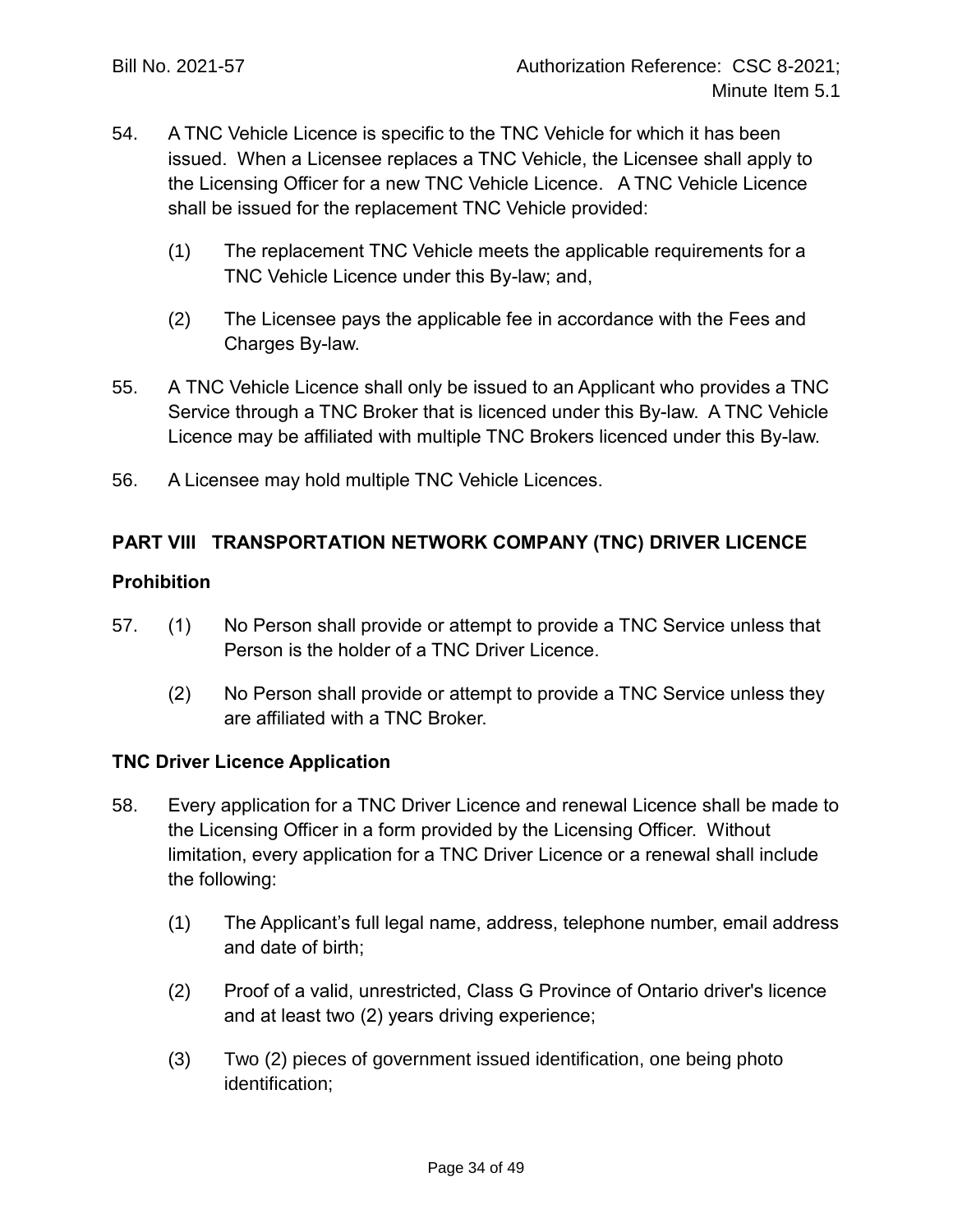- (4) Confirmation that the Applicant is legally eligible to work in Canada;
- (5) Confirmation that the Applicant has not had a TNC Driver Licence revoked, suspended or denied within three (3) years of the date of application;
- (6) A Criminal Record and Judicial Matters check for the Applicant, obtained within sixty (60) days from the date of application, which shall be reviewed in accordance with the criteria in Schedule "A" to this By-law;
- (7) A Ministry of Transportation three (3) year driver's abstract;
- (8) A declaration signed by the Applicant confirming they do not have any current outstanding police investigations, *Highway Traffic Act* or criminal charges or warrants pending before any courts;
- (9) A declaration signed by a TNC Broker Licensee confirming the Applicant operates through that TNC Broker Licensee. A declaration is required from each TNC Broker Licensee that the Applicant is affiliated with or employed by; and,
- (10) Confirmation from the Applicant's affiliated TNC Broker Licensee that the Applicant has successfully completed required driver training.
- 59. An Applicant for a TNC Driver Licence shall submit to a photograph being taken of them for use on the TNC Driver Licence.

#### **General Licence Requirements**

- 60. Every TNC Driver Licensee, while operating a TNC Vehicle licenced under this By-law for the provision of TNC Services:
	- (1) Shall display their Licence in a location that is clearly visible to all Passengers and shall verbally advise any Passenger of their TNC Driver Licence number, upon request;
	- (2) Shall ensure the TNC Vehicle Licence is in the TNC Vehicle at all times;
	- (3) Shall ensure the proof of the required Motor Vehicle insurance is in the TNC Vehicle at all times;
	- (4) Shall ensure all proof of ownership documentation is in the TNC Vehicle; and,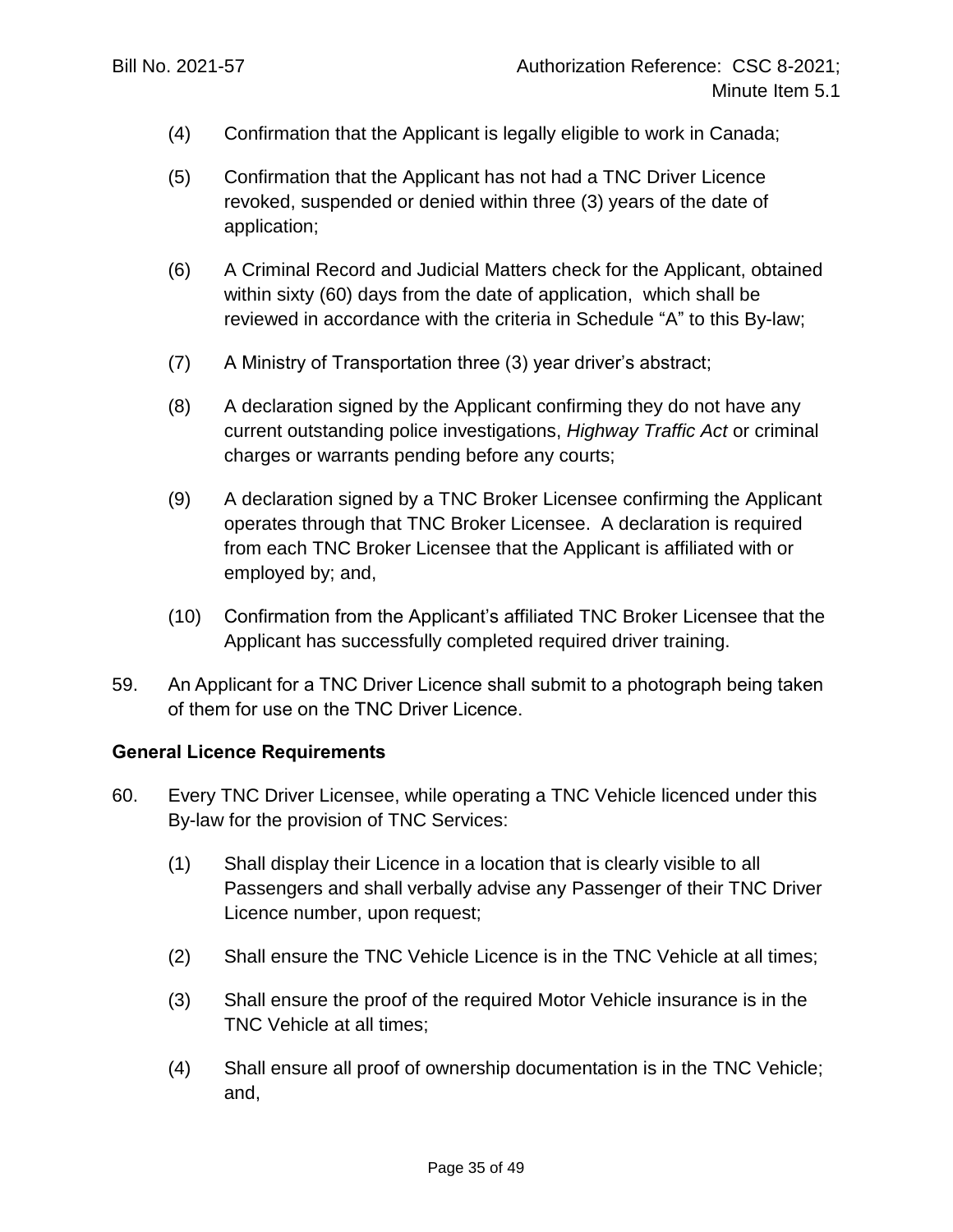- (5) Shall ensure the TNC Broker decal, as required under section 50 of this By-law, is displayed in the front right windshield of the licenced TNC Vehicle.
- 61. Every TNC Driver Licensee, while operating a TNC Vehicle licenced under this By-law, shall ensure that the TNC Vehicle's GPS and dispatch system are operational.
- 62. No TNC Driver Licensee shall:
	- (1) Verbally solicit any Person for the purposes of providing a TNC Service;
	- (2) Accept any Passengers who have not engaged the Licensee for prearranged TNC Services through an online application service operated by the associated TNC Broker;
	- (3) Obstruct the use of any sidewalk, access way, street, roadway, driveway or highway with a TNC Vehicle licenced under this By-law while providing a TNC Service;
	- (4) Park, stop, or stand a TNC Vehicle in any Taxicab Stand while providing a TNC Service in accordance with this By-law;
	- (5) Charge a fee or attempt to charge a fee to a Passenger or any other Person unless it is the fee or is in accordance with the fee structure that was accepted or agreed to by the Passenger as part of the pre-arranged TNC Service;
	- (6) Permit their TNC Vehicle, while providing a TNC Service, to remain idling:
		- i. For a period that exceeds ten (10) minutes when the outdoor temperature is between ten (10) degrees Celsius and twenty (20) degrees Celsius; or
		- ii. When the TNC Vehicle is not occupied by a Passenger;
	- (7) Permit their TNC Vehicle, while providing TNC Services, to remain standing on any sidewalk, access way, street, roadway, driveway or highway, other than in designated parking areas, unless for the immediate purpose of:
		- i. Taking on a Passenger or Passengers who have already engaged the TNC Service; or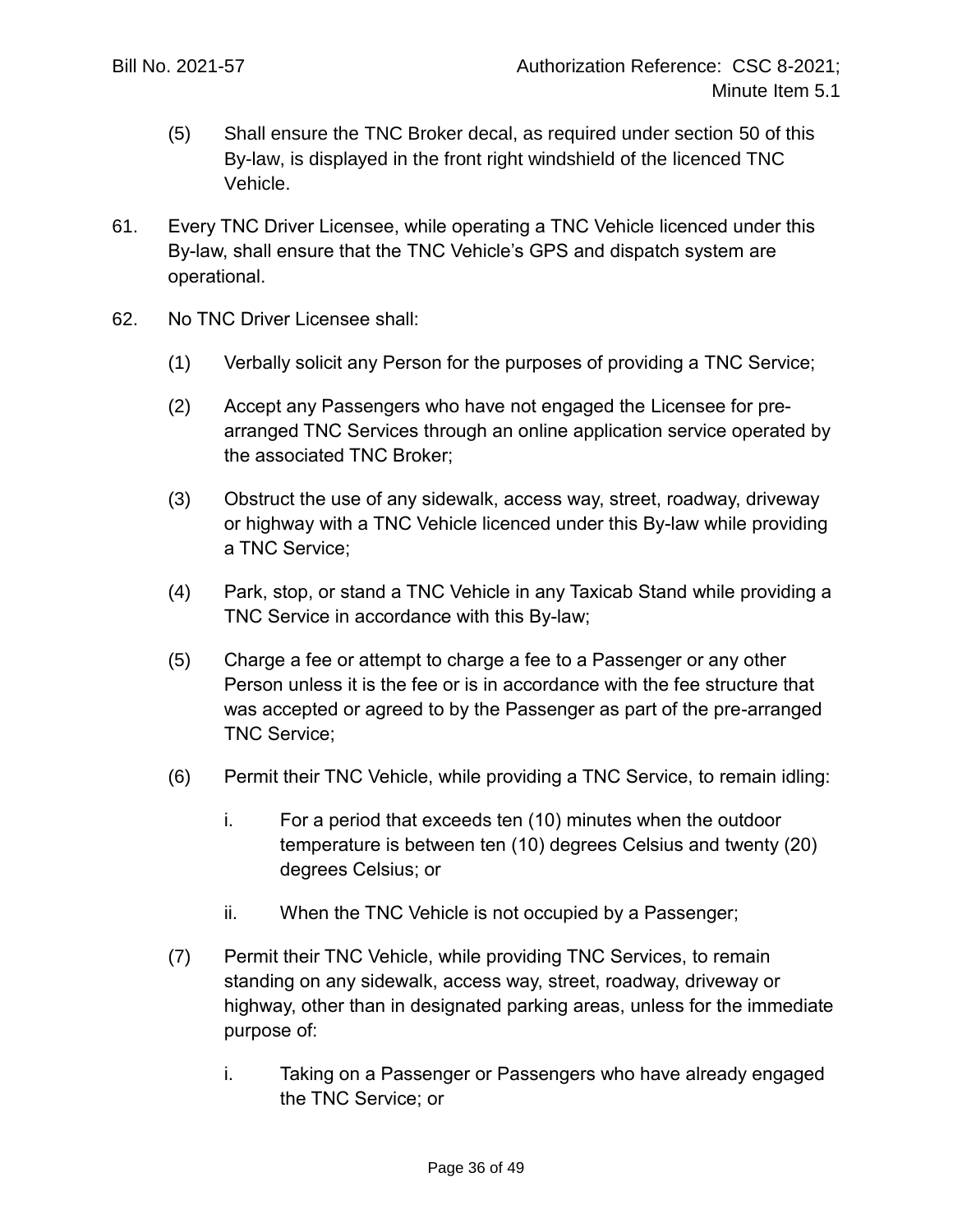- ii. Discharging a Passenger or Passengers from the TNC Vehicle;
- (8) Carry a number of Passengers that exceeds the manufacturer's rating of seating capacity and available seat belts for the TNC Vehicle licenced under this By-law that is being used to provide the TNC Service;
- (9) Smoke tobacco or cannabis or permit tobacco or cannabis to be smoked in the TNC Vehicle licenced under this By-law, while providing a TNC Service;
- (10) Consume or be under the influence of any alcohol while providing a TNC Service in accordance with this By-law;
- (11) Consume, possess or be under the influence of any controlled substance, as defined in the *Controlled Drugs and Substances Act,* while providing a TNC Service in accordance with this By-law; or
- (12) Use an electronic cigarette or permit the use of electronic cigarettes in a TNC Vehicle, while providing a TNC Service in accordance with this Bylaw.
- 69. (1) Every TNC Driver Licensee shall notify the Licensing Officer within twentyfour (24) hours of any charge or conviction they have received that is in contravention of the criteria set out in Schedule "A" to this By-law or of any Motor Vehicle accident involving a TNC Vehicle licenced under this By-law.
	- (2) Every TNC Driver Licensee shall notify the Licensing Officer within twentyfour (24) hours of any police investigation, charge or conviction relating to the Licensee pursuant to the *Criminal Code* or the *Controlled Drugs and Substances Act* with all particulars relating to the investigation, charge or conviction.
	- (3) If the Licensing Officer has reasonable grounds to believe that any of the information that was provided in the Licensee's application for a TNC Driver Licence has changed without the Licensee advising of the change, the Licensing Officer may, upon demand, request the Licensee produce an updated:
		- i. Criminal Record and Judicial Matters check; or
		- ii. A three (3) year Ontario Driver's Abstract.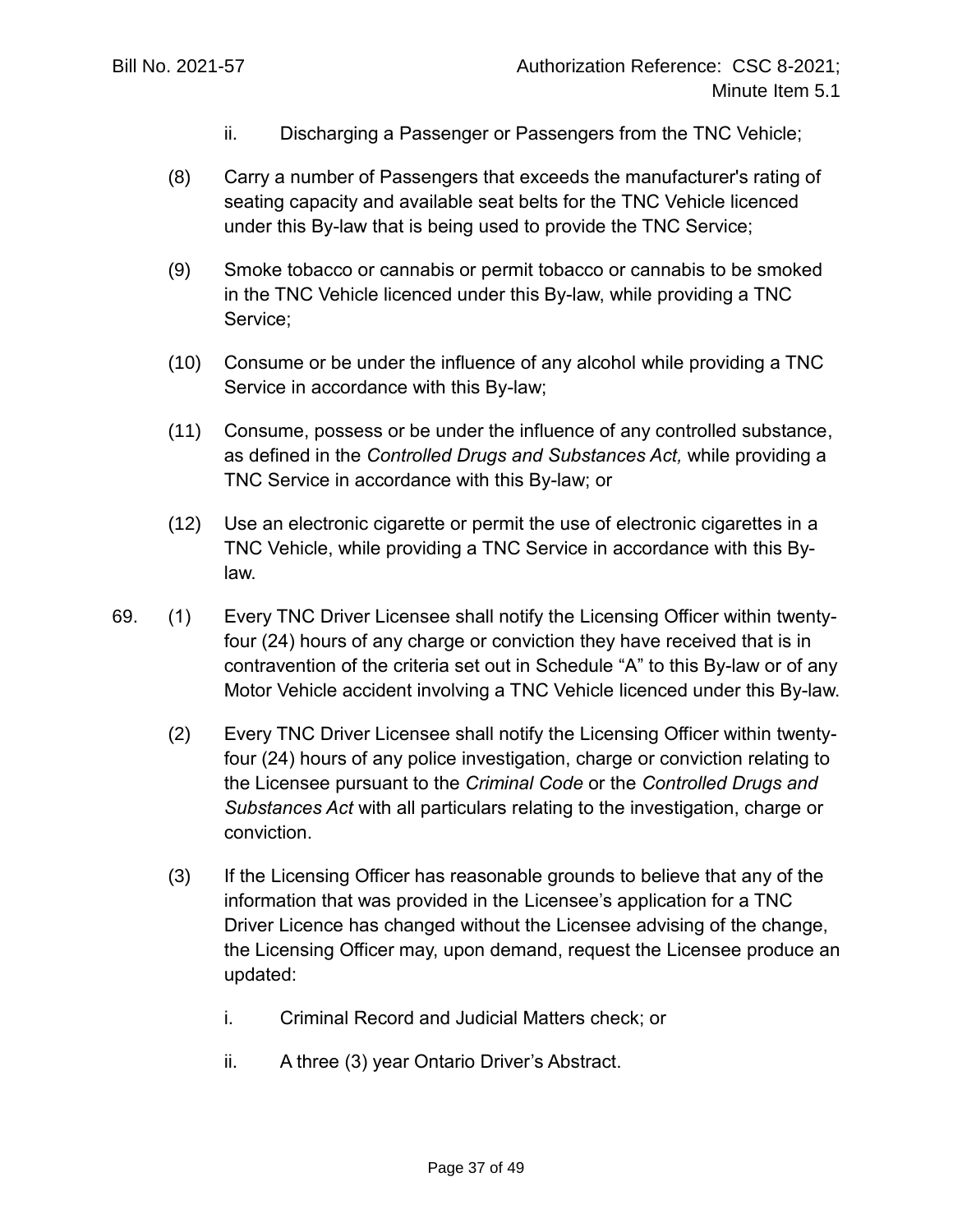- 70. Every TNC Driver Licensee shall provide a written or electronic receipt to a Passenger at the conclusion of the TNC Service trip that sets out all rates, fees and surcharges charged, total amount paid, date and time of the TNC Service, location of the commencement and conclusion of the TNC Service, and the total time and distance of the TNC Service.
- 71. Every TNC Driver Licensee shall use the most direct route reasonably possible to the Passenger's requested destination in the circumstances, and in the most efficient manner, unless otherwise directed by the Passenger.

## **PART IX GENERAL LICENCE REQUIREMENTS**

- 72. The Licensing Officer shall issue a Licence or a renewal of a Licence to an Applicant that has satisfied the requirements of this By-law, based on the appropriate Licence class and subclass, if applicable, as set out in subsection [2\(](#page-4-0)2) of this By-law.
- 73. Every Applicant shall provide payment in full, at the time the Application is submitted, of the appropriate fee, as prescribed in accordance with the Fees and Charges Bylaw.
- 74. Every application for a renewal of a Licence must be received by the Licensing Officer, in full, within thirty (30) days of the expiry date of the Licence.
- 75. (1) No Applicant shall knowingly misstate or provide false information to the Licensing Officer.
	- (2) All Applicants shall provide the Licensing Officer with such other information and documentation as requested by the Licensing Officer.
	- (3) Every Applicant and Licensee shall report to the Licensing Officer within twenty-four (24) hours after the event, of any change in any information, including contact and address information and insurance, that was provided to the Licensing Officer pursuant to this By-law.
- 76. (1) Every Licensee shall hold such Licence subject to the requirements and criteria as imposed in this By-law, including compliance with the criteria set out in Schedule "A" to this By-law.
	- (2) In the event a Licensee cannot meet the requirements as set out in subsection (1), the Licensee shall surrender the applicable Licence to the Licensing Officer within twenty four (24) hours of the non-compliance.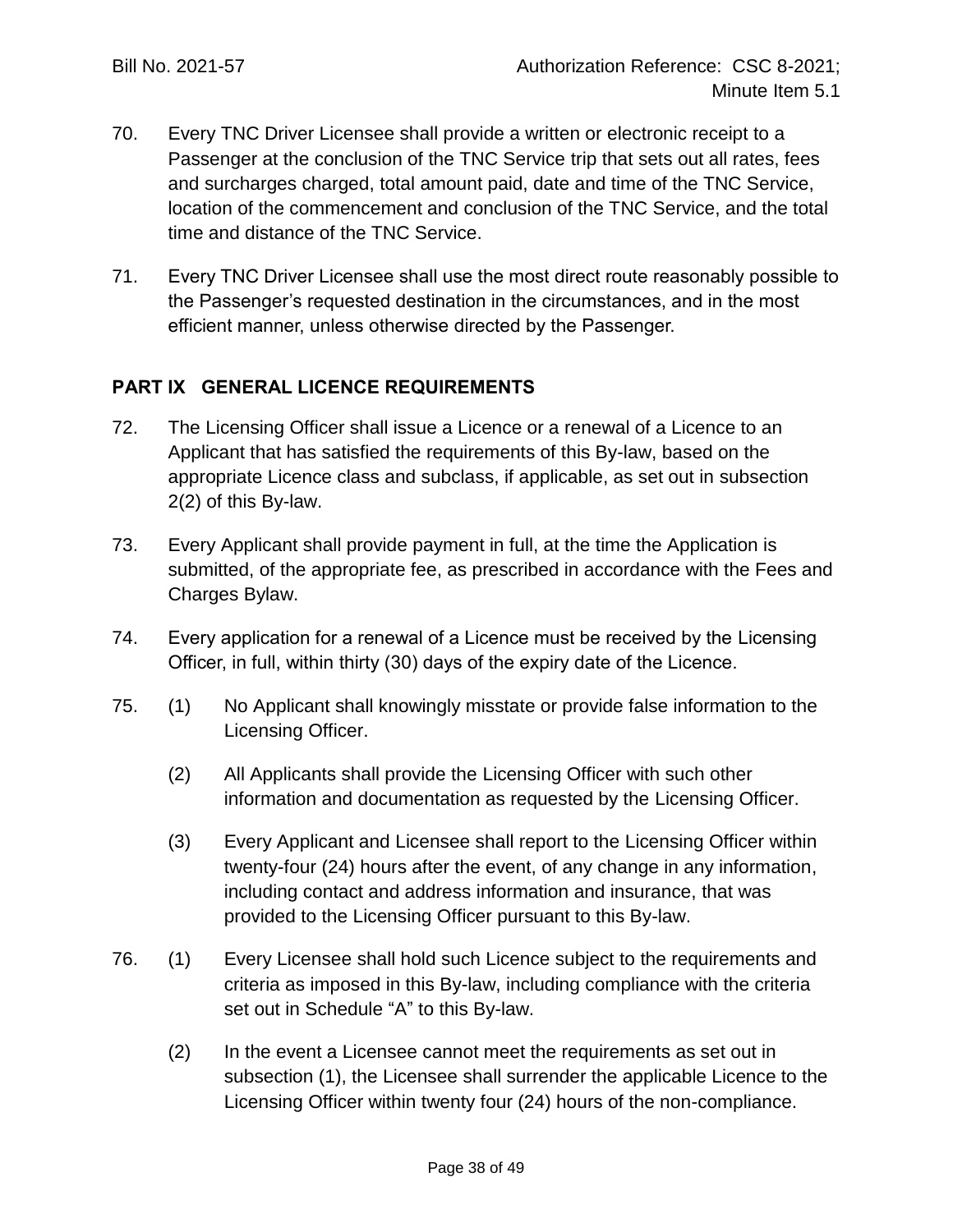- (3) Any Licences that have been surrendered to the Licensing Officer pursuant to subsection (2) shall be returned to the Licensee upon the Licensee providing proof of compliance with the applicable requirements of the application for the Licence in issue.
- 77. Every Licensee shall comply with all applicable Federal laws, Provincial laws, and Municipal by-laws, while operating Taxicab or TNC Business.
- 78. (1) No Person shall alter, erase, or modify, or permit the alteration, erasure or modification of any Licence or any part thereof issued under this By-law.
	- (2) If a Licence is defaced, destroyed, or lost, the Licensee shall apply to the Licensing Officer for a replacement and, on payment of the prescribed fee in accordance with the Fees and Charges By-law, may be issued a replacement Licence, as required.
- 79. Any report to the Licensing Officer that is required pursuant to this By-law may be made during a Statutory Holiday, before or after business hours by submitting the report via email or leaving a voicemail message for the Licensing Officer, to the email address or telephone number of the Licensing Officer posted on the Region's website from time to time.

## **PART X DISCRIMINATION**

- 80. No Licensee shall discriminate against any Person because of race, ancestry, place of origin, colour, ethnic origin, citizenship, creed, sex, sexual orientation, gender identity, gender expression, age, marital status, family status or disability, or otherwise contravene the *Human Rights Code*, in relation to the provision of a Taxicab or TNC Service.
- 81. Without limiting section 80 of this By-law, no Licensee shall charge:
	- (1) A higher fare or an additional fee for Persons with disabilities than for Persons without disabilities for the same trip; or
	- (2) A fee for the storage of mobility aids or mobility assistive devices in relation to a Taxicab or TNC Service.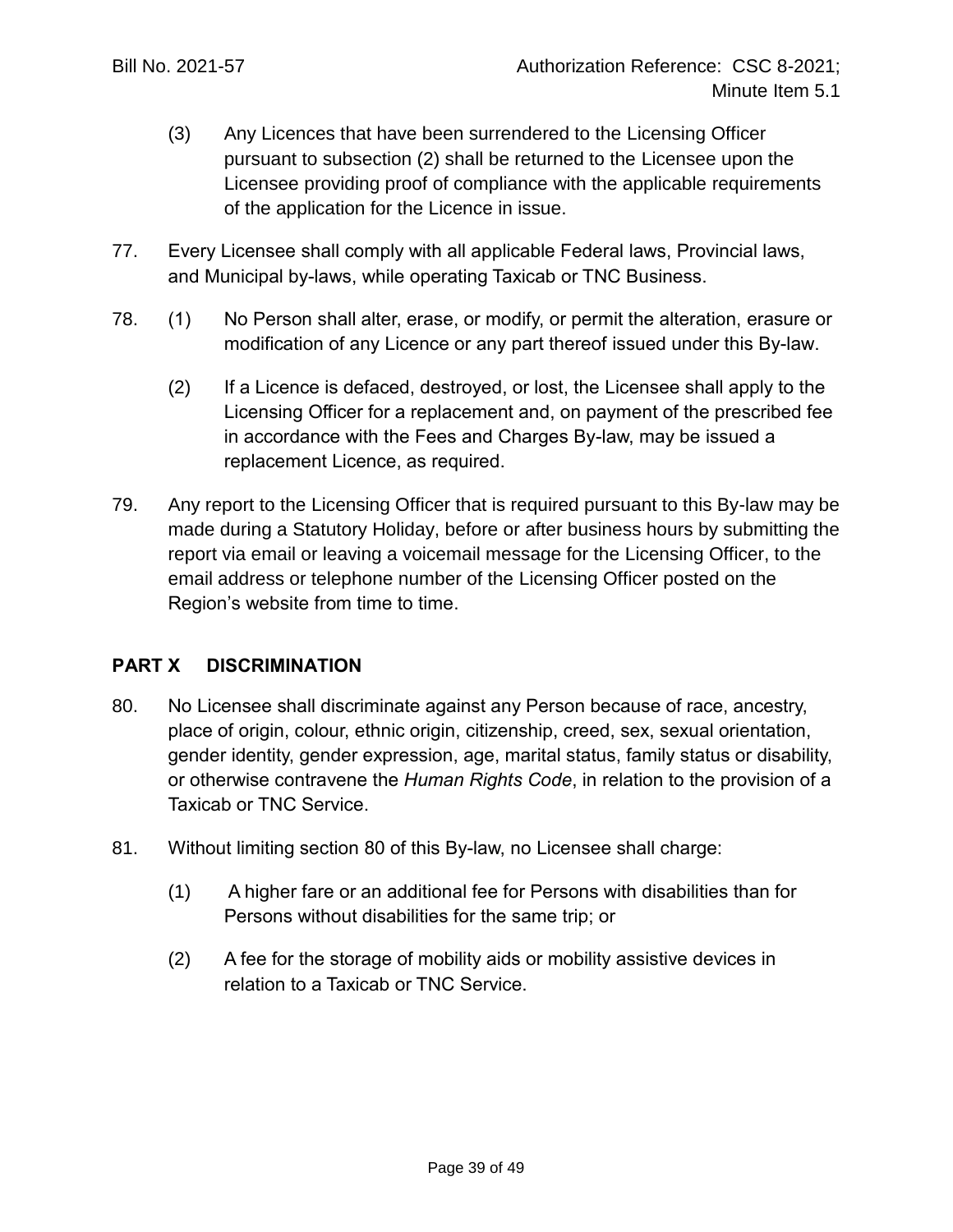## **PART XI INSPECTIONS**

- 82. Every Licensee shall allow the Licensing Officer, a Municipal By-Law Enforcement Officer or Police Officer, upon demand, to enter upon and inspect a Taxicab Broker premises and/or a Motor Vehicle licenced under this By-law to ensure that all provisions of this By-law have been satisfied.
- 83. Upon inspection, every Person shall produce all relevant Licences and permits, invoices, vouchers or like documents, trip records, Provincial Licences and all documents required to be kept and maintained under this By-law, which may be removed for the purpose of photocopying and returned to the Licensee within forty eight (48) hours of removal.
- 84. No Person shall hinder or obstruct, or attempt to hinder or obstruct, an Officer from carrying out an inspection or withhold, destroy, conceal or refuse to furnish any information or thing required by the Officer inspecting for the purpose of this inspection.

## **PART XII POWERS OF THE LICENSING OFFICER**

- 85. The power and authority to issue or renew a Licence, refuse to issue or refuse to renew a Licence, to revoke or suspend a Licence, to impose terms and conditions, including special conditions, on a Licence are delegated to the Licensing Officer.
- 86. When an application for a Licence or for a renewal of a Licence is made in accordance with the provisions of this By-law and the Applicant meets all the requirements of this By-law, the Licensing Officer shall issue a Licence.
- 87. The Licensing Officer may refuse to issue, refuse to renew, revoke or suspend a Licence, or impose a term or condition on a Licence on the following grounds:
	- (1) The conduct of the Applicant or Licensee, or where the Person is a corporation, the conduct of the corporation's officers, directors, employees or agents, affords reasonable cause to believe that the Person will not carry on or engage in the provision of Taxicab Services or TNC Services, as applicable, in accordance with any applicable Federal law, Provincial law or Municipal By-law, or with honesty and integrity;
	- (2) The Licensing Officer has reasonable cause to believe that the granting, renewal or continuation of a Licence under this By-law would pose a danger to the health or safety of any Person or the public in general;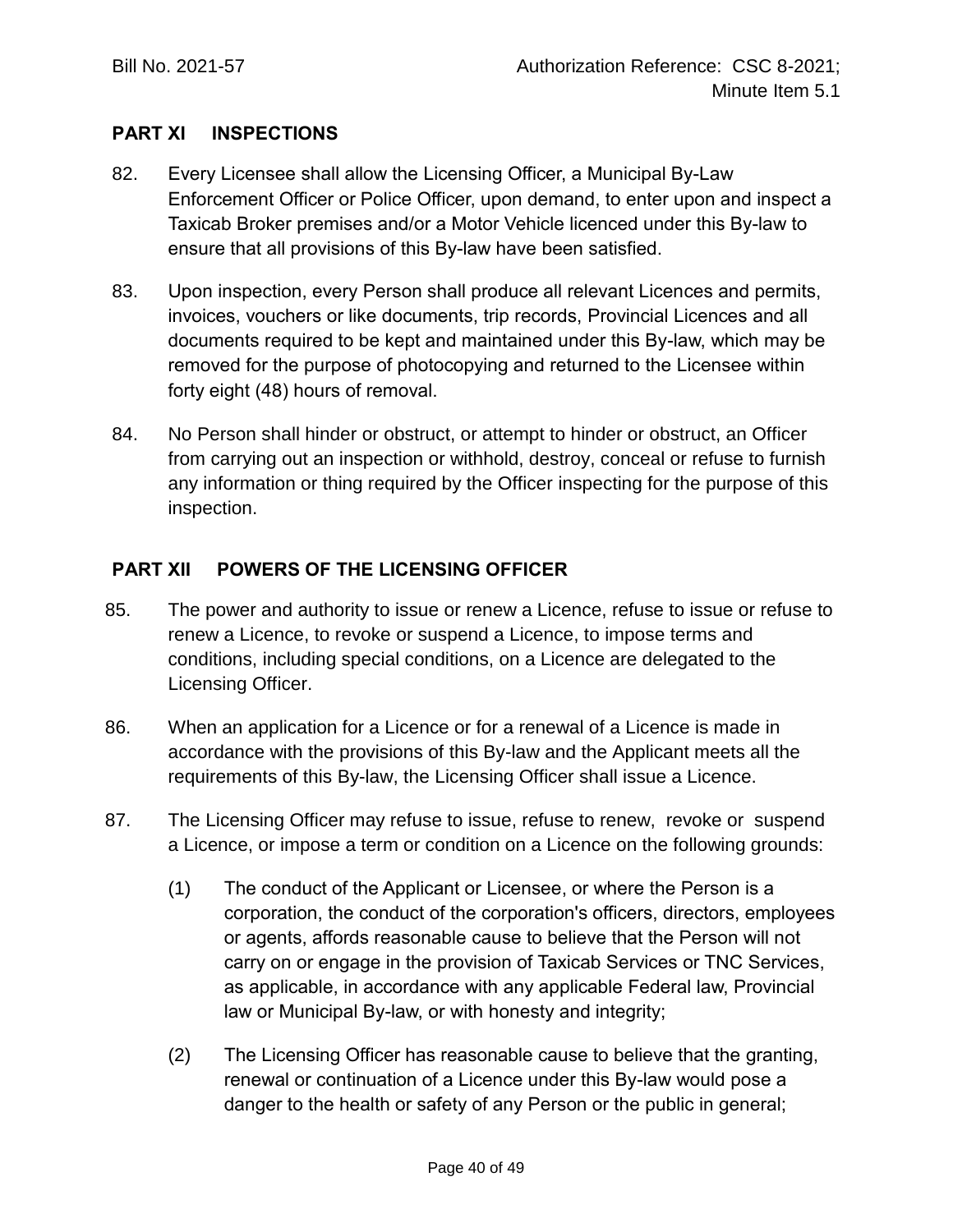- (3) The Applicant or Licensee is carrying on activities that are in contravention of this By-law;
- (4) There are reasonable grounds to believe that an application or other documents provided to the Licensing Officer by or on behalf of the Applicant or Licensee contains a false statement;
- (5) Any information contained in the original application form or any other information provided to the Licensing Officer has ceased to be accurate and the Licensee has not provided up-to-date accurate information to allow the Licensing Officer to conclude that the Licence should continue;
- (6) An Applicant does not meet, at any time, one or more of the requirements of this By-law or any conditions imposed on a Licence;
- (7) An Applicant or Licensee is not in compliance with any applicable Federal law, Provincial law or Municipal By-law, including but not limited to this Bylaw and any requirement to obtain and maintain a valid Provincial Licence; or
- (8) The Applicant or Licensee has a police investigation or been charged or been convicted of a criminal or *Highway Traffic Act* offence which provides reasonable grounds for the Licensing Officer to believe it would not be in the interest of public health and safety and/or consumer protection to issue or maintain such a licence.
- 88. Notwithstanding any other provision of this By-law, the Licensing Officer may impose conditions, including special conditions, on any Licence at issuance, renewal or at any time during the term of the Licence, as are deemed reasonably necessary in the opinion of the Licensing Officer to give effect to this By-law.
- 89. Where the Licensing Officer has made a decision to deny, suspend, revoke or place conditions, including special conditions, on a licence, the Licensing Officer's written notice of that decision shall:
	- (1) Set out the grounds for the decision;
	- (2) Give reasonable particulars of the grounds;
	- (3) Be signed by the Licensing Officer; and,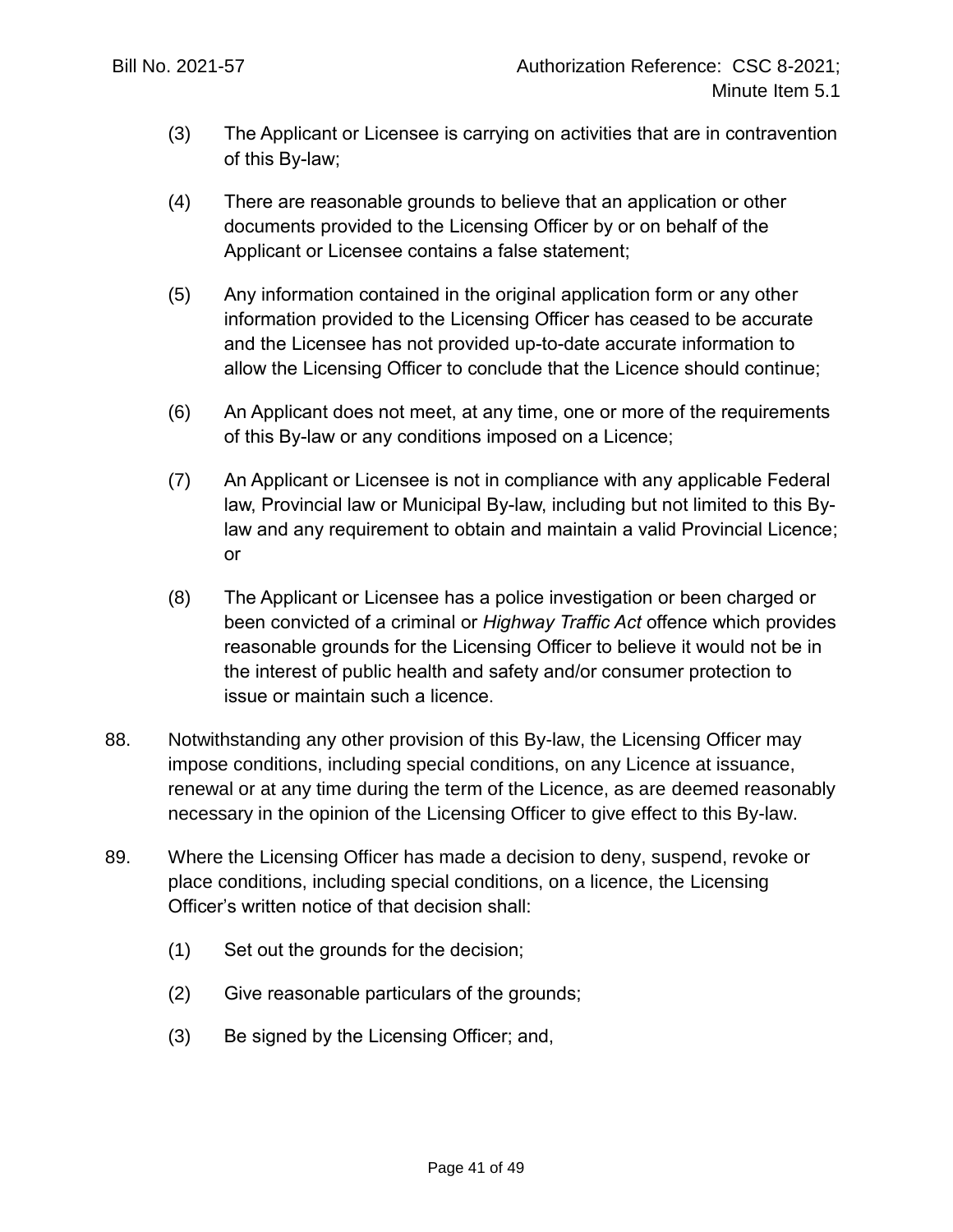- (4) State that the Applicant or Licensee is entitled to request a hearing before the Licensing Appeals Committee if the Applicant or Licensee delivers a request for a hearing, in writing, accompanied by the applicable fee set out in the Fees and Charges By-law, to the Licensing Officer, within thirty (30) calendar days after the notice is served.
- 90. (1) Where notice to an Applicant or Licensee is required under this By-law, it is sufficiently given if delivered personally to the Applicant or Licensee, sent by electronic mail, or sent by registered mail to the address provided on the application or Licence, as applicable, of the Applicant or Licensee.
	- (2) Where service is effected by registered mail under subsection (1), notice shall be deemed to have been made on the fifth (5th) day after the date of mailing. Service is deemed effective by email at the time it is sent. Personal Service is deemed effective at the time it is given.
- 91. Where no appeal is registered within the required time period, the decision of the Licensing Officer shall be final.
- 92. Where a Licence issued under this By-law has been suspended or revoked or special conditions have been placed on the Licence, the Licensee shall return the applicable Licence to the Licensing Officer within twenty four (24) hours of service of written notice.

## **Appeal**

- 93. The power and authority to conduct hearings of appeals under this By-law are hereby delegated to the Licensing Appeals Committee.
- 94. The provisions of sections 5 to 15 and 21 to 24 of the *Statutory Powers Procedure Act*, R.S.O. 1990, c. S. 22, as amended, shall apply to all hearings conducted by the Committee under this By-law.
- 95. (1) When an Applicant is denied a Licence or has their Licence revoked or suspended, or has conditions, including special conditions, placed on their Licence, they may request an appeal hearing before the Licensing Appeals Committee, within thirty (30) calendar days of service of the notice described in section 90 of this By-law, for review of this decision. This request for an appeal shall be made in writing, be sent to the Licensing Officer, and set out the relief sought and the reasons for the appeal.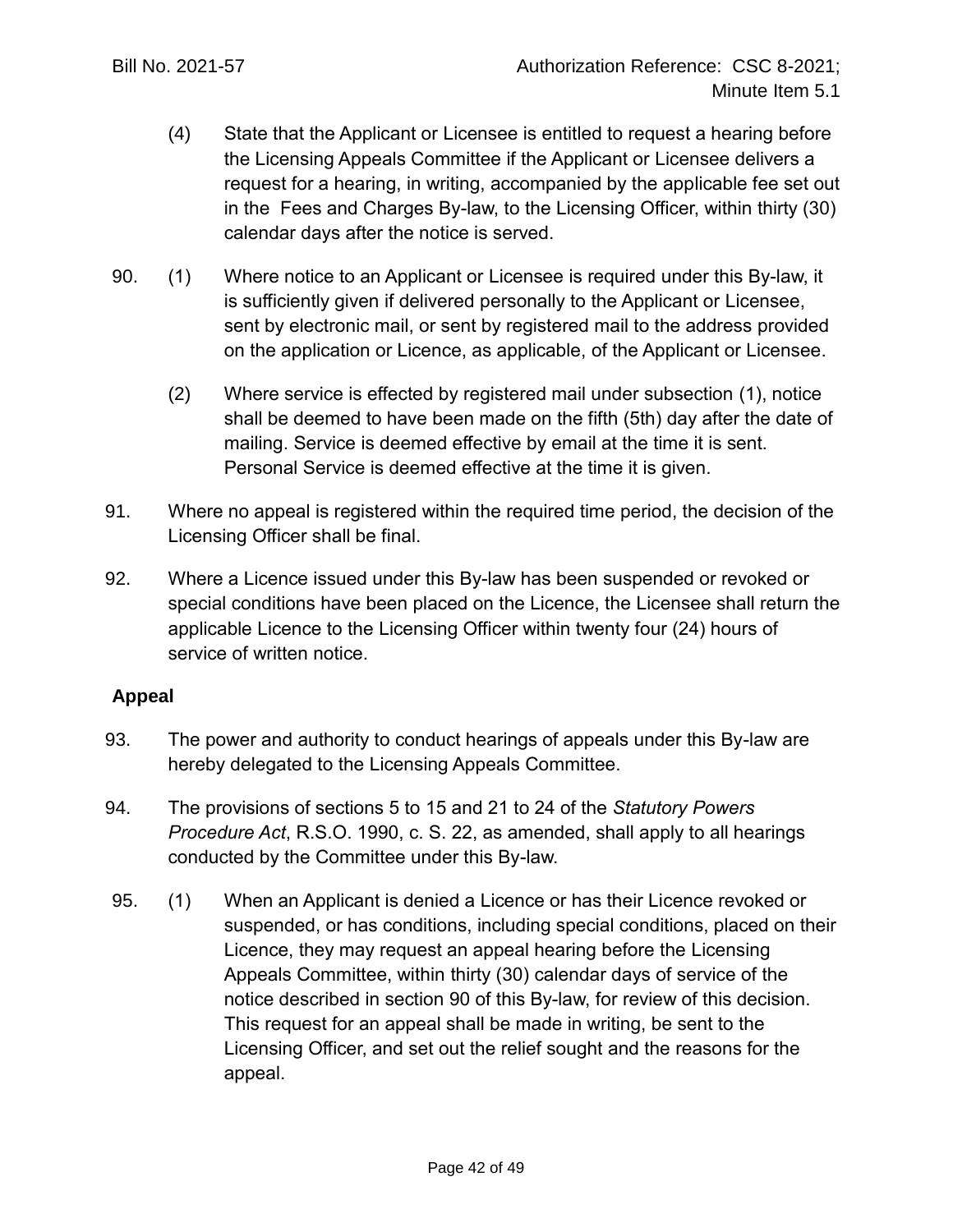- (2) When a request for a hearing under subsection (1) and the applicable fee for filing an appeal, as set out in the Region's Fees and Charges By-law, have been received, a hearing shall be scheduled before the Licensing Appeals Committee and notice of the hearing date shall be given to the Applicant or Licensee.
- (3) A notice of hearing shall include:
	- i. A statement of the time, date, location, and purpose of the hearing; and,
	- ii. A statement that if the Applicant or Licensee does not attend the hearing, the Licensing Appeals Committee may proceed in their absence without notice to them.
- (4) After conducting a hearing under subsection (2) above, the Committee may uphold or vary the decision of the Licensing Officer, or make any decision that the Licensing Officer was entitled to make in the first instance.
- (5) Notice of the Committee's decision, with reasons, shall be provided in writing and served in accordance with the service provisions contained in section 90 of this By-law.
- (6) The Licensing Appeal Committee's decision in respect of refusing, suspending, revoking or attaching conditions to a Licence is final.

## **PART XIII ORDERS**

- 96. (1) If the Licensing Officer or a Municipal By-Law Enforcement Officer is satisfied that a contravention of this By-law has occurred, the Licensing Officer or Municipal By-Law Enforcement Officer may make an Order requiring the Person who contravened this By-law or who caused or permitted the contravention to discontinue the contravening activity.
	- (2) An Order under subsection (1) shall set out:
		- i. Reasonable particulars of the contravention adequate to identify the contravention; and,
		- ii. The date by which there must be compliance with the Order.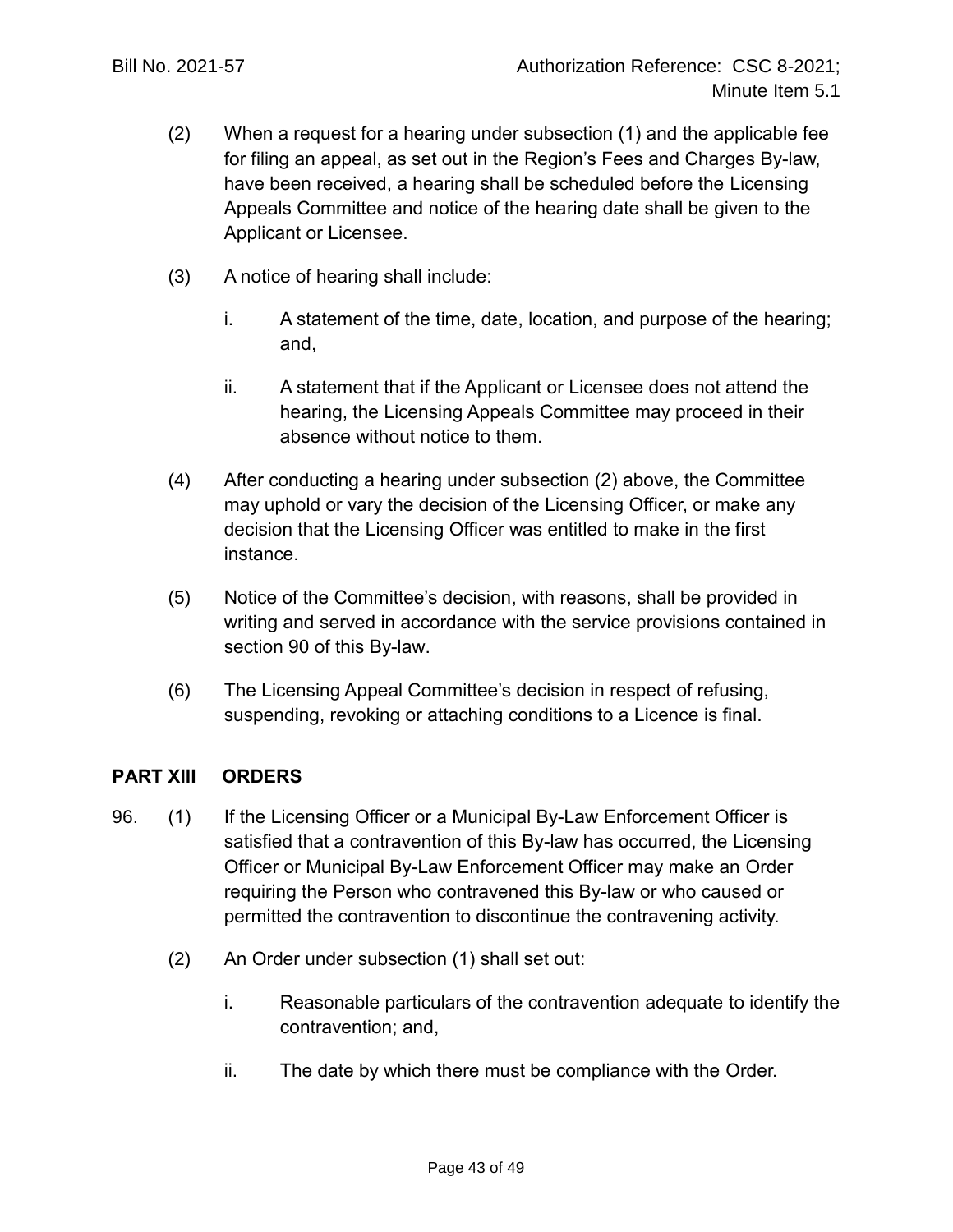- (3) An Order issued under this By-law shall be served in accordance with the service provisions contained in section 90 of this By-law.
- 97. Every Person shall comply with an Order issued under the authority of this Bylaw.

## **PART XIV ADMINISTRATION AND ENFORCEMENT**

#### **Penalty**

- 98. Every Person who contravenes any provision of this By-law or an Order under this By-law is guilty of an offence and upon conviction is liable to a fine as provided for by the *Provincial Offences Act*, R.S.O. 1990, Chapter P. 33, as amended.
- 99. A director or officer of a corporation who knowingly concurs in the contravention of any provision of this By-law of an Order made under this By-law is guilty of an offence.
- 100. (1) Notwithstanding section 98 of this By-law, each day on which a Person contravenes any provision of this By-law shall be deemed to constitute a continuing offence under this By-law as provided for in section 429(2) of the *Municipal Act, 2001*. For clarity, in the case of an Order, a contravention continues for every day or part of a day past the date set out in the Order by which the work must be complete or action taken, as the case may be.
	- (2) For each day or part of a day that the offence continues, the minimum fine shall be ONE HUNDRED DOLLARS (\$100.00) and the maximum fine shall be FIVE THOUSAND DOLLARS (\$5,000.00), and the total of all daily fines for the offence is not limited to ONE HUNDRED THOUSAND DOLLARS (\$100,000.00).
- 101. If any section of this By-law is contravened and a conviction entered, in addition to any other remedy and to any penalty imposed by the By-law, the court in which the conviction has been entered and any court of competent jurisdiction thereafter may make an order prohibiting the continuation or repetition of the offence by the person convicted or may impose conditions.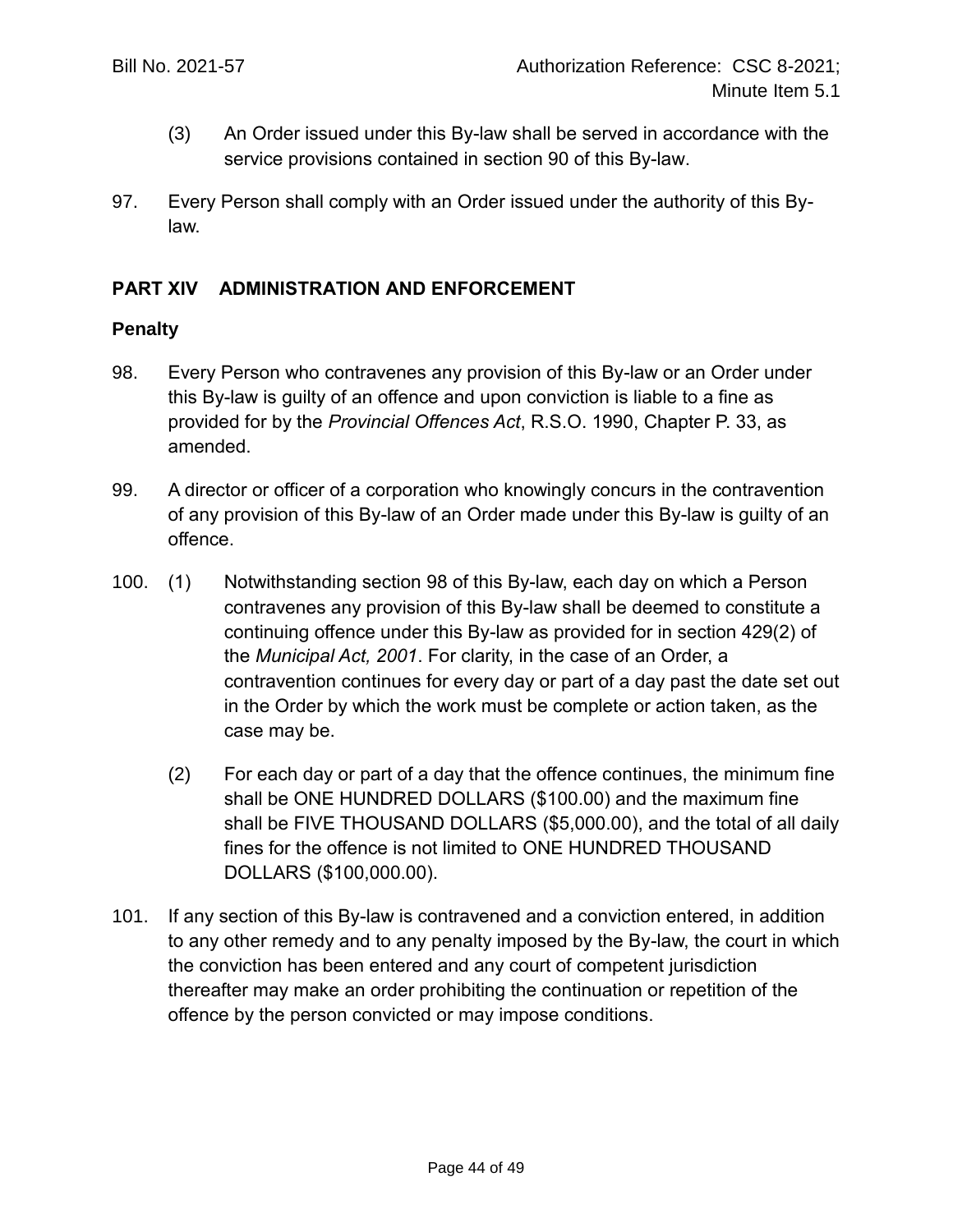## **Administration and Enforcement**

- 102. (1) The Licensing Officer shall have all necessary authority to carry out the administration and enforcement of this By-law.
	- (2) Without limiting subsection (1) of this section, the Licensing Officer shall, at their sole discretion, have the authority to:
		- i. prescribe administrative forms, registers and electronic data software required under this By-law;
		- ii. establish policies, procedures, operational protocols, inspection criteria and frequency, Licence criteria, and operational hours;
		- iii. receive and process all applications for all Licences and renewals of licences under this By-law;
		- iv. pro-rate any licensing or administrative fees that may be charged under this By-law;
		- v. issue any Licence where the Applicant meets criteria and conditions under this By-law;
		- vi. renew, deny, suspend, revoke, restrict or place special conditions on any Licence issued pursuant to this By-law;
		- vii. designate any accessibility training or other required training pursuant to this By-law;
		- viii. verify any information provided by an Applicant or Licensee;
		- ix. demand from a Licensee any records, information, documentation, licences or any other thing pursuant to the administration and enforcement of this By-law; and,
		- x. Establish Taxicab Meter tariff rates under this By-law.
- 103. Any Licensee that refuses or otherwise does not supply records, information or any other thing as demanded by the Licensing Officer shall have their Licence suspended. The Licensing Officer may re-instate a Licence if the Licensee supplies the information, record or other thing as demanded.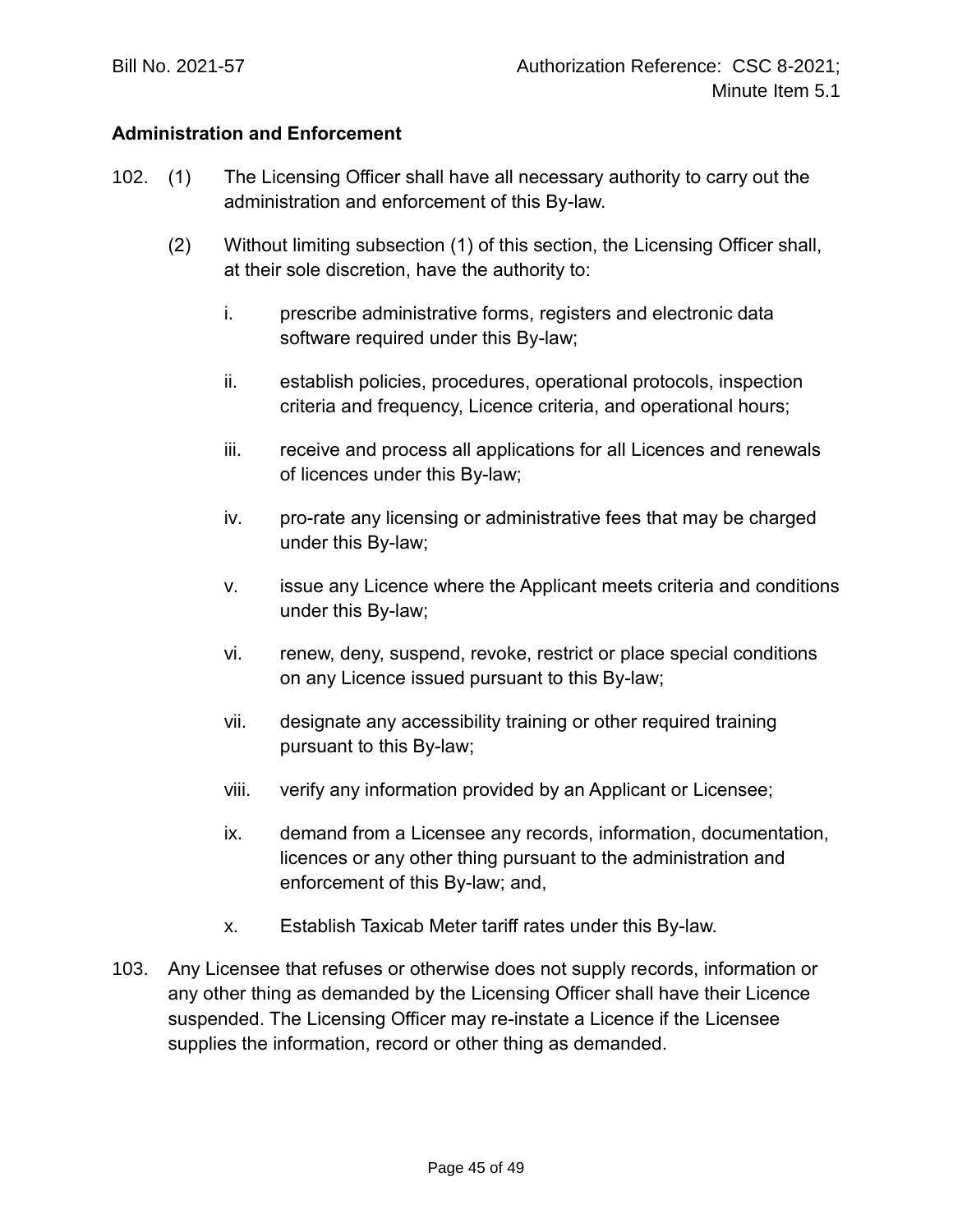- 104. This By-law may be enforced by the Licensing Officer, a Municipal By-Law Enforcement Officer appointed by Council to enforce this By-law, or any Police Officer.
- 105. Any Person who obstructs or interferes with an Officer in the discharge of their duties under this By-law shall be considered in violation of this By-law.
- 106. Any Person who provides false information to an Officer shall be deemed to have obstructed or interfered with that Officer in the execution of their duties, and shall be considered in violation of this By-law.

## **Survival**

107. If any section or part of this By-law is found by any court of competent jurisdiction to be illegal or beyond the power of Council to enact, such section or part shall be deemed to be severable and all other sections or parts of this By-law shall be deemed to be separate and independent therefrom and shall continue in full force and effect unless and until similarly found illegal.

## **Citation**

108. This By-law may be cited as the "Taxicab and TNC By-law".

## **By-law Commencement / Transition**

- 109. (1) By-Law No. 2018-75, being a by-law to licence, regulate and govern vehicles for hire (Taxi's, Transportation Network Company Vehicles, Specialty Vehicles, Auxiliary Services Vehicles, Shuttle Buses, Sightseeing Vehicles, Caleche, Tow Trucks) and Businesses (Second-Hand Good Stores and Dealers, Salvage Yards, Auto-Wrecking Yards and Taxicab Brokers) and all amendments thereto, is hereby repealed.
	- (2) Notwithstanding subsection (1), By-law No. 2018-75, as amended, shall continue to apply to proceedings in respect of offences that occurred before its repeal date.
	- (3) Notwithstanding subsection (1), all Taxicab and TNC Service-related Licences issued under By-law No. 2018-75, including any suspensions, revocations, denials, renewals or special conditions imposed on Licensees, that are in effect at the time said by-law is repealed, shall be deemed to be Licences as issued under this By-law, together with any such suspensions, revocations, denials, renewals or special conditions,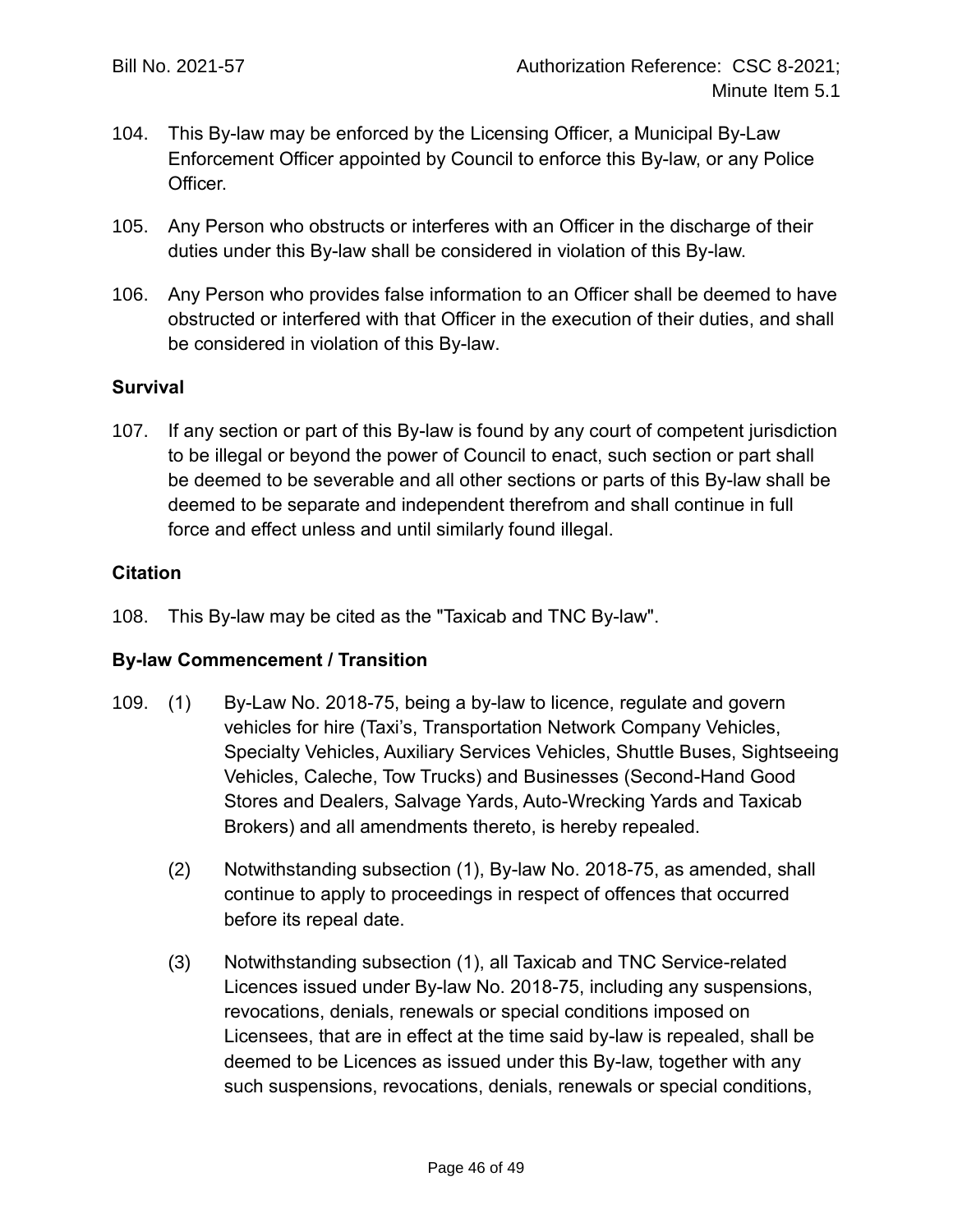and all the rules, requirements and regulations of this By-law shall apply with necessary modification.

- (4) All Persons holding Taxicab and TNC Service-related licences issued under the provisions of By-law No. 2018-75 must come into compliance with all provisions of this By-law upon the renewal date of their Licence or within twelve (12) months from the date this By-law comes into force, whichever date is later.
- (5) A Licensee that fails to come into compliance with all provisions of this bylaw upon the renewal date of their Licence shall have their Licence revoked.
- 110. This by-law shall come into force and effect on the date that it is passed.

THE REGIONAL MUNICIPALITY OF NIAGARA

\_\_\_\_\_\_\_\_\_\_\_\_\_\_\_\_\_\_\_\_\_\_\_\_\_\_\_\_\_\_\_\_\_\_\_\_\_\_

\_\_\_\_\_\_\_\_\_\_\_\_\_\_\_\_\_\_\_\_\_\_\_\_\_\_\_\_\_\_\_\_\_\_\_\_\_\_

James Bradley, Regional Chair

Ann-Marie Norio, Regional Clerk

Passed: August 26, 2021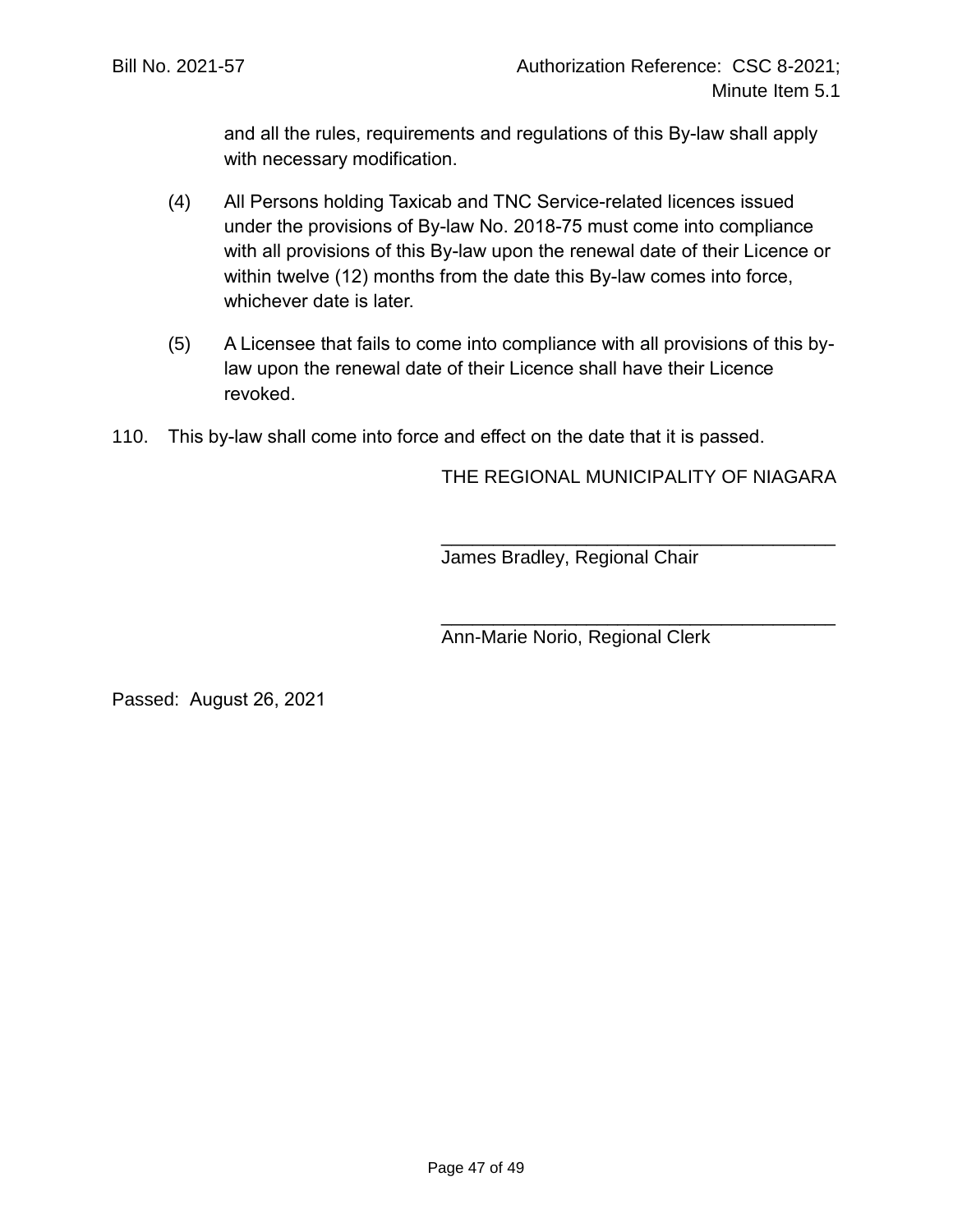Schedule "A"

## **Standard Character Criteria**

An application for or renewal of a Licence under this By-law shall be denied where the Applicant:

## **(Parts 1 to 7 apply to all applicants)**

- 1. Has an undertaking, recognizance, peace bond, probation order or other court or police issued document where the conditions prohibit the applicant from performing the functions of the licence being applied for;
- 2. Has been convicted of a criminal offence which provides reasonable grounds for the Licensing Officer to believe it would not be in the interest of public health and safety and/or consumer protection to issue or maintain such a Licence. Such offences include, but are not limited to: sexual-based offences, child pornography, trafficking in persons, kidnapping, hostage taking, abduction, crimes against persons under 18 years of age, assault with a weapon, assault causing bodily harm, and, aggravated assault any assault against a Peace Officer;
- 3. Has been found guilty and convicted of any criminal offence, in the preceding twenty (20) years from the date of the application, where the term of incarceration imposed exceeded ten (10) years;
- 4. Has been found guilty and convicted of any criminal offence, in the preceding ten (10) years from the date of the application, where the term of incarceration imposed was between two (2) and ten (10) years;
- 5. Has been found guilty and convicted of any criminal offence, in the preceding five (5) years from the date of the application, where the term of incarceration imposed was less than two (2) years;
- 6. Has outstanding criminal charges before the courts and is awaiting trial and sentencing; or
- 7. Is the subject of a current police criminal investigation.